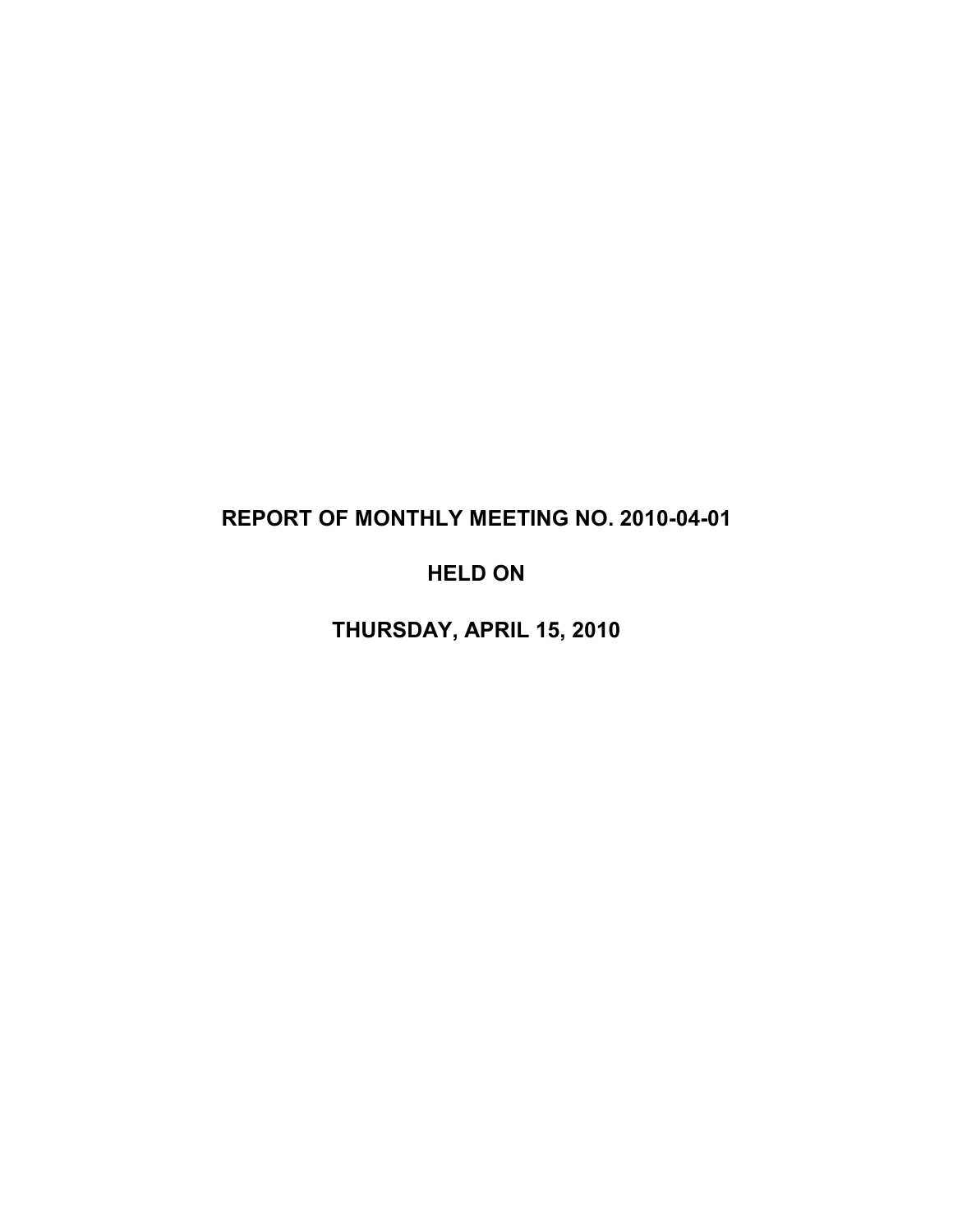Report of Monthly Meeting No. 2010-04-01 held on Thursday, April 15, 2010

| <b>ITEMS</b>                                | <b>CLASSIFICATION</b>                                                                                                                                                                                                                                                                                                                                                                                                 | <b>PAGES</b>                 |
|---------------------------------------------|-----------------------------------------------------------------------------------------------------------------------------------------------------------------------------------------------------------------------------------------------------------------------------------------------------------------------------------------------------------------------------------------------------------------------|------------------------------|
| <b>Call to Order</b><br><b>Roll Call</b>    |                                                                                                                                                                                                                                                                                                                                                                                                                       | 2<br>$\overline{\mathbf{c}}$ |
| <b>Secretary's Report</b><br><b>Refunds</b> | Recording Secretary presents minutes of previous meetings for approval.<br>Errors in deduction and non-members<br>Full refunds to employees due to separation from service<br>Refund in accordance with Section 8-170 of the law governing the Fund<br>Refund Reissued to New Payee<br>Refund elections in lieu of annuity<br>Refund of Spousal Contributions<br>$1/2\%$ refunds to new annuitants<br>Adjusted Refund | $\overline{2}$<br>$3 - 10$   |
| <b>Invoices</b>                             | Administrative and Investment Fees                                                                                                                                                                                                                                                                                                                                                                                    | $11 - 19$                    |
| <b>Annuities</b>                            | Annuities for Employees<br>Annuities for Widows, Widowers and Minor Children, Reversionary Annuities<br><b>Adjusted Annuities</b>                                                                                                                                                                                                                                                                                     | $20 - 25$                    |
| <b>Disability</b>                           | Applications for Duty and Ordinary Disability benefits<br>Applications for Extensions of Duty and Ordinary Disability benefits<br>Adjusted Duty and Ordinary Disability benefits                                                                                                                                                                                                                                      | $26 - 30$                    |
| <b>Membership</b>                           | Applications<br>Change in Dates of Birth                                                                                                                                                                                                                                                                                                                                                                              | 31                           |
| <b>Treasurer's Report</b>                   | City Treasurer's Statement of Account As of 03/31/2010                                                                                                                                                                                                                                                                                                                                                                | 33                           |
| <b>MISCELLANEOUS</b>                        |                                                                                                                                                                                                                                                                                                                                                                                                                       | $34 - 36$                    |

### **MISCELLANEOUS**

#### **Hearings**

- The Matter of Phyllis Mendenhall (Felony Conviction)

- The Matter of Ann Glinert (Waiver of Guardianship)

#### Legal

Legislation

- Legislative Update
- Spring Session Update Robert Molaro

Investments

- Watchlist
- Liquidity Needs
- Investment Performance Update
- Secondary Private Equity RFP Update
- **Other** 
	- Actuarial Report Presentation Mike Kivi, Gabriel, Roeder & Smith
	- Financial Report Presentation Mike Huels, Bansley & Kiener

| A<br>В<br>С<br>СX<br>DU<br><b>DIS</b> | Less than 60 years of age<br>Reversionary<br>Calculated upon death of Employee<br><b>Credit Expires</b><br>Death<br>Duty Disability<br>Discharged | MMI<br>OR | Female:<br>No Post 9/74 Spouse Contributions<br>MED Updated Medical Records<br>Maximum Medical Update<br>See Notes in File<br>NTE Note for Mercy Works Update<br><b>Ordinary Disability</b> | RES<br><b>RW</b><br>W<br>WC. | Resigned<br>Returned to Work<br>Less than 10 years of Service<br><b>Term Annuity</b><br>Withdraw/Waiting to apply<br>Workmens' Compensation<br>Married @ Resignation, |  |
|---------------------------------------|---------------------------------------------------------------------------------------------------------------------------------------------------|-----------|---------------------------------------------------------------------------------------------------------------------------------------------------------------------------------------------|------------------------------|-----------------------------------------------------------------------------------------------------------------------------------------------------------------------|--|
| EID                                   | Errors in Deduction                                                                                                                               |           | <b>Reciprocal Annuity</b>                                                                                                                                                                   |                              | Not Married @ Effective Date                                                                                                                                          |  |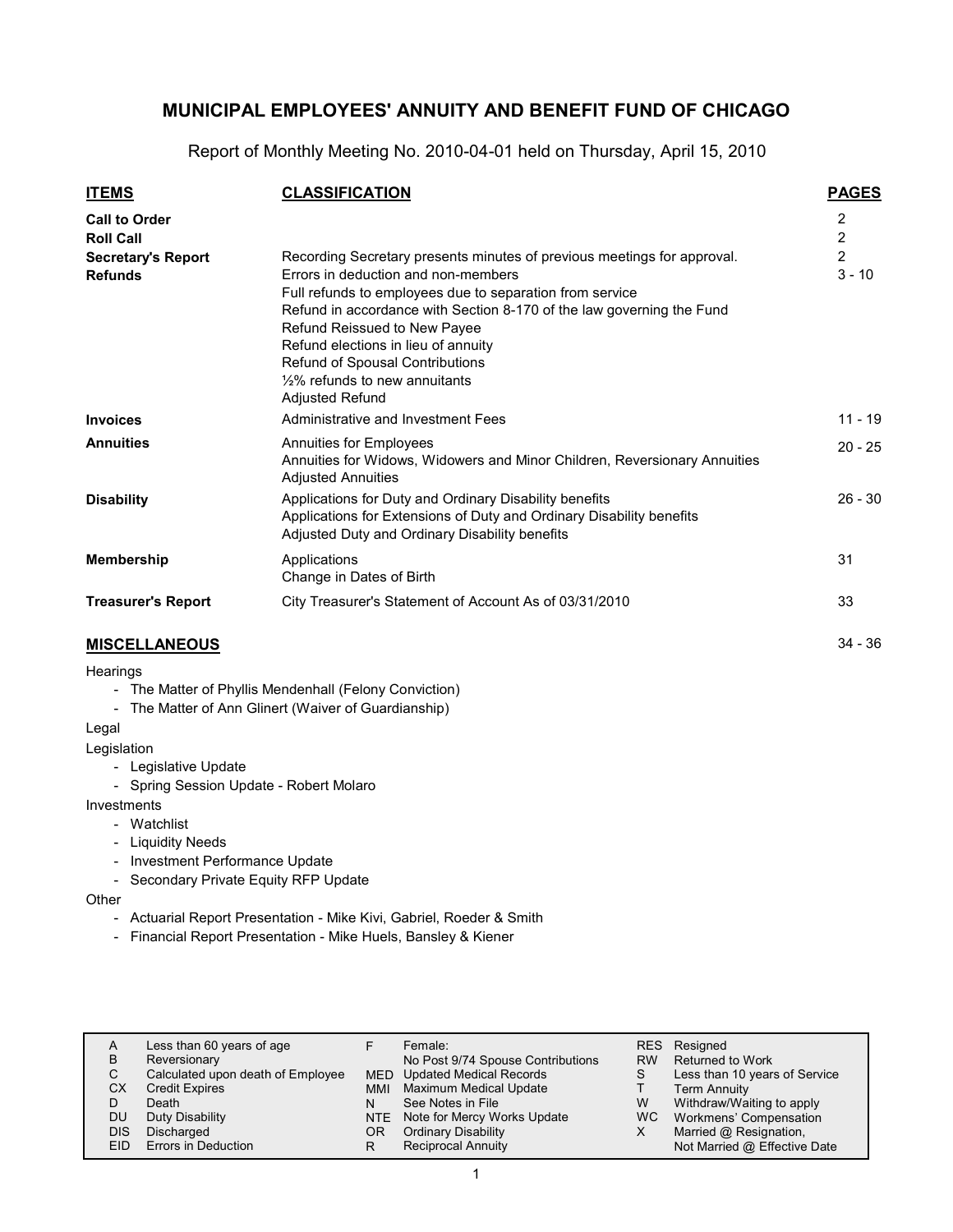Report of Monthly Meeting No. 2010-04-01 held on Thursday, April 15, 2010

The Monthly Meeting of the Retirement Board was called to order by the President, Joseph M. Malatesta, at 8:41 a.m. in the offices of the Fund, 221 N LaSalle Street, Suite 500, on Thursday, April 15, 2010.

#### The following were present:

| Joseph M. Malatesta | President                  |
|---------------------|----------------------------|
| Steve Lux           | Vice President             |
| Stephanie D. Neely  | Treasurer                  |
| Peter Breinak       | <b>Recording Secretary</b> |
| John K. Gibson      | Trustee                    |
|                     |                            |

#### Also Present:

Terence P. Sullivan, M.D. Frederick P. Heiss, Attorney at Law Terrance R. Stefanski, Executive Director Jane Tessaro, Benefits Manager Tess Toledo, Comptroller James E. Mohler, Chief Investment Officer Stacey Ruffolo, Executive Assistant Michael Walsh, Deputy City Treasurer Jeremy Fine, Assistant Comptroller (Proxy for City Comptroller) Brian Wrubel, Marquette Associates Jamie Wesner, Marquette Associates Tracy LoVerde, Court Reporter Phyllis Mendenhall, The Matter of Phyllis Mendenhall Karen Carlson, The Matter of Ann Glinert Mike Huels, Bansley & Kiener Jennifer Ramage, Bansley & Kiener Mike Kivi, Gabriel, Roeder & Smith Amy Williams, Gabriel ,Roeder & Smith Paul Wood, Gabriel, Roeder & Smith

#### Absent:

William A. Marovitz, Attorney at Law Kathy Schanding, Staff Actuary

#### **SECRETARY'S REPORT**

Mr. Brejnak motioned that the Minutes of Meeting No. 2010-03 be approved as submitted. Seconded Mr. Lux. Carried: Ayes Messrs. Brejnak, Gibson, Lux, Malatesta, Ms. Neely. Noes-None.

Mr. Brejnak motioned that the Executive Session Minutes of Meeting No. 2010-03 (1) be approved as submitted. Seconded Mr. Gibson. Carried: Ayes Messrs. Brejnak, Gibson, Lux, Malatesta, Ms. Neely. Noes-None.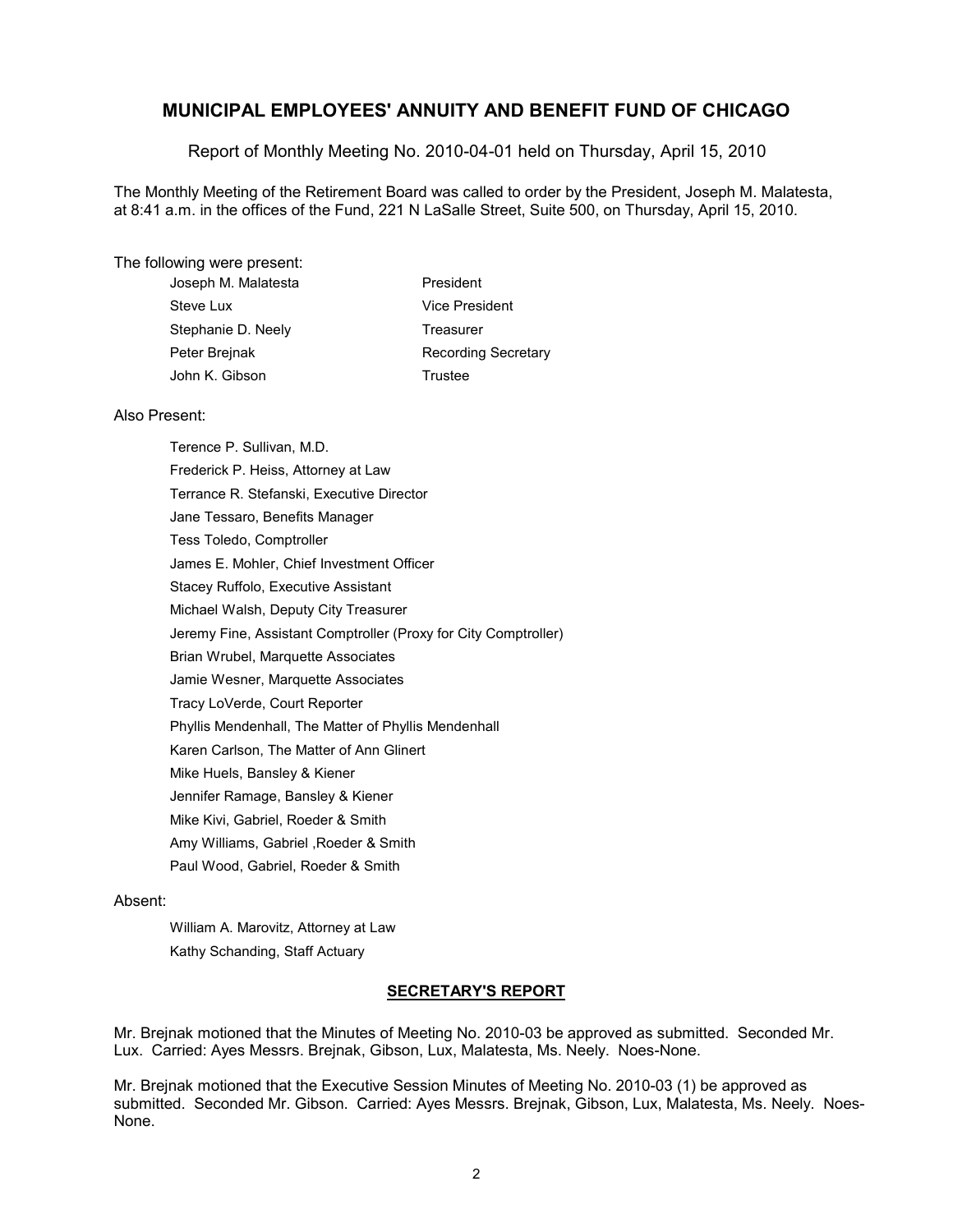Report of Monthly Meeting No. 2010-04-01 held on Thursday, April 15, 2010

### **REFUND DUE TO ERRORS IN DEDUCTION AND NON-MEMBERS**

### **Refund a/c errors in deduction**

| <b>Name</b>                          | <u>Reason</u>        | <u>Amount</u> |
|--------------------------------------|----------------------|---------------|
| <b>BACKSTROM, LESLIE</b>             | <b>NEW ANNUITANT</b> | \$239.21      |
| BATTAGLIA, DONNA                     | <b>NEW ANNUITANT</b> | \$6.46        |
| BEASLEY, DAVID                       | <b>NEW ANNUITANT</b> | \$251.10      |
| <b>BORDERS, THEODIS</b>              | <b>NEW ANNUITANT</b> | \$39.44       |
| <b>BUCHANAN, DARRYL</b>              | <b>NEW ANNUITANT</b> | \$8.72        |
| <b>BURNETT, DERRICK</b>              | <b>NEW ANNUITANT</b> | \$48.10       |
| CHAPMAN, ETHEL                       | PAYROLL ADJUSTMENT   | \$9.32        |
| <b>CHERRY, LENBURG</b>               | <b>NEW ANNUITANT</b> | \$545.89      |
| <b>FALCONER, ANDRE</b>               | <b>NEW ANNUITANT</b> | \$220.06      |
| FREYER, JAMES                        | <b>NEW ANNUITANT</b> | \$55.53       |
| GILEWSKI, ALAN                       | <b>NEW ANNUITANT</b> | \$125.02      |
| HANSEN, JAMES                        | <b>NEW ANNUITANT</b> | \$338.59      |
| HUDSON, CYNTHIA                      | <b>NEW ANNUITANT</b> | \$30.33       |
| <b>JANSON, DIANE</b>                 | <b>NEW ANNUITANT</b> | \$5.99        |
| <b>JERCICH, MICHAEL</b>              | <b>NEW ANNUITANT</b> | \$166.83      |
| <b>JOHNSON, CARRIE</b>               | <b>NEW ANNUITANT</b> | \$10.71       |
| JONES, EMMA                          | <b>NEW ANNUITANT</b> | \$17.61       |
| <b>JONES, VINCENT</b>                | <b>NEW ANNUITANT</b> | \$2,324.56    |
| KAMINSKY, MICHAEL                    | PAYROLL ADJUSTMENT   | \$46.72       |
| <b>KENT, THELMA</b>                  | <b>NEW ANNUITANT</b> | \$8.98        |
| LAMOTHE, SOLINA                      | NEW ANNUITANT        | \$15.59       |
| LEE, VIENNE                          | PAYROLL ADJUSTMENT   | \$41.67       |
| LUCAS, BERCHIE                       | <b>NEW ANNUITANT</b> | \$5.20        |
| MABAQUIAO, JESSIE                    | <b>NEW ANNUITANT</b> | \$222.32      |
| MAHER, MICHAEL                       | <b>NEW ANNUITANT</b> | \$92.60       |
| MCGREGOR, GEORGE                     | NEW ANNUITANT        | \$47.99       |
| MCPARTLAND, PETER                    | NEW ANNUITANT        | \$510.05      |
| MEIER, ROBERT                        | <b>NEW ANNUITANT</b> | \$17.61       |
| NIELSEN, DON                         | NEW ANNUITANT        | \$36.57       |
| NOWAK, CLAUDE                        | NEW ANNUITANT        | \$123.33      |
| <b>OBRIEN, JAMES</b>                 | <b>NEW ANNUITANT</b> | \$569.07      |
| OKULINSKI, PAUL                      | <b>NEW ANNUITANT</b> | \$213.15      |
| RAMIREZ, BONNIE                      | PAYROLL ADJUSTMENT   | \$30.35       |
| RAPSKY, GARY                         | <b>NEW ANNUITANT</b> | \$46.72       |
| RUSSELL, KATHRYN                     | <b>NEW ANNUITANT</b> | \$116.48      |
| SANCHEZ, JOHN                        | NEW ANNUITANT        | \$22.06       |
| SCOLLARD, JOHN                       | <b>NEW ANNUITANT</b> | \$1,467.04    |
| THOMPSON, BRUCE                      | <b>NEW ANNUITANT</b> | \$48.63       |
| TIERNEY, NICHOLAS                    | <b>NEW ANNUITANT</b> | \$31.95       |
| WILLIAMS, MARY                       | <b>NEW ANNUITANT</b> | \$28.69       |
| WILSON, EVA                          | <b>NEW ANNUITANT</b> | \$20.86       |
| Total Refund a/c errors in deduction | 41 Case(s)           | \$8,207.10    |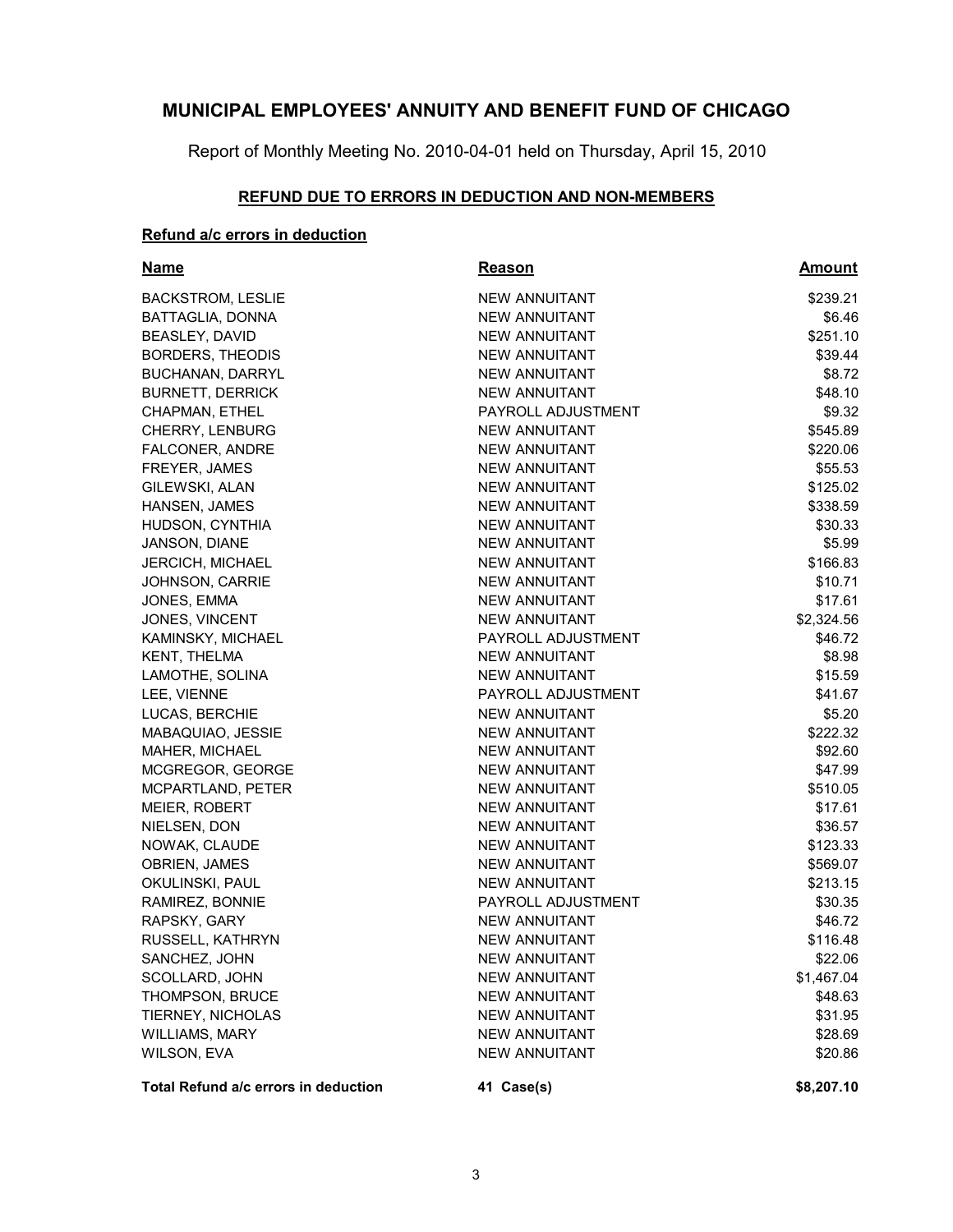Report of Monthly Meeting No. 2010-04-01 held on Thursday, April 15, 2010

### **REFUND DUE TO ERRORS IN DEDUCTION AND NON-MEMBERS**

#### **Refund to Fire a/c non-members**

| <b>Name</b>                          | <b>Period</b>            | <b>Amount</b> |
|--------------------------------------|--------------------------|---------------|
| <b>WOODEN, LAWRENCE</b>              | 08/17/2009 TO 01/15/2010 | \$1,681.75    |
| Total Refund to Fire a/c non-members | 1 Case(s)                | \$1,681.75    |
| <b>Refund of TA</b>                  |                          |               |
| <b>Name</b>                          | Reason                   | Amount        |
| <b>MATHIS, ALAN</b>                  | Withdraw and wait        | \$10,929.52   |
| <b>Total Refund of TA</b>            | 1 Case(s)                | \$10,929.52   |
|                                      |                          |               |

### **TOTAL REFUND DUE TO ERRORS IN DEDUCTION AND NON-MEMBERS 43 Cases \$20,818.37**

4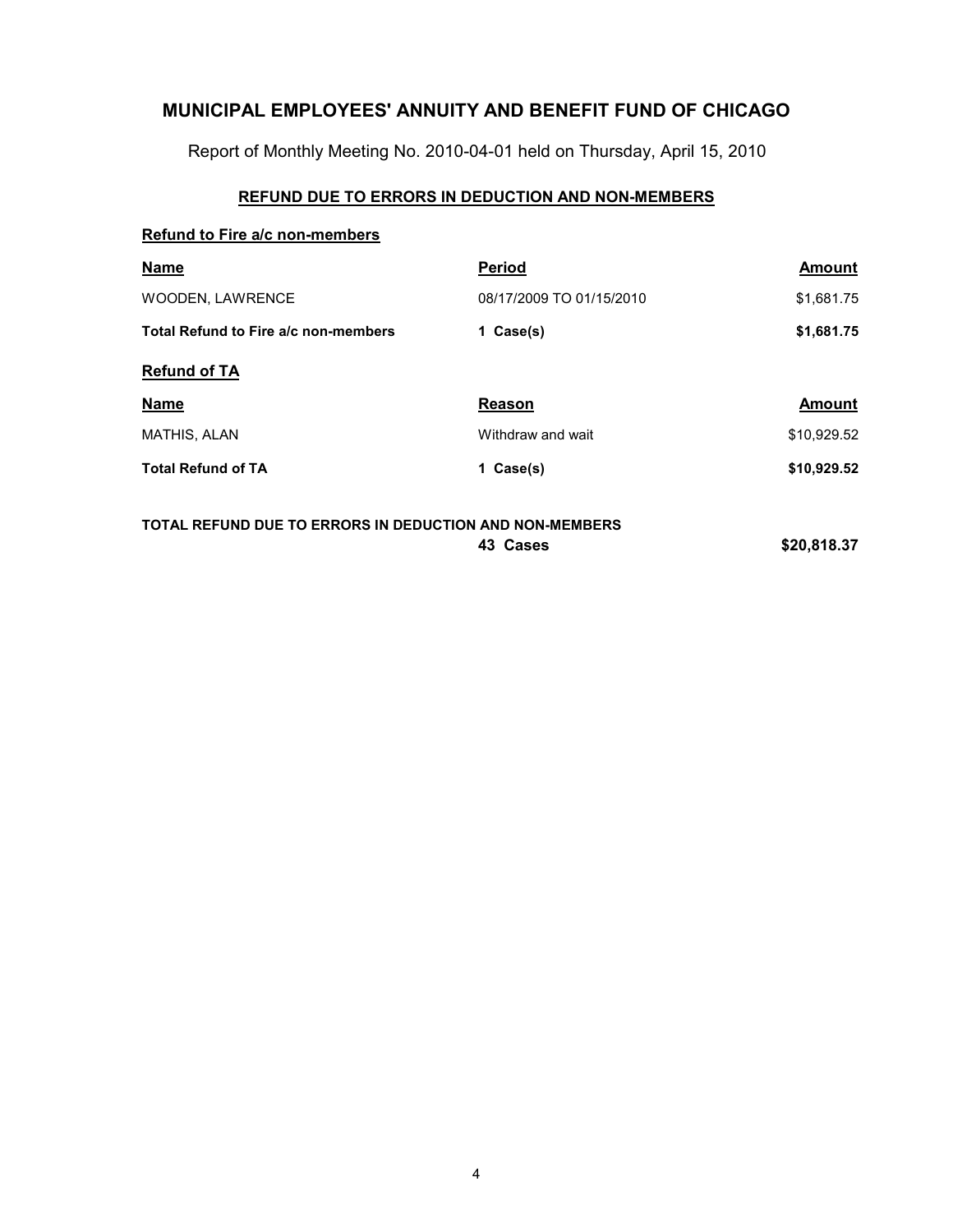Report of Monthly Meeting No. 2010-04-01 held on Thursday, April 15, 2010

### **REFUND TO EMPLOYEES DUE TO SEPARATION FROM SERVICE**

| <u>Name</u>            | <b>Resignation Date</b> | <u>Amount</u> |            |
|------------------------|-------------------------|---------------|------------|
| ALEXANDER, ELIZABETH   | 07/22/2009              | \$16,417.33   |            |
| ALLEN, VALERIE         | 06/30/1985              | \$12.28       |            |
| ASPHY, MARY            | 11/12/2009              | \$5,523.01    |            |
| <b>BOOK, STEPHANIE</b> | 07/18/2009              | \$3,415.57    |            |
| <b>BUXTON, LEE</b>     | 01/14/2010              | \$16,464.25   | <b>HOL</b> |
| CASEY, MICHELLE        | 12/01/2009              | \$1,490.26    | <b>HOL</b> |
| CHAPMAN, ETHEL         | 09/15/2009              | \$16,633.78   | <b>HOL</b> |
| COLMENERO, MAYELI      | 01/27/2009              | \$1,999.33    |            |
| DE LEONARDIS, CAROL    | 09/18/1993              | \$6,558.60    |            |
| DORSEY, KIKUYU         | 06/30/2009              | \$22,496.10   |            |
| EMMANUEL, RASAKI       | 06/14/2006              | \$10,825.17   |            |
| ESQUIVEL, EDUARDO      | 01/03/2010              | \$8,310.04    |            |
| FOBBS, GWENDOLYN       | 01/04/2010              | \$5,581.67    | <b>HOL</b> |
| GILDERSLEEVE, MICHAEL  | 07/23/2009              | \$2,524.56    | <b>HOL</b> |
| GOMEZ-PANOZZO, ZAIDA   | 08/31/2009              | \$10,939.19   |            |
| <b>GREEN, CHERYL</b>   | 10/20/2009              | \$464.49      |            |
| <b>GREEN, ETHEL</b>    | 01/29/2007              | \$18,532.56   |            |
| <b>GRIFFIN, ADRIAN</b> | 09/08/2009              | \$14,891.03   |            |
| HARRIS, KAREN          | 06/30/2009              | \$50,739.06   | HOL        |
| HARRIS, TERRANCE       | 09/25/2004              | \$3,873.09    |            |
| HAYES, YVETTE          | 09/01/2009              | \$101,933.25  |            |
| HEAVER, RONALD         | 07/09/2009              | \$16,019.16   |            |
| <b>HEGBE, PAMELA</b>   | 01/18/2010              | \$30,963.35   | <b>HOL</b> |
| HOBBS, CORNELIA        | 01/21/2010              | \$2,167.65    |            |
| JIMENEZ, MIGDALIA      | 02/02/2010              | \$7,535.67    |            |
| JOHNSON, LATANYA       | 01/25/2010              | \$12,983.35   |            |
| LAWSON, REDONIA        | 01/29/2010              | \$17,835.00   |            |
| LEE, VIENNE            | 11/04/2007              | \$23,985.43   |            |
| LOPEZ, EMILY           | 09/02/2009              | \$3,173.68    |            |
| LOPEZ, LISA            | 01/19/2010              | \$27,788.33   |            |
| LOPEZ, MICHELLE        | 01/03/2010              | \$1,643.49    |            |
| MAYS, NORMAN           | 12/31/2009              | \$72,935.21   | <b>HOL</b> |
| MCCLINTON, CALVIN      | 06/04/2008              | \$47,930.19   | <b>HOL</b> |
| MCGOWAN, TYRONE        | 09/16/2009              | \$23,481.46   | <b>HOL</b> |
| MITCHELL, FELICIA      | 01/06/2010              | \$3,251.83    | <b>HOL</b> |
| MOORE, FORREST         | 07/18/2009              | \$15,531.41   |            |
| MORENO, STELLA         | 04/08/1995              | \$518.84      |            |
| MORGAN, SHANEEN        | 08/05/2009              | \$3,692.87    | <b>HOL</b> |
| OBA, KENNETH           | 02/11/2010              | \$14,038.51   |            |
| OGRENTZ, MARK          | 11/16/2009              | \$1,900.05    |            |
| OLIVER, FELICIA        | 12/09/2009              | \$2,953.25    |            |
| OLIVER, MOLLY          | 02/01/2010              | \$7,965.97    |            |
| <b>OWENS, PHOENIX</b>  | 01/08/2010              | \$9,109.64    | <b>HOL</b> |
| PURNELL, KIMBERLY      | 08/07/2009              | \$15,401.30   |            |
| QUESTELL, IVONNE       | 06/30/2009              | \$50,602.40   | <b>HOL</b> |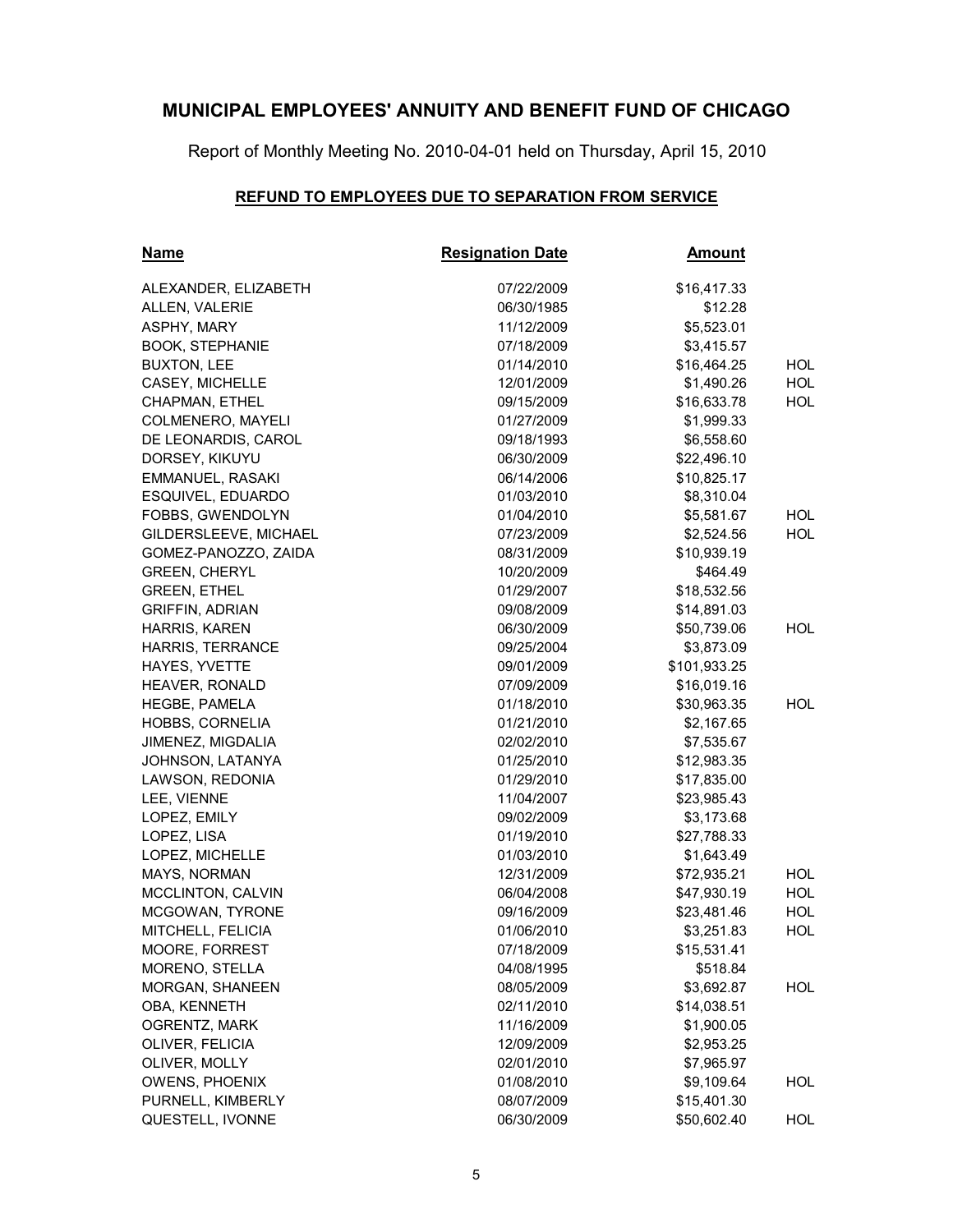Report of Monthly Meeting No. 2010-04-01 held on Thursday, April 15, 2010

### **REFUND TO EMPLOYEES DUE TO SEPARATION FROM SERVICE**

| <b>Name</b>             | <b>Resignation Date</b> | <b>Amount</b> |            |
|-------------------------|-------------------------|---------------|------------|
| RAMIREZ, BONNIE         | 02/17/2010              | \$58.331.26   | HOL        |
| SATCHU, MAQBOOL         | 02/12/2010              | \$13,775.63   | <b>HOL</b> |
| <b>SLAUGHTER, ERIKA</b> | 01/19/2010              | \$10.315.88   |            |
| SMITH, PATRICIA         | 11/04/2009              | \$108,190.61  |            |
| SPETOSKEY, SARAH        | 09/19/2009              | \$5,845.19    |            |
| <b>TAYLOR, MARILYN</b>  | 06/30/2009              | \$10,600.57   |            |
| THOMAS, CYNTHIA         | 07/31/2008              | \$15,622.16   | HOL        |
| THORNTON, JENNIFER      | 01/28/2010              | \$1.174.61    |            |
| VINCI PALENIK, MARIA    | 10/17/2007              | \$24,813.88   |            |
| <b>WATERS, JOY</b>      | 10/30/2009              | \$8.868.04    | <b>HOL</b> |
| WILLIAMS, ARNETTA       | 07/17/2009              | \$2,083.63    |            |
| WILLIAMS, KYLA          | 01/20/2010              | \$3,567.83    | <b>HOL</b> |
| WOODRUFF, CARLA         | 12/04/2008              | \$31,345.39   |            |

| TOTAL REFUND TO EMPLOYEES A/C SEPARATION FROM SERVICE |
|-------------------------------------------------------|
|-------------------------------------------------------|

**58 Cases \$1,027,567.34**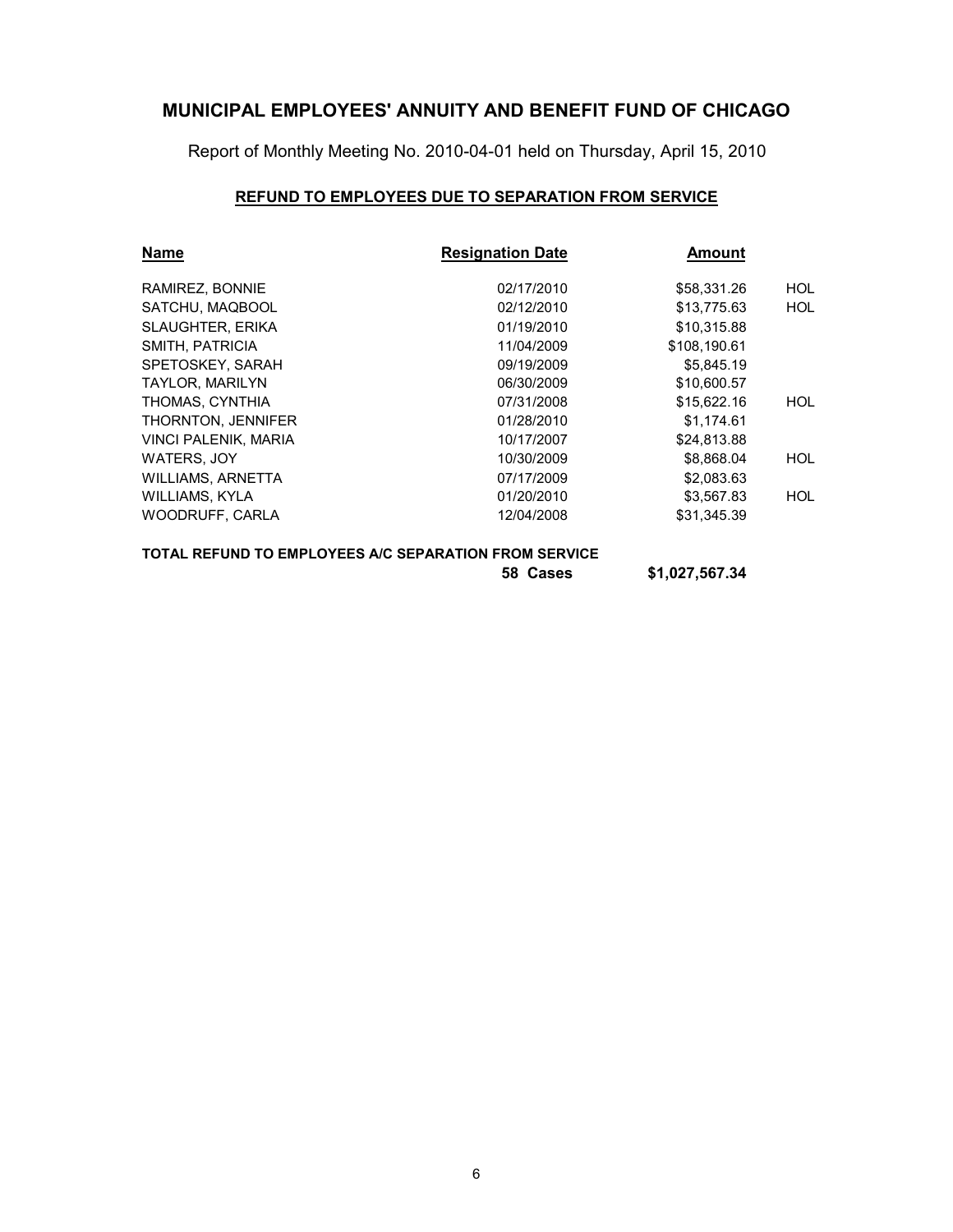Report of Monthly Meeting No. 2010-04-01 held on Thursday, April 15, 2010

#### **REFUND IN ACCORDANCE WITH SECTION 8-170 OF THE LAW GOVERNING THIS FUND**

| <b>Name</b>                                     | Date of Death | Pay to         | Amount       |
|-------------------------------------------------|---------------|----------------|--------------|
| ALI, AYISHETU                                   | 11/01/2009    | DesBen (2/4)   | \$4,087.56   |
| <b>BROOKENS, ISIDORA</b>                        | 10/19/2009    | DesBen $(2/2)$ | \$47,068.18  |
| CARRASQUILLO, HECTOR                            | 01/12/2010    | DesBen         | \$29,958.10  |
| <b>HEAD, CARLEAN</b>                            | 06/08/2009    | DesBen $(2/3)$ | \$12,295.92  |
| <b>JOSEPH. SAMUEL</b>                           | 05/08/2009    | DesBen $(5/5)$ | \$22,825.16  |
| KAMINSKY, MICHAEL                               | 01/21/2010    | DesBen (2/2)   | \$59,845.66  |
| <b>SCIPIO, WILBERT</b>                          | 05/29/2009    | DesBen         | \$123.433.88 |
| SHAW, BELL                                      | 10/24/2009    | DesBen $(2/2)$ | \$4,943.74   |
| TOTAL REFUND IN ACCORDANCE WITH SECTION Case(s) |               |                | \$304,458.20 |

**8-170 OF THE LAW GOVERNING THIS FUND**

#### **REFUND OF DIFFERENCE IN ACCORDANCE WITH SECTION 8-170 OF THE LAW GOVERNING THIS FUND**

| <b>Name</b>                                                                                                    | Date of Death            | Pay to                         | Amount                    |
|----------------------------------------------------------------------------------------------------------------|--------------------------|--------------------------------|---------------------------|
| KIRKWOOD, WILLIAM<br>ROBINSON, RENEE                                                                           | 12/29/2009<br>12/04/2009 | DesBen $(4/4)$<br>DesBen (1/4) | \$45,789.00<br>\$1,203.75 |
| <b>TOTAL REFUND OF DIFFERENCE IN</b><br>ACCORDANCE WITH SECTION 8-170 OF THE LAW<br><b>GOVERNING THIS FUND</b> | 2 Case(s)                |                                | \$46,992.75               |

#### **REFUND ELECTIONS IN LIEU OF EMPLOYEE ANNUITY**

| <b>Name</b>                                                         | <b>Resignation Date</b> | <b>Amount</b> |
|---------------------------------------------------------------------|-------------------------|---------------|
| EDWARDS, PATRICIA                                                   | 09/03/2009              | \$806.07      |
| EVANS, WILLIAM                                                      | 04/09/2009              | \$5,681.92    |
| <b>HAYNES, DORIS</b>                                                | 01/04/2010              | \$4.210.97    |
| MUNIZ. CARMEN                                                       | 08/31/2009              | \$21,459.65   |
| PETERSEN, MARIA                                                     | 02/23/2010              | \$10,145.50   |
| SAUER, EDWARD                                                       | 01/31/2010              | \$53,046.88   |
| <b>TOTAL REFUND ELECTIONS IN LIEU OF</b><br><b>EMPLOYEE ANNUITY</b> | 6 Case(s)               | \$95,350.99   |

#### **REFUND ELECTIONS IN LIEU OF SPOUSE ANNUITY**

| <u>Name</u>                                                               | Date of Death | <b>Spouse Name</b> | Amount     |
|---------------------------------------------------------------------------|---------------|--------------------|------------|
| LAURA, LAWRENCE                                                           | 09/02/2009    | LAURA, SONIA       | \$9.806.53 |
| <b>TOTAL REFUND ELECTIONS IN LIEU OF SPOUSE Case(s)</b><br><b>ANNUITY</b> |               |                    | \$9,806.53 |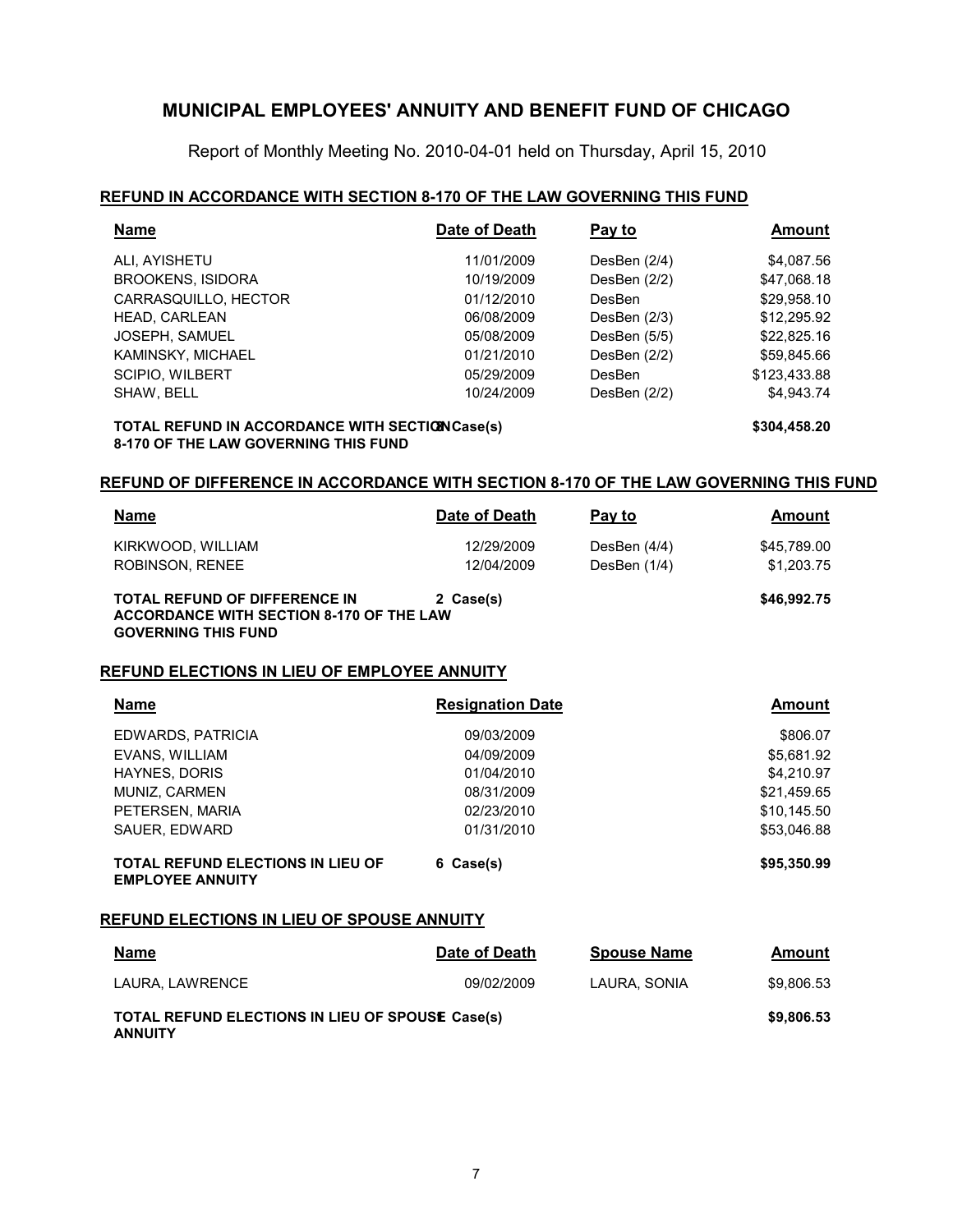Report of Monthly Meeting No. 2010-04-01 held on Thursday, April 15, 2010

# **REFUND OF SPOUSAL CONTRIBUTIONS (To New Annuitants with No Spouse at the Time of Retirement)**

| <b>Name</b>              | <b>Effective Date</b> | <u>Amount</u> |
|--------------------------|-----------------------|---------------|
| ANDERSON, JAMES          | 09/29/2004            | \$13,419.66   |
| <b>BACKSTROM, LESLIE</b> | 02/01/2010            | \$23,751.56   |
| <b>BARKER, MYDIA</b>     | 02/01/2010            | \$13,808.84   |
| BENFORD, TANYA           | 02/01/2010            | \$18,918.20   |
| <b>BESS, HELENE</b>      | 02/01/2010            | \$16,678.18   |
| BLINN, JOAN              | 02/01/2010            | \$25,598.81   |
| BROWN, JULIA             | 02/01/2010            | \$20,408.56   |
| <b>BUCHANAN, DARRYL</b>  | 02/01/2010            | \$14,589.18   |
| <b>BURRUS, LINDA</b>     | 01/30/2010            | \$25,069.69   |
| CHERRY, LENBURG          | 02/01/2010            | \$10,033.47   |
| COOK, RUTH               | 02/01/2010            | \$6,779.03    |
| DALY, CHRISTOPHER        | 01/22/2010            | \$21,578.82   |
| DAVIS, DEBRA             | 02/01/2010            | \$12,416.30   |
| DERBY, MARY              | 02/01/2010            | \$12,148.74   |
| ERUTEYA, PATRICIA        | 02/01/2010            | \$23,324.39   |
| <b>GARCIA, SAMUEL</b>    | 02/01/2010            | \$20,615.67   |
| <b>GIBSON, NATHANIEL</b> | 01/16/2008            | \$1,456.86    |
| <b>GREEN, GEORGIA</b>    | 12/31/2009            | \$24.02       |
| HANSEN, WALTRAUTE        | 01/29/2010            | \$5,205.38    |
| <b>HAWKINS, JERRY</b>    | 10/04/2004            | \$856.46      |
| HEALY, DAN               | 02/15/2010            | \$9,634.78    |
| <b>HODGES, BYRON</b>     | 02/12/2010            | \$19,980.27   |
| JANSON, DIANE            | 02/01/2010            | \$14,166.47   |
| JERCICH, MICHAEL         | 02/01/2010            | \$35,161.12   |
| <b>JOHNSON, CARRIE</b>   | 02/01/2010            | \$18,297.67   |
| JOHNSON, JEANETTE        | 02/19/2010            | \$4,227.70    |
| JOHNSON, JOYCE           | 02/01/2010            | \$7,323.29    |
| JONES, VINCENT           | 02/01/2010            | \$25,427.89   |
| <b>KEMP, RONALD</b>      | 02/01/2010            | \$15,526.07   |
| KENT, THELMA             | 01/09/2010            | \$4,314.89    |
| KUMAR, PADMA             | 02/01/2010            | \$12,548.70   |
| LONDRO, DIANE            | 02/01/2010            | \$20,823.44   |
| <b>MARTIN, CATHY</b>     | 01/30/2010            | \$14,838.76   |
| MAZUR, META              | 01/16/2010            | \$182.85      |
| MCGREGOR, GEORGE         | 02/01/2010            | \$9,296.37    |
| MILLER, PEARLIE          | 01/30/2010            | \$1,742.20    |
| OGO, UDOKANMA            | 02/01/2010            | \$24,165.20   |
| PURVIS, EMANUEL          | 06/30/2006            | \$23,707.16   |
| RAPSKY, GARY             | 02/01/2010            | \$19,710.03   |
| ROBERTSON, DEBORAH       | 02/01/2010            | \$34,316.05   |
| SAVICKAS, KATHLEEN       | 01/01/2010            | \$2,027.87    |
| SCANLAN, CONSTANCE       | 03/01/2005            | \$764.69      |
| THOMAS, DEBORAH          | 01/30/2010            | \$16,276.55   |
| THOMPSON, BRUCE          | 02/01/2010            | \$34,665.94   |
| VALDEZ, HENRENE          | 02/01/2010            | \$19,081.46   |
| WARD, KIRBY              | 02/01/2010            | \$23,944.66   |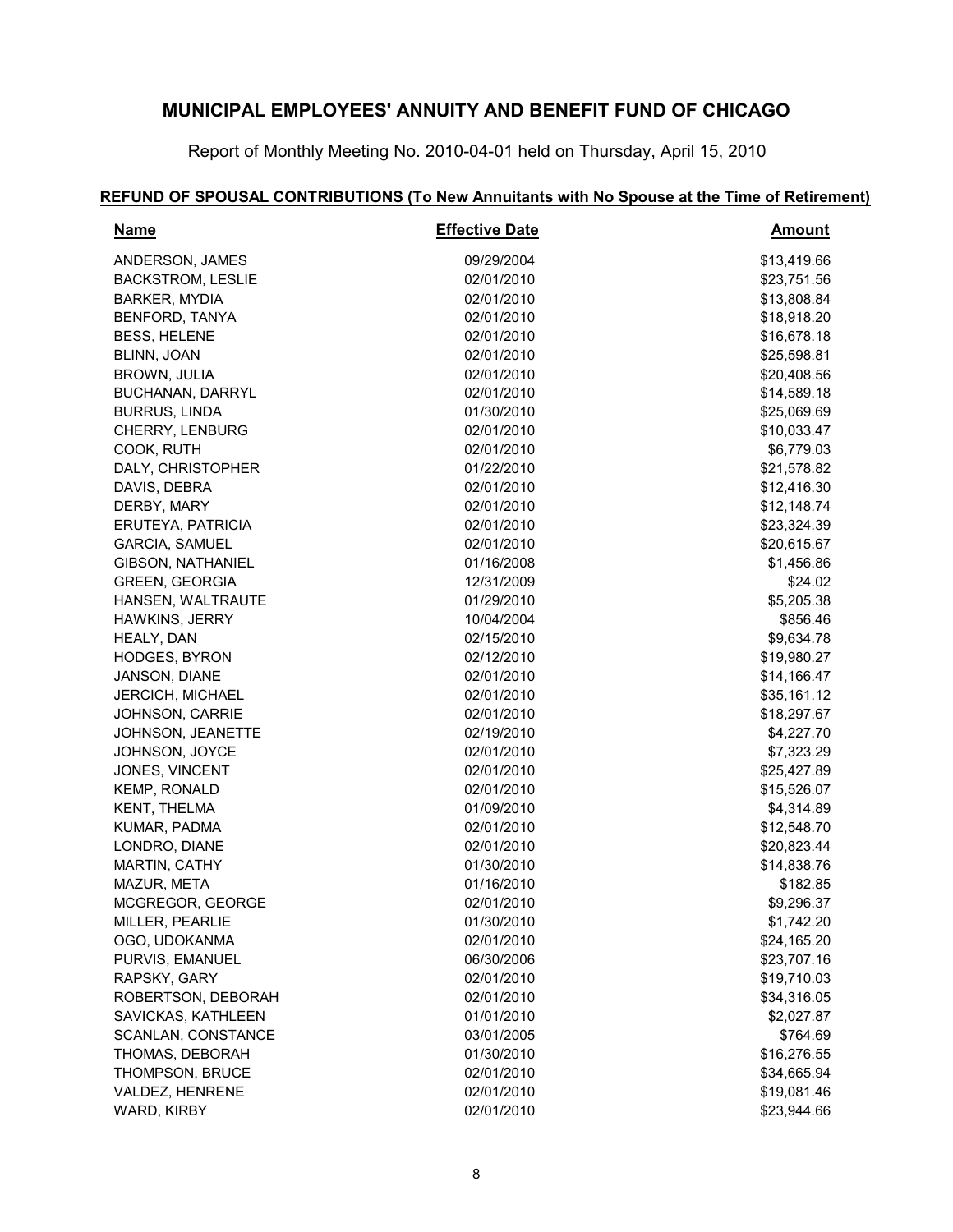Report of Monthly Meeting No. 2010-04-01 held on Thursday, April 15, 2010

### **REFUND OF SPOUSAL CONTRIBUTIONS (To New Annuitants with No Spouse at the Time of Retirement)**

| <b>Name</b>                                                                                                                       | <b>Effective Date</b> | <b>Amount</b> |
|-----------------------------------------------------------------------------------------------------------------------------------|-----------------------|---------------|
| WELLS, JOYCE                                                                                                                      | 02/25/2010            | \$17,003.49   |
| WILLIAMS, CONSUELA                                                                                                                | 02/01/2010            | \$18,246.33   |
| <b>WILLIAMS, MARY</b>                                                                                                             | 01/30/2010            | \$9.431.33    |
| WILSON, EVA                                                                                                                       | 02/01/2010            | \$17,537.63   |
| <b>TOTAL REFUND OF SPOUSAL CONTRIBUTIONS50 Case(s)</b><br>(To New Annuitants with No Spouse at the Time of<br><b>Retirement</b> ) |                       | \$761,052.68  |

**TOTAL REFUNDS \$2,266,046.86**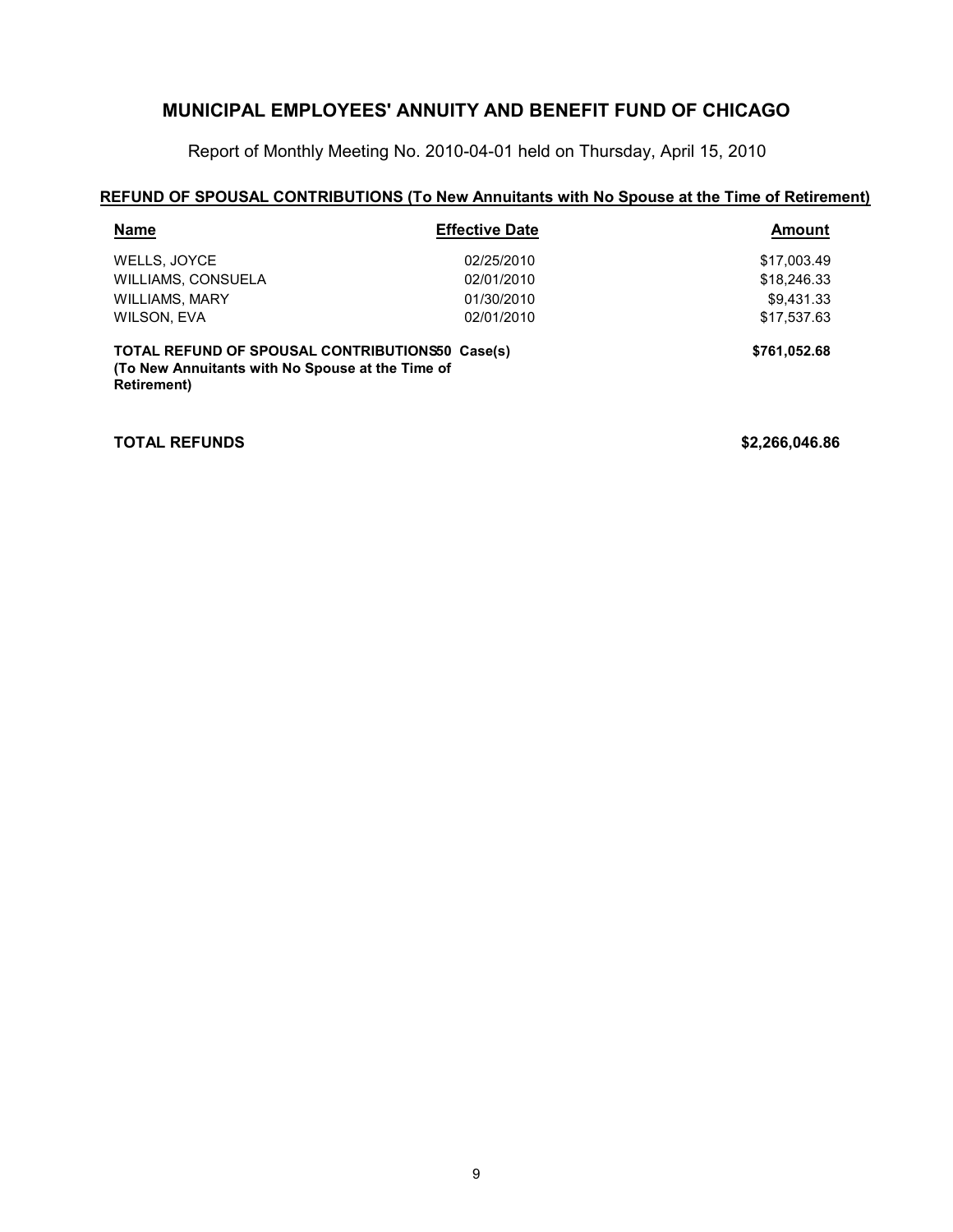Report of Monthly Meeting No. 2010-04-01 held on Thursday, April 15, 2010

#### **ADJUSTED REFUND**

| <b>Name</b> | <b>Refund Type</b> | Reason | <b>Resignation Date</b> | Amount |            |
|-------------|--------------------|--------|-------------------------|--------|------------|
| <b>NONE</b> |                    |        |                         |        | ORG<br>ADJ |

### **TOTAL ADJUSTED REFUND**

Ms. Neely moved that the various amounts shown for refunds be approved for payment in the amount shown opposite their respective names. Seconded Mr. Brejnak. Carried: Ayes Messrs. Brejnak, Gibson, Lux, Malatesta, Ms. Neely. Noes-None.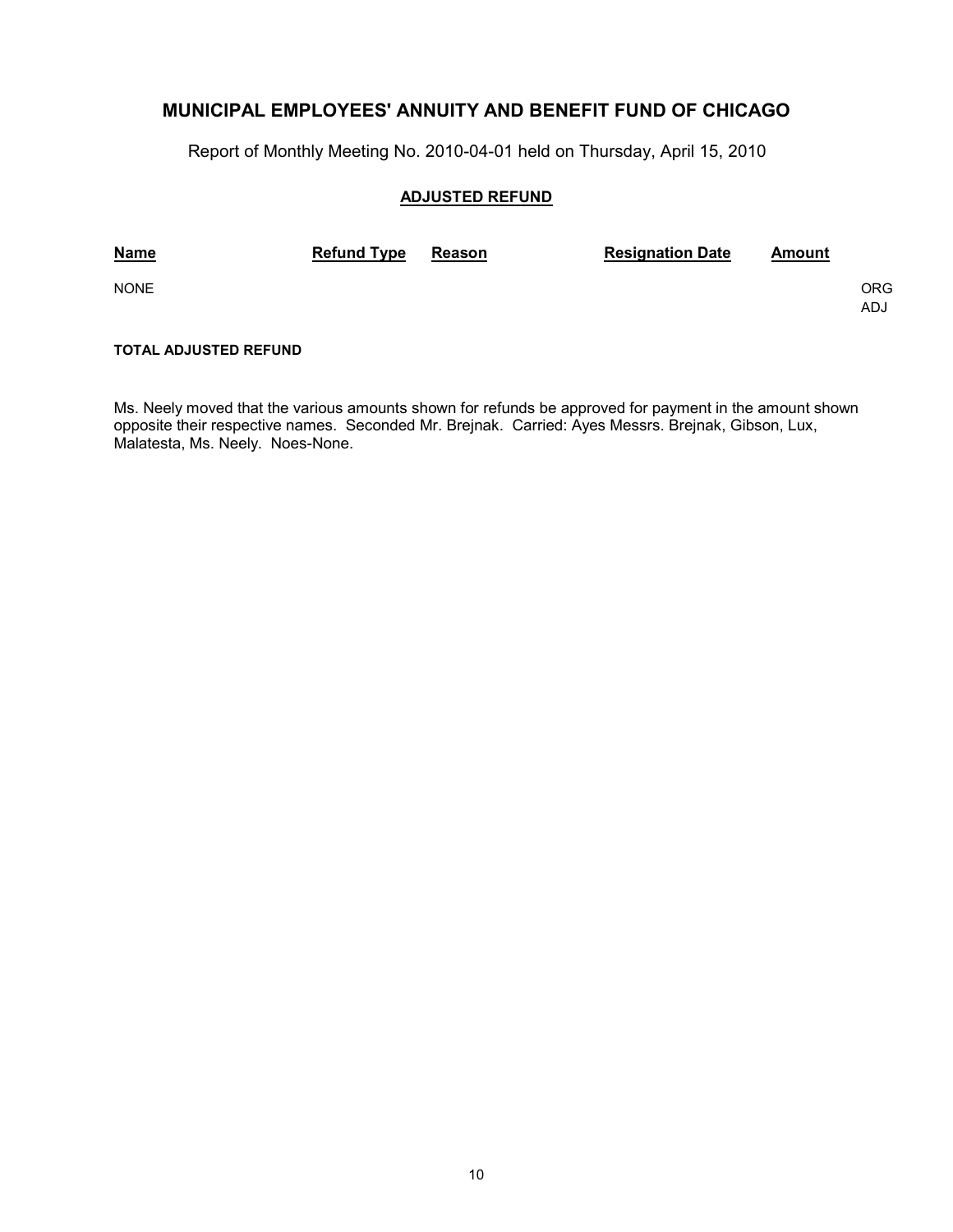Report for Monthly Meeting No. 2010-04-01 held on Thursday, April 15, 2010

# **ADMINISTRATIVE & OPERATING DISBURSEMENTS, MARCH 2010**

| <b>PERSONNEL:</b>          |                                                          |             |              |                  |
|----------------------------|----------------------------------------------------------|-------------|--------------|------------------|
|                            | 52000 Salaries and Wages - Regular (3 pay period month)  |             |              | \$<br>330,273.55 |
|                            | <b>Employee Insurance &amp; Benefits:</b>                |             |              |                  |
|                            | 52110 Health Insurance/Prescription                      | \$69,341.76 |              |                  |
|                            | 52112 Dental Insurance                                   | 4,253.21    |              |                  |
|                            | 52114 Vision Insurance                                   | 811.55      |              |                  |
|                            | 52116 Life Insurance                                     | 1,022.25    |              |                  |
|                            | 52118 Transit Benefit Charges - (SS/Med savings \$48.96) | 20.50       |              |                  |
|                            | 52100 FICA - Medicare Tax                                | 3,887.24    |              |                  |
|                            | 52120 Employee Cost                                      | 1,256.57    | \$ 80,593.08 |                  |
|                            | 52170 Retiree Health Insurance Premium                   | 8,026.62    |              |                  |
|                            | <b>MEAB Retiree Cost</b>                                 | (2,051.28)  | 5,975.34     | 86,568.42        |
|                            | <b>Employee Training &amp; Seminars:</b>                 |             |              |                  |
|                            | Margaret Brejnak:                                        |             |              |                  |
|                            | 11900 Repayment of Tuition Reimbursement                 |             | (181.00)     |                  |
|                            | Gina Brancher:                                           |             |              |                  |
|                            | 52130 Repayment of Tuition Reimbursement                 |             | (1, 575.00)  | (1,756.00)       |
| <b>TOTAL PERSONNEL</b>     |                                                          |             |              | 415,085.97       |
|                            | <b>PROFESSIONAL SERVICES:</b>                            |             |              |                  |
| <b>Actuarial Services:</b> |                                                          |             |              |                  |
|                            | <b>Annual Valuation:</b>                                 |             |              |                  |
|                            | Gabriel, Roeder, Smith & Company:                        |             |              |                  |
|                            | 52212 02/10/10, Inv#110750, 01/10                        |             | 5,141.00     |                  |
|                            | 03/12/10, Inv#111054, 02/10                              |             | 8,618.00     | 13,759.00        |
|                            | <b>Legal Advisory Services:</b>                          |             |              |                  |
|                            | Attorney's Salaries:                                     |             |              |                  |
|                            | 52200 Fred Heiss (3 pay period month)                    |             | 3,660.12     |                  |
|                            | 52202 William Marovitz (3 pay period month)              |             | 3,552.00     | 7,212.12         |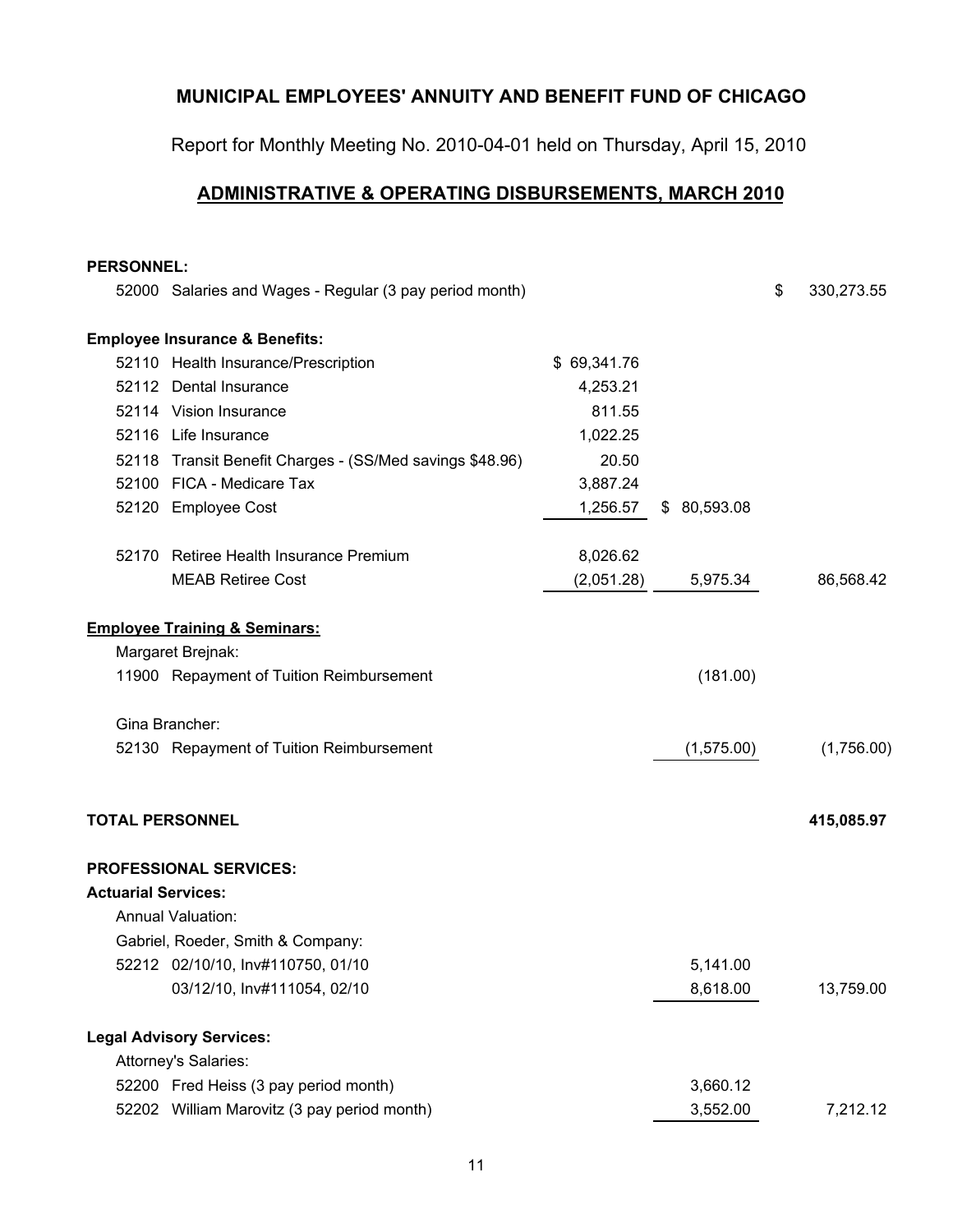Report for Monthly Meeting No. 2010-04-01 held on Thursday, April 15, 2010

## **Other Consulting Services:**

|           | <b>Medical Advisory Services:</b>                       |                |                 |
|-----------|---------------------------------------------------------|----------------|-----------------|
|           | Terence P Sullivan, M.D.:                               |                |                 |
|           | 52220 Professional services, 03/10 (3 pay period month) | \$<br>5,534.79 |                 |
| Lobbyist: |                                                         |                |                 |
|           | Robert S Molaro & Associates:                           |                |                 |
|           | 52221 Consulting Services, 02/10                        | 1,391.66       |                 |
|           | Audit: City Healthcare:                                 |                |                 |
|           | Ostrow Reisin Berk & Abrams, Ltd.:                      |                |                 |
|           | 52222 02/04/10, Inv#75158, Plan Year 01/01/08 thru      |                |                 |
|           | 12/31/08 (Note: 2009 accrual)                           | 10,000.00      |                 |
|           | Network Support:                                        |                |                 |
|           | Xerillion Corporation:                                  |                |                 |
|           | 52230 02/28/10, Inv#5924, Consulting - Server           | 520.00         |                 |
|           | Consulting: Website:                                    |                |                 |
|           | Chicago Web Management:                                 |                |                 |
|           | 52233 03/03/10, Inv#0001770, MEA&B Website development  | 637.50         | \$<br>18,083.95 |
|           | <b>TOTAL PROFESSIONAL SERVICES</b>                      |                | 39,055.07       |
|           | <b>COMMUNICATIONS EXPENSES:</b>                         |                |                 |
| Postage:  |                                                         |                |                 |
|           | Regular Mail & Permits:                                 |                |                 |
|           | <b>United States Postal Service:</b>                    |                |                 |
|           | 52520 Regular postage - meter account                   | 1,300.00       |                 |
|           | Messenger Services, FedEx:                              |                |                 |
|           | US Messenger & Logistics, Inc.:                         |                |                 |
|           | 52520 02/28/10, Inv#3234-7337, Messenger service from   |                |                 |
|           | 02/03/10 - 02/26/10, TNT deposits & check pickup        | 45.00          | 1,345.00        |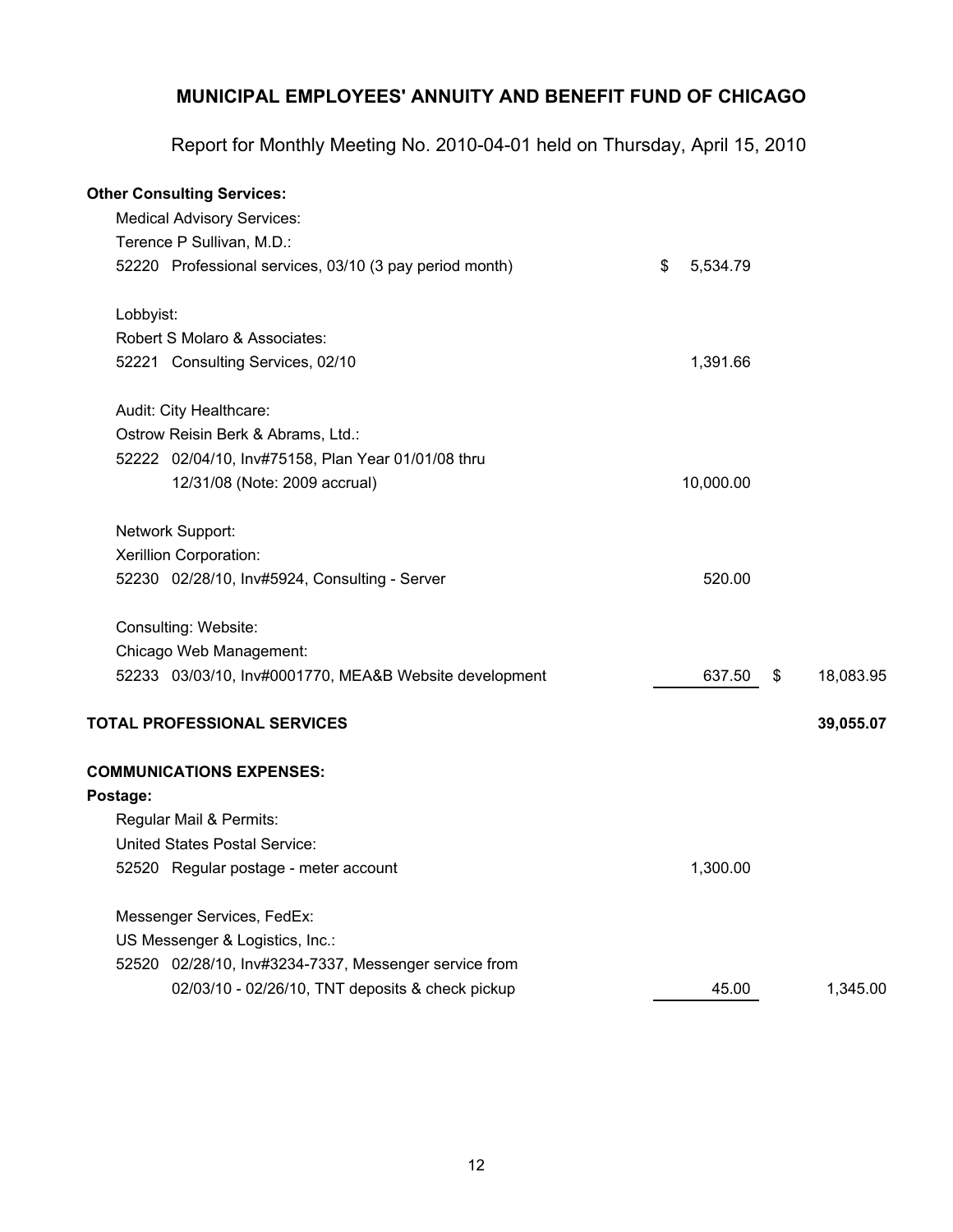Report for Monthly Meeting No. 2010-04-01 held on Thursday, April 15, 2010

## **Telephone & Communications:**

| Telecom Services - Local & Long Distance:                |              |                |
|----------------------------------------------------------|--------------|----------------|
| Great America Networks, Inc.:                            |              |                |
| 52530 03/01/10, Inv#37321, Telecom services              |              |                |
| Monthly Recurring charges 03/10                          | \$<br>496.77 |                |
| Local usage, 02/01 - 02/28/10 Estimated                  | 292.49       |                |
| Long distance, 02/01 - 02/28/10 Estimated                | 46.05        |                |
| Tax and other charges                                    | 168.39       |                |
|                                                          | 1,003.70     |                |
|                                                          |              |                |
| Telecom Services - Phone System Lease:                   |              |                |
| <b>BTI Communications:</b>                               |              |                |
| 52530 02/15/10, Inv#9374733, Phone system & voice mail   |              |                |
| charges for period 03/02/10 thru 04/01/10                | 2,202.48     | \$<br>3,206.18 |
|                                                          |              |                |
| RS: Shared Level 3 Phone Over Internet:                  |              |                |
| County Employees' Annuity & Benefit Fund:                |              |                |
| 52531 02/28/10, Inv#IVC137, Telephone service charges    |              |                |
| for 01/10 - DR site                                      |              | 25.43          |
|                                                          |              |                |
| RS: Data Connection:                                     |              |                |
| <b>Verizon Financial Services LLC:</b>                   |              |                |
| 52532 03/10/10, Inv#69446827, Data Connection - DR site  | 337.33       |                |
|                                                          |              |                |
| County Employees' Annuity & Benefit Fund:                |              |                |
| 52532 02/28/10, Inv#IVC137, Shared Data connection       |              |                |
| for 02/10 - DR site                                      | 173.87       | 511.20         |
|                                                          |              |                |
| Onsite Internet Connectivity:                            |              |                |
| <b>XO Communications:</b>                                |              |                |
| 52533 03/01/10, Inv#39784882, Internet service for 03/10 | 635.16       |                |
|                                                          |              |                |
| RS: Shared Covad T1 Line:                                |              |                |
| County Employees' Annuity & Benefit Fund:                |              |                |
| 52533 02/28/10, Inv#IVC137, Shared Internet services     |              |                |
| for 02/10 - DR site                                      | 83.59        | 718.75         |
|                                                          |              |                |
| Cell Phones for Managers:                                |              |                |
| Joseph Malatesta:                                        |              |                |
| 52535 Reimbursement for cell phone (BCP) - 03/10         | 35.00        |                |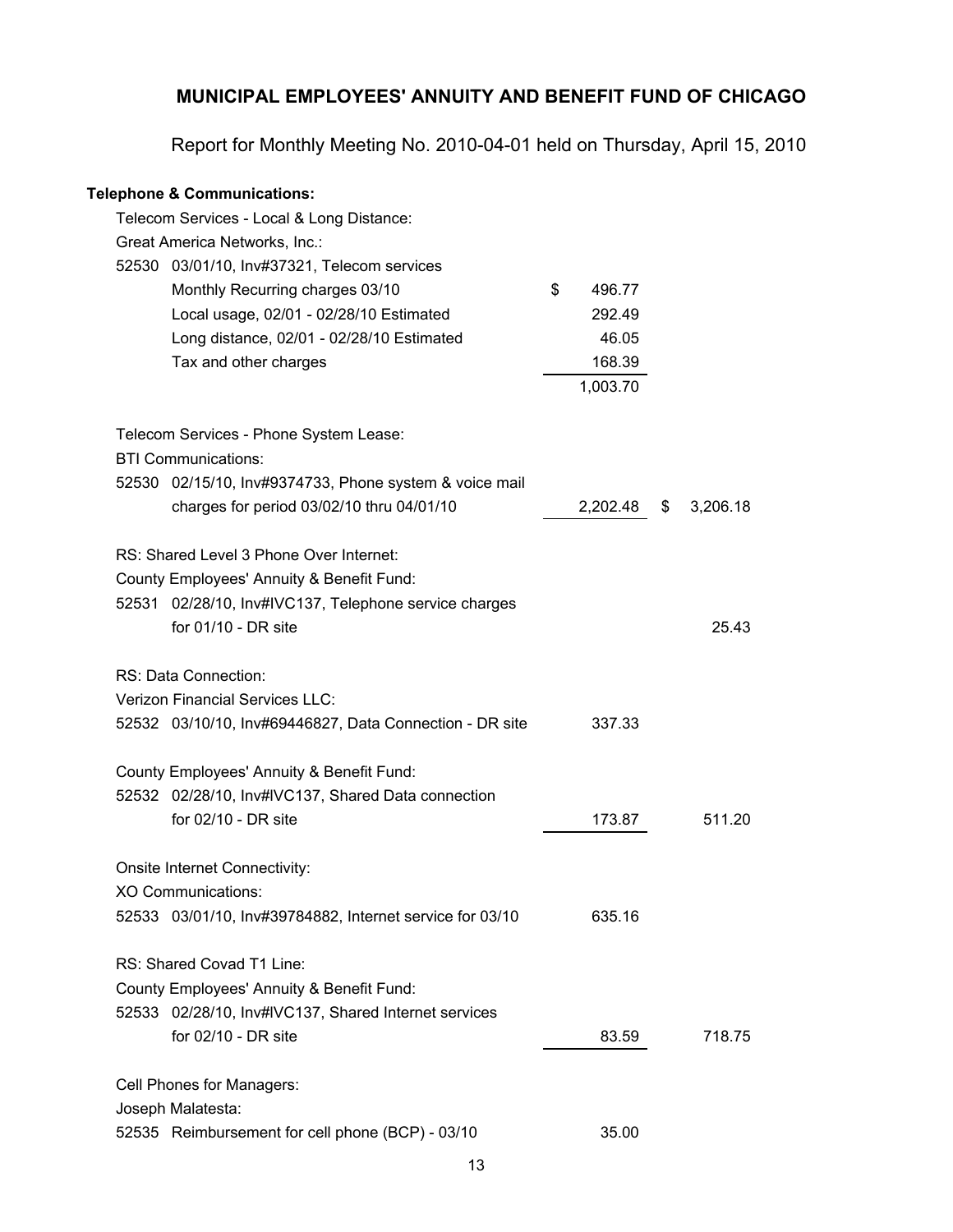Report for Monthly Meeting No. 2010-04-01 held on Thursday, April 15, 2010

| Sprint:                 |                                                        |              |              |                |
|-------------------------|--------------------------------------------------------|--------------|--------------|----------------|
|                         | 52535 03/12/10, Acct#818275719, Cell Phone service for |              |              |                |
|                         | business continuity - 02/09/10 thru 03/08/10           | \$<br>193.37 | \$<br>228.37 | \$<br>4,689.93 |
|                         | <b>TOTAL COMMUNICATIONS EXPENSES</b>                   |              |              | 6,034.93       |
|                         | <b>INFORMATION SYSTEMS:</b>                            |              |              |                |
| <b>Imaging Project:</b> |                                                        |              |              |                |
|                         | 52050 Salaries & Wages - Part-Time                     |              | 17,372.27    |                |
| 52100                   | Medicare ER                                            |              | 251.89       |                |
|                         | 52105 OASDI-ER                                         |              | 1,077.09     |                |
|                         | <b>Shredding Charges:</b>                              |              |              |                |
|                         | <b>Cintas Document Management:</b>                     |              |              |                |
|                         | 52322 02/28/10, Inv#DD25075641, Shredding charges      |              | 111.00       |                |
| Office Rental:          |                                                        |              |              |                |
|                         | 221 N. LaSalle Partners, LLC:                          |              |              |                |
|                         | 52700 Rent, 03/01/10 - Suite 635                       |              | 3,422.41     |                |
|                         | Office Repairs - Recurring:                            |              |              |                |
|                         | 221 N. LaSalle Partners, LLC:                          |              |              |                |
|                         | 52625 Tenant charges - 4 Keys/Suite 635                |              | 20.00        |                |
|                         | Office Supplies:                                       |              |              |                |
|                         | Staples Business Advantage:                            |              |              |                |
|                         | 53000 02/20/10, Inv#3132365216, Office Supplies        |              | 7.79         | 22,262.45      |
|                         | <b>Pension Benefit System (PBS):</b>                   |              |              |                |
|                         | <b>Development Costs:</b>                              |              |              |                |
|                         | JC Consulting Group, Inc.:                             |              |              |                |
|                         | 14151 03/15/10, Inv#2566, Implementation & Technical   |              |              |                |
|                         | Consulting services for 02/10                          |              | 45,801.25    |                |
|                         | * 10% holdback due upon completion                     |              | (4,580.12)   | 41,221.13      |
|                         | <b>TOTAL INFORMATION SYSTEMS</b>                       |              |              | 63,483.58      |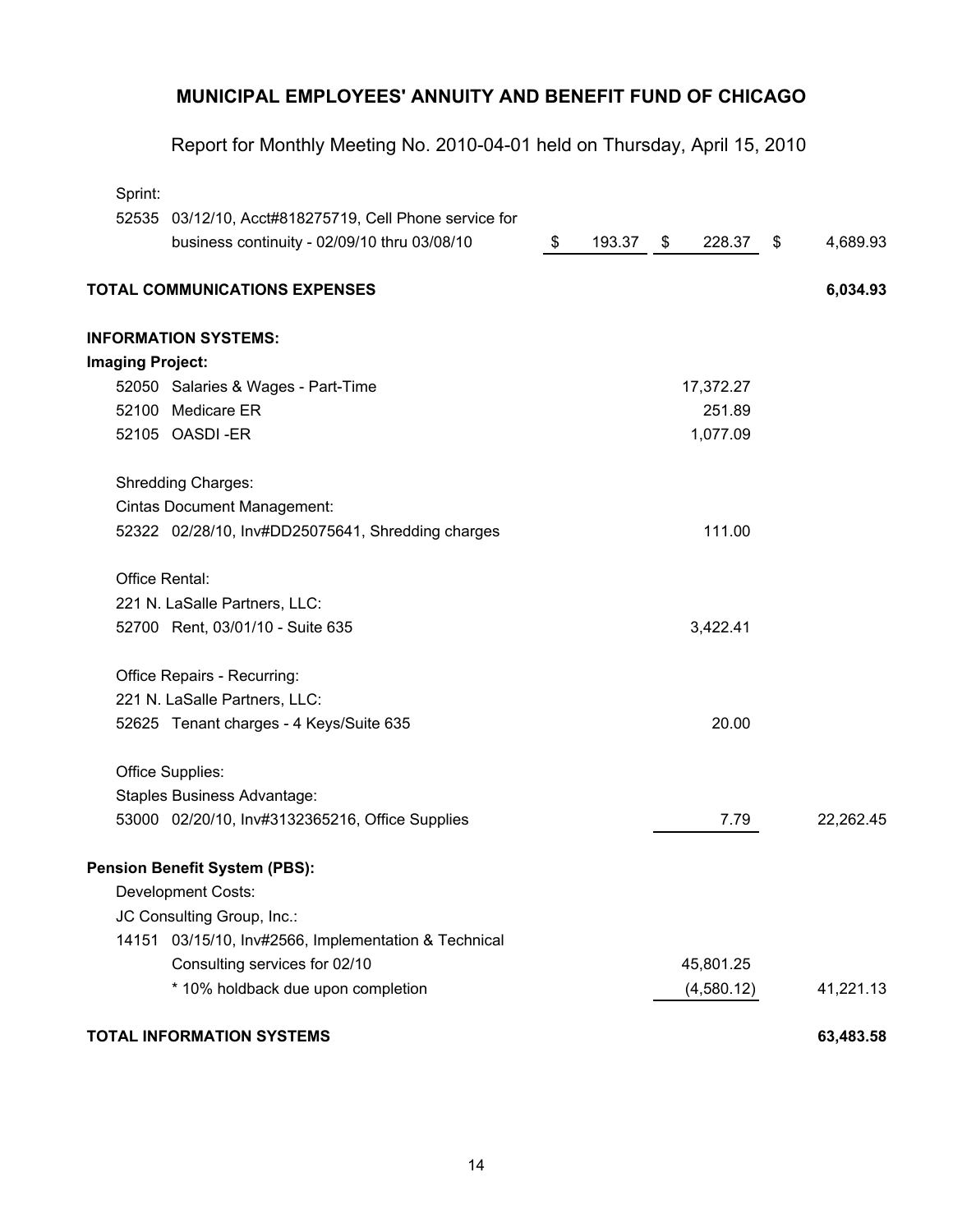Report for Monthly Meeting No. 2010-04-01 held on Thursday, April 15, 2010

## **OTHER OPERATING EXPENSES:**

| <b>Rental &amp; Utilities:</b>                       |              |              |                 |
|------------------------------------------------------|--------------|--------------|-----------------|
| <b>Office Rental:</b>                                |              |              |                 |
| 221 N. LaSalle Partners, LLC:                        |              |              |                 |
| 52705 Rent, 03/01/10 - Rm 614                        | 711.00<br>\$ |              |                 |
| Rent, 03/01/10 - Rm 619                              | 1,527.10     |              |                 |
|                                                      | 2,238.10     |              |                 |
| 221 N. LaSalle Partners, LLC:                        |              |              |                 |
| 52700 Rent, 03/01/10 - Suite 500                     | 31,650.00    |              |                 |
| County Employees' Annuity & Benefit Fund:            |              |              |                 |
| 52710 02/28/10, Inv#IVC137, Rent 03/10 - DR site     | 941.11       | \$ 34,829.21 |                 |
| <b>Utilities:</b>                                    |              |              |                 |
| Electricity & Taxes:                                 |              |              |                 |
| 221 N. LaSalle Partners, LLC:                        |              |              |                 |
| 52720 Electricity, 01/08/10 - 02/09/10               |              | 1,499.01     |                 |
| Chilled Water for Computer Room:                     |              |              |                 |
| 221 N. LaSalle Partners, LLC:                        |              |              |                 |
| 52724 Chilled water usage                            |              | 141.62       |                 |
| <b>DR Site Shared Utilities:</b>                     |              |              |                 |
| County Employees' Annuity & Benefit Fund:            |              |              |                 |
| 52720 02/28/10, Inv#IVC137, Electric service charges |              |              |                 |
| for 01/10 - DR site                                  | 96.12        |              |                 |
| 02/28/10, Inv#IVC137, Alarm service charges for      |              |              |                 |
| 03/01/10 thru 05/31/10 - DR site                     | 39.60        | 135.72       | \$<br>36,605.56 |
| <b>Equipment Rental:</b>                             |              |              |                 |
| Water Cooler Rental:                                 |              |              |                 |
| Hinckley Springs:                                    |              |              |                 |
| 52752 03/13/10, Inv#0310 1592459, Acct#2409931       |              |              |                 |
| <b>March Rental</b>                                  |              | 73.50        |                 |
| Water Cooler: Water & Cups                           |              |              |                 |
| Hinckley Springs:                                    |              |              |                 |
| 52752 03/13/10, Inv#0310 1592459, Bottle supply      |              | 181.78       | 255.28          |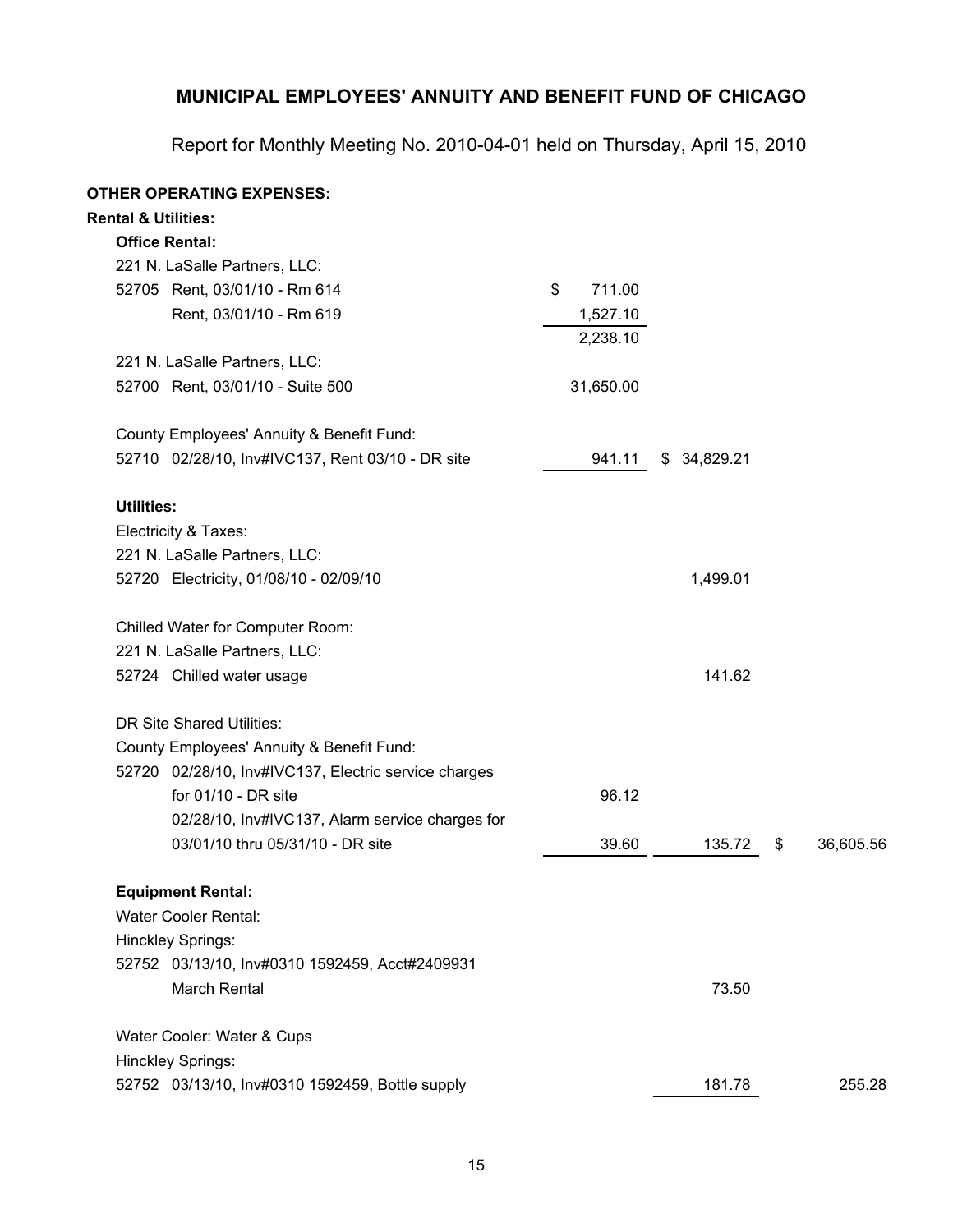Report for Monthly Meeting No. 2010-04-01 held on Thursday, April 15, 2010

|                | <b>Contractual Services:</b>                                                 |             |              |                |
|----------------|------------------------------------------------------------------------------|-------------|--------------|----------------|
|                | Offsite Storage/Data Destruction:                                            |             |              |                |
|                | <b>Federal Companies:</b>                                                    |             |              |                |
|                | 52320 03/01/10, Inv#10517, 03/10 Storage charges                             |             | \$<br>733.51 |                |
| Iron Mountain: |                                                                              |             |              |                |
|                | 52320 02/28/10, Inv#BMZ6331, Cust #ID GD327                                  |             |              |                |
|                | Storage charges for 03/10                                                    |             | 538.55       | \$<br>1,272.06 |
|                | <b>Staff Payroll Services:</b>                                               |             |              |                |
| Paychex:       |                                                                              |             |              |                |
| 53620          | Payroll processing charges for PPE 03/05/10                                  |             | 249.86       |                |
|                | Payroll processing charges for PPE 03/19/10                                  |             | 249.38       |                |
|                | Payroll processing charges for PPE 03/31/10                                  |             | 245.83       | 745.07         |
|                | Repairs & Maintenance - Equipment:                                           |             |              |                |
|                | <b>Ricoh Aficio - Annuitant Services</b>                                     |             |              |                |
|                | Chicago Office Technology Group:                                             |             |              |                |
|                | 52612 03/15/10, Inv#937220, Color copier                                     |             |              |                |
|                | $\left(\text{color} = 799 \text{ pages: black} = 358 \text{ pages}\right)$   |             | 101.46       |                |
|                | Ricoh Aficio - Executive & Accounting                                        |             |              |                |
|                | 52612 03/16/10, Inv#937652, Color copier                                     |             |              |                |
|                | $\left(\text{color} = 554 \text{ pages: black} = 4,631 \text{ pages}\right)$ |             | 84.74        | 186.20         |
|                | <b>Repairs &amp; Maintenance - Office:</b>                                   |             |              |                |
|                | Office Repairs - Recurring:                                                  |             |              |                |
|                | 221 N. LaSalle Partners, LLC:                                                |             |              |                |
|                | 52625 Replace lamps                                                          | \$<br>18.02 |              |                |
|                | Change door code                                                             | 28.00       | 46.02        |                |
|                | Office Maintenance Supplies:                                                 |             |              |                |
|                | 221 N. LaSalle Partners, LLC:                                                |             |              |                |
|                | 52625 Tenant charges work#TC 23925746                                        |             | 216.24       |                |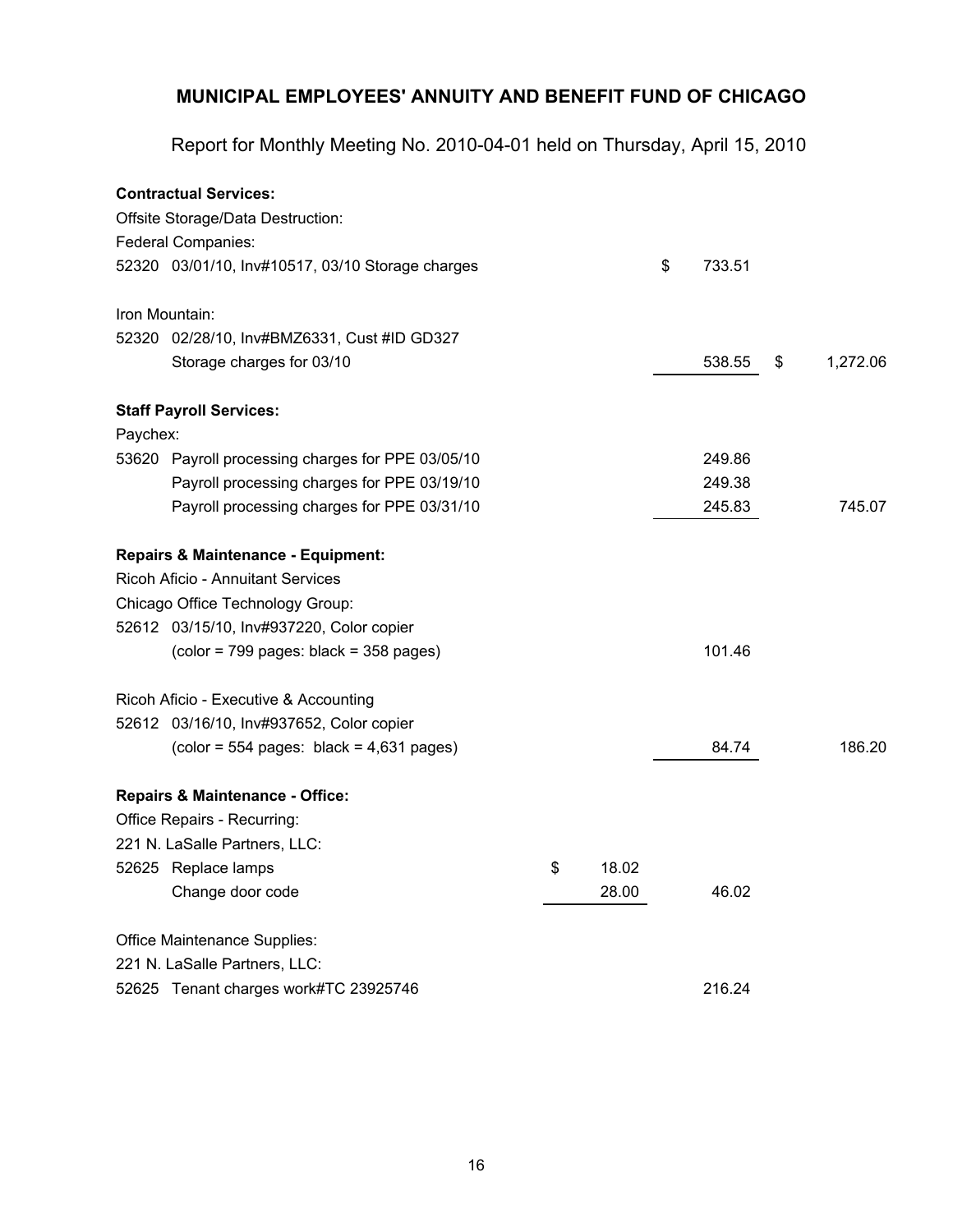Report for Monthly Meeting No. 2010-04-01 held on Thursday, April 15, 2010

| <b>Towel Service:</b>                                 |             |              |              |
|-------------------------------------------------------|-------------|--------------|--------------|
| Aramark Uniform Services, Inc.:                       |             |              |              |
| 52654 Towel Services, Inv#701-6783052, 02/19/10       | \$<br>39.40 |              |              |
| Towel Services, Inv#701-6790697, 02/26/10             | 41.02       |              |              |
| Towel Services, Inv#701-6798585, 03/05/10             | 39.40       |              |              |
| Towel Services, Inv#701-6806776, 03/11/10             | 39.40       |              |              |
| Towel Services, Inv#701-6815866, 03/18/10             | 39.40       |              |              |
| Towel Services, Inv#701-6821268, 03/25/10             | 39.40       | \$<br>238.02 | \$<br>500.28 |
| <b>Office Supplies:</b>                               |             |              |              |
| Office Supplies - Regular:                            |             |              |              |
| Staples Business Advantage:                           |             |              |              |
| 53000 01/30/10, Credit#3131194865, Office Supplies    | (2.28)      |              |              |
| 02/20/10, Inv#3132365216, Office Supplies             | 183.86      |              |              |
| 02/20/10, Inv#3132365217, Office Supplies             | 15.99       |              |              |
| 02/27/10, Inv#3132649942, Office Supplies             | 72.90       |              |              |
|                                                       | 270.47      |              |              |
| Office Supplies - Other:                              |             |              |              |
| Staples Business Advantage:                           |             |              |              |
| 53020 03/13/10, Inv#3133512988, Other Office Supplies | 10.50       | 280.97       |              |
| <b>Materials &amp; Supplies - Equipment:</b>          |             |              |              |
| Coffee Service:                                       |             |              |              |
| <b>First Choice Coffee Services:</b>                  |             |              |              |
| 53130 03/12/10, Inv#138012, Coffee service            |             | 156.19       |              |
| <b>Computer/Technical Supplies:</b>                   |             |              |              |
| Printers & Printer Supplies:                          |             |              |              |
| CDW Government, Inc.:                                 |             |              |              |
| 53304 02/16/10, Inv#RSV8633, 20 Toners                | 1,426.87    |              |              |
| 03/12/10, Inv#SBC4062, 10 Toners                      | 734.99      |              |              |
|                                                       | 2,161.86    |              |              |
| Miscellaneous Computer Supplies:                      |             |              |              |
| <b>Staples Business Advantage:</b>                    |             |              |              |
| 53306 02/20/10, Inv#3132365216, Computer Supplies     | 19.77       |              |              |
| 02/27/10, Inv#3132649942, Computer Supplies           | 4.38        | 2,186.01     | 2,623.17     |
|                                                       | 24.15       |              |              |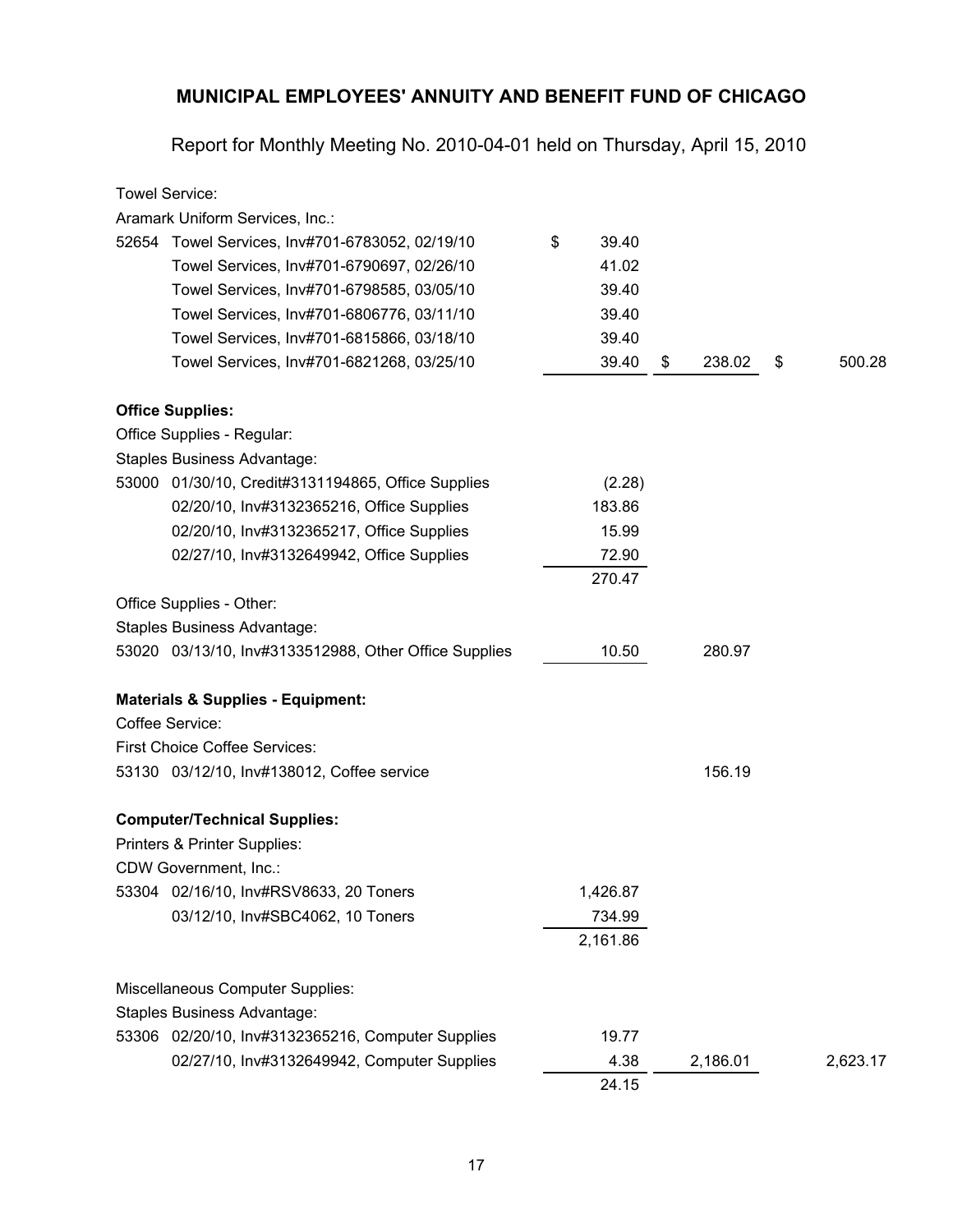| Report for Monthly Meeting No. 2010-04-01 held on Thursday, April 15, 2010 |             |                |
|----------------------------------------------------------------------------|-------------|----------------|
| <b>Capital Expenditures:</b>                                               |             |                |
| County Employees' Annuity & Benefit Fund:                                  |             |                |
| 14185 12/10/09, Inv#RTN005, Credit from Installation of                    |             |                |
| Fire Suppression System - DR site                                          |             | \$<br>(247.20) |
| <b>Miscellaneous Expense:</b>                                              |             |                |
| Receipts: Subpoena & Qildro Fees                                           |             |                |
| Qildro, Subpoena, NSF, EFT Reversal Fees:                                  |             |                |
| 55000 03/10, Qildro/Subpoena/NSF/EFT reversal fees                         | \$<br>75.00 |                |
| Petty Cash Expense:                                                        |             |                |
| 55000 Petty Cash Replenishment:                                            | 135.69      |                |
| Board & Investment Meetings:                                               |             |                |
| American Express:                                                          |             |                |
| 55000 02/17/10, Board Room supplies                                        | 132.00      |                |
| Donations:                                                                 |             |                |
| Dawn Brancheau Memorial Fund:                                              |             |                |
| 55000 Donation in memory of Dawn Brancheau,                                |             |                |
| sister of Chuck Lo Verde                                                   | 100.00      |                |
| <b>Other Miscellaneous:</b>                                                |             |                |
| The Flower Cottage:                                                        |             |                |
| 55000 Flowers for Sharon Ellison, hospital stay & surgery                  | 60.00       | 502.69         |
| TOTAL OTHER OPERATING EXPENSES                                             |             | 42,443.11      |
| TOTAL ADMINISTRATIVE BEFORE INVESTMENT FEES                                |             | 566,102.66     |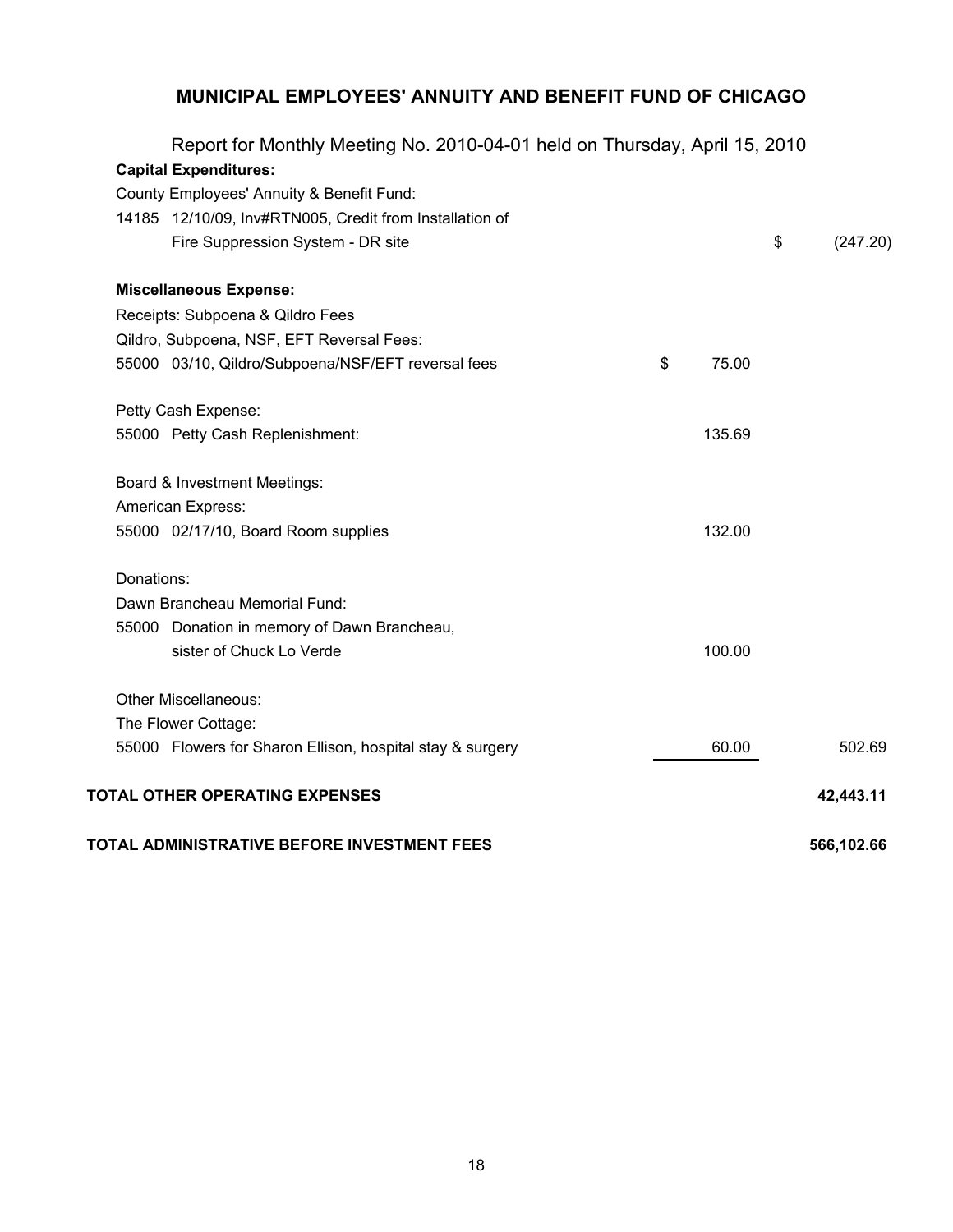Report for Monthly Meeting No. 2010-04-01 held on Thursday, April 15, 2010

| <b>Investment Expense:</b>                                          |                  |
|---------------------------------------------------------------------|------------------|
| <b>Investment Management Fees:</b>                                  |                  |
| Great Lakes Advisors, Inc.:                                         |                  |
| 59000 03/05/10                                                      |                  |
| 004678 Services for the quarter ending 03/31/10                     | \$<br>113,021.23 |
| <b>Custodial Management</b>                                         |                  |
| Global Custody:                                                     |                  |
| The Northern Trust Company:                                         |                  |
| 12/31/09, Fee for Quarter Ending 12/31/09                           |                  |
| Global Custody - Bank Loans<br>59014                                | 15,832.99        |
| <b>TOTAL INVESTMENT EXPENSES</b>                                    | 128,854.22       |
| <b>TOTAL ADMINISTRATIVE AND OPERATING DISBURSEMENTS, MARCH 2010</b> | \$<br>694,956.88 |

Mr. Lux moved to approve disbursements as reflected above, to persons or firms in the amounts shown opposite the respective names.Seconded by Mr. Brejnak.

Carried: Ayes - Messrs. Malatesta, Lux, Brejnak, Gibson and Ms. Neely. Noes - None.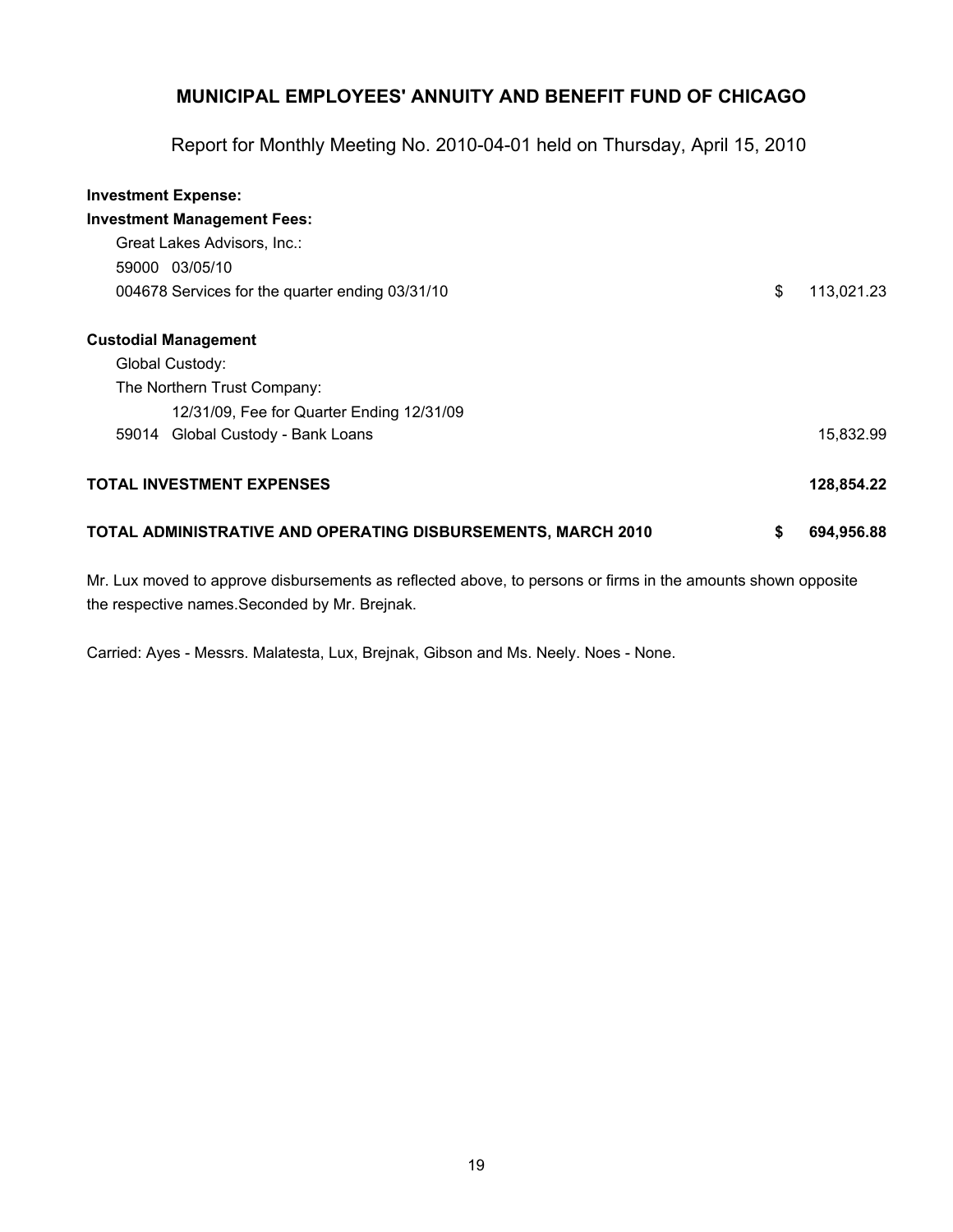Report of Monthly Meeting No. 2010-04-01 held on Thursday, April 15, 2010

The Fund presents the following Resolutions pertaining to Annuities

Resolved, that each of the following named members of the Fund be granted an annuity of the amount stated, and to continue for life, unless otherwise stated in the notes, provided that separation from the service of the City of Chicago shall have become effective as of such date:

|                            | City/       |                                |                 | <b>Monthly</b>  | <b>Amount</b> |              |
|----------------------------|-------------|--------------------------------|-----------------|-----------------|---------------|--------------|
| <b>Name</b>                | <u>B.E.</u> | <b>Title</b>                   | <b>Eff Date</b> | <b>Employee</b> | <b>Spouse</b> | <b>Notes</b> |
| ACRES, MONAL               | C           | SUPV PERSONNEL SERV 02/01/2010 |                 | \$4,471.35      | \$2,235.68    |              |
| ALKHOVSKY, ELLA            | $\mathsf C$ | <b>SUPV ACCT</b>               | 02/01/2010      | \$5,625.28      | \$2,812.64    |              |
| AMATO, ANTHONY A           | $\mathbf C$ | SUPV BLDG INSPECTOR            | 02/01/2010      | \$7,185.20      | \$3,592.60    |              |
| <b>BACKSTROM, LESLIE E</b> | $\mathsf C$ | <b>MACHINIST</b>               | 02/01/2010      | \$3,502.48      | N/A           |              |
| <b>BARKER, MYDIA V</b>     | $\mathsf C$ | SR DATA ENTRY OPER             | 02/01/2010      | \$2,410.46      | N/A           |              |
| BATTAGLIA, DONNA R         | B           | <b>LRA</b>                     | 01/30/2010      | \$850.00        | \$800.00      |              |
| BEASLEY, DAVID L           | $\mathbf C$ | <b>MTD</b>                     | 02/01/2010      | \$3,696.84      | \$1,876.88    | R            |
| <b>BELL, SHAREE A</b>      | $\mathsf C$ | SUPPORT SERV COORD             | 02/01/2010      | \$3,365.56      | \$1,682.78    |              |
| BENFORD, TANYA G           | $\mathsf C$ | <b>ADMIN SUPV</b>              | 02/01/2010      | \$3,708.52      | N/A           | R            |
| <b>BESS, HELENE</b>        | $\mathsf C$ | <b>CERT MED ASST</b>           | 02/01/2010      | \$3,315.86      | N/A           |              |
| BILLINGSLEA, MICHAEL E     | $\mathsf C$ | SHIFT SUPV AVIATION S          | 02/01/2010      | \$3,721.15      | \$1,860.58    | R            |
| BLINN, JOAN E              | $\mathsf C$ | PROGRAM SPECIALIST II          | 02/01/2010      | \$4,320.58      | N/A           |              |
| BORDERS, THEODIS           | $\mathsf C$ | <b>EQUIPMENT DISPATCHE</b>     | 01/30/2010      | \$3,382.43      | \$1,644.71    |              |
| BROWN, JULIA M             | $\mathsf C$ | <b>CLERK IV</b>                | 02/01/2010      | \$3,732.20      | N/A           |              |
| <b>BUCHANAN, DARRYL K</b>  | $\mathsf C$ | <b>CUST WKR</b>                | 02/01/2010      | \$2,120.78      | N/A           |              |
| <b>BURNETT, DERRICK</b>    | $\mathsf C$ | <b>CUST WKR</b>                | 02/01/2010      | \$2,113.02      | \$895.39      |              |
| <b>BURRUS, LINDA C</b>     | $\mathsf C$ | PUBLIC HEALTH ADMIN II         | 01/30/2010      | \$5,449.63      | N/A           |              |
| CHEN, SARAH X              | $\mathsf C$ | <b>MED X-RAY TECH</b>          | 02/01/2010      | \$1,103.24      | \$800.00      |              |
| CHERRY, LENBURG            | $\mathsf C$ | <b>MTD</b>                     | 02/01/2010      | \$1,391.68      | N/A           |              |
| COOK, RUTH M               | $\mathsf C$ | PYMT SERV REP                  | 02/01/2010      | \$976.30        | N/A           |              |
| <b>COUSETT, MINNIE P</b>   | $\sf B$     | <b>LRA</b>                     | 02/01/2010      | \$850.00        | \$800.00      |              |
| DALY, CHRISTOPHER J        | $\sf B$     | ENG CUST GR IV                 | 01/22/2010      | \$3,240.73      | N/A           | В            |
| DAVIS, DEBRA               | $\sf B$     | <b>SCH SEC OFFICER</b>         | 02/01/2010      | \$2,002.62      | N/A           | B            |
| DEMING, MARILYN A          | $\mathsf C$ | <b>LIBRARY ASSOC</b>           | 02/02/2010      | \$1,198.60      | \$800.00      |              |
| DERBY, MARY A              | B           | <b>CUST WKR</b>                | 02/01/2010      | \$1,725.67      | N/A           |              |
| ERUTEYA, PATRICIA I        | $\mathsf C$ | MICROBIOLOGIST III             | 02/01/2010      | \$3,741.09      | N/A           |              |
| <b>FALCONER, ANDRE</b>     | $\mathsf C$ | <b>CONSTR LABORER</b>          | 01/22/2010      | \$4,517.71      | \$2,258.86    | В            |
| FENDERSON, ERNEST C        | $\sf B$     | ENG CUST GR IV                 | 02/01/2010      | \$4,151.47      | \$2,075.74    |              |
| FLORES, ELIZABETH          | $\sf B$     | <b>TEACHER ASST</b>            | 02/01/2010      | \$386.45        | \$800.00      | Α            |
| FREYER, JAMES J            | $\mathsf C$ | FOREMAN ELEC MECH              | 02/01/2010      | \$5,261.59      | \$2,766.70    |              |
| <b>GARCIA, SAMUEL R</b>    | $\mathsf C$ | <b>MTD</b>                     | 02/01/2010      | \$3,501.93      | N/A           |              |
| <b>GIBSON, NATHANIEL B</b> | $\mathsf C$ | <b>MEMBER</b>                  | 01/16/2008      | \$850.00        | N/A           |              |
| GILEWSKI, ALAN W           | $\mathbf C$ | <b>FOREMAN MTD</b>             | 02/01/2010      | \$4,349.79      | \$2,055.28    |              |
| HANSEN, JAMES R            | $\mathsf C$ | <b>MTD</b>                     | 02/01/2010      | \$4,155.94      | \$2,077.97    |              |
| HANSEN, WALTRAUTE E        | C           | <b>CROSSING GUARD</b>          | 01/29/2010      | \$850.00        | N/A           |              |
| HEALY, DAN D               | B           | ENG CUST GR IV                 | 02/15/2010      | \$2,200.85      | N/A           |              |
| HENRY, TOMMY J             | $\mathsf C$ | <b>FILTRATION ENG II</b>       | 02/01/2010      | \$4,919.25      | \$2,459.62    |              |
| <b>HODGES, BYRON W</b>     | B           | <b>ENG</b>                     | 02/12/2010      | \$3,071.45      | N/A           |              |
| HUDSON, CYNTHIA            | $\mathsf C$ | <b>DETENTION AIDE</b>          | 02/01/2010      | \$3,927.41      | \$1,963.70    |              |
| HUDSON, MICHAEL            | $\mathsf C$ | SUPV BLDG INSPECTOR            | 02/01/2010      | \$6,431.85      | \$3,215.92    |              |
| JANSON, DIANE K            | $\mathsf C$ | <b>ADMIN ASST III</b>          | 02/01/2010      | \$2,277.06      | N/A           |              |
| JERCICH, MICHAEL J         | $\mathsf C$ | <b>ELEC MECH</b>               | 02/01/2010      | \$4,872.55      | N/A           |              |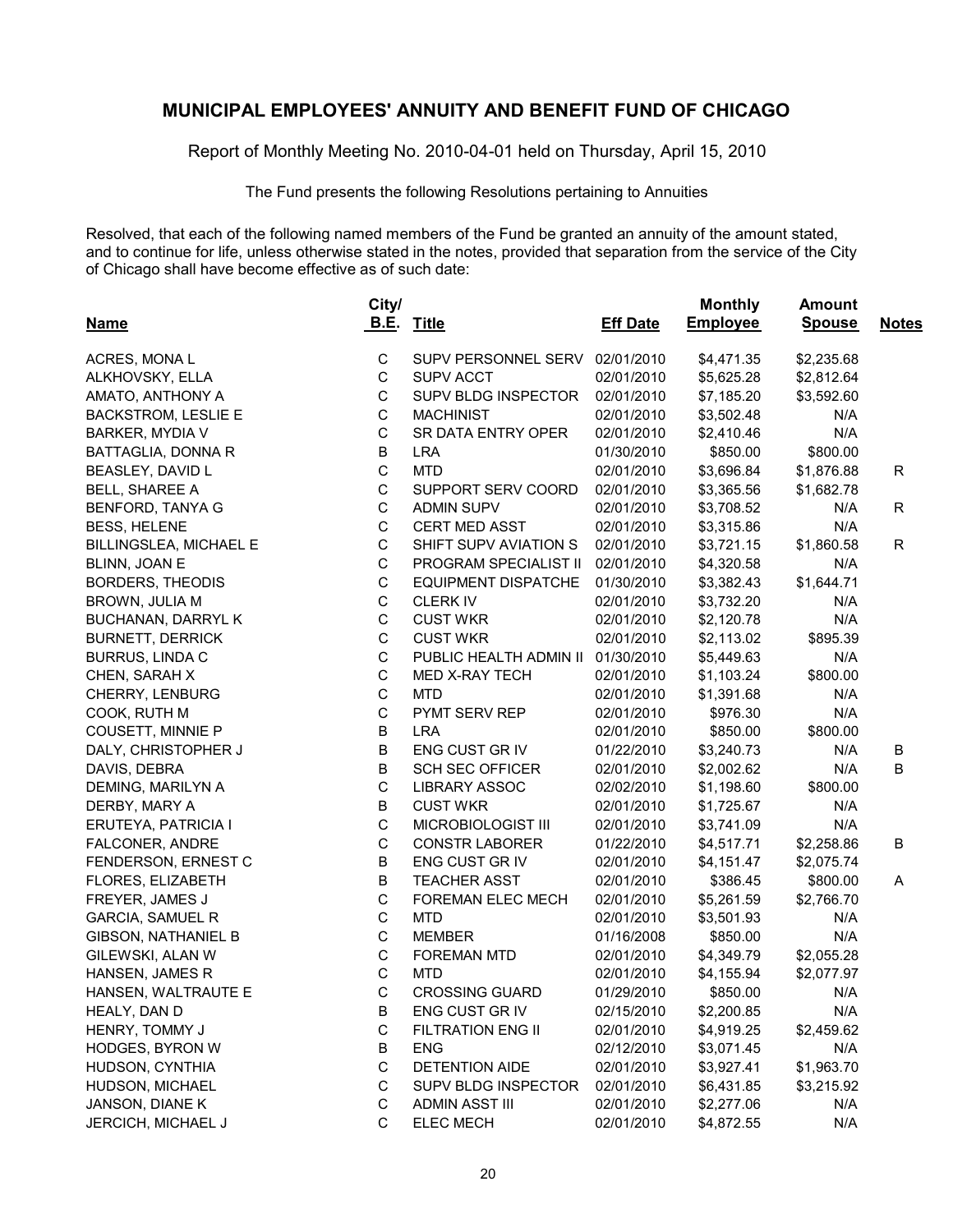Report of Monthly Meeting No. 2010-04-01 held on Thursday, April 15, 2010

The Fund presents the following Resolutions pertaining to Annuities

Resolved, that each of the following named members of the Fund be granted an annuity of the amount stated, and to continue for life, unless otherwise stated in the notes, provided that separation from the service of the City of Chicago shall have become effective as of such date:

|                         | City/       |                            |                 | <b>Monthly</b>  | <b>Amount</b> |              |
|-------------------------|-------------|----------------------------|-----------------|-----------------|---------------|--------------|
| <b>Name</b>             | <u>B.E.</u> | <b>Title</b>               | <b>Eff Date</b> | <b>Employee</b> | <b>Spouse</b> | <b>Notes</b> |
| JOHNSON, CARRIE H       | C           | PC OPER I                  | 02/01/2010      | \$3,101.50      | N/A           |              |
| JOHNSON, JEANETTE       | B           | <b>LRA</b>                 | 02/19/2010      | \$569.78        | N/A           | A            |
| JOHNSON, JOYCE L        | C           | <b>ADMIN ASST II</b>       | 02/01/2010      | \$1,181.58      | N/A           |              |
| JONES, EMMA J           | $\mathsf C$ | <b>MTD</b>                 | 02/01/2010      | \$2,350.17      | \$1,334.97    |              |
| JONES, VINCENT M        | $\mathsf C$ | OPER ENG GROUP C           | 02/01/2010      | \$4,554.11      | N/A           |              |
| KEMP, RONALD J          | $\sf B$     | <b>CUST WKR</b>            | 02/01/2010      | \$2,552.55      | N/A           |              |
| KENNEDY, LUDIE          | $\mathsf C$ | <b>TRAFFIC CTRL AIDE</b>   | 02/01/2010      | \$1,382.70      | \$800.00      |              |
| KENT, THELMA G          | $\sf B$     | <b>COOK III</b>            | 01/09/2010      | \$850.00        | N/A           |              |
| KHAMPHOUNVONG, KHAMPHON | $\mathsf C$ | <b>CLERK III</b>           | 02/01/2010      | \$2,791.26      | \$1,395.63    |              |
| KUBY, CONRAD M          | C           | <b>ELEC MECH</b>           | 02/01/2010      | \$2,909.46      | \$1,454.73    |              |
| KUMAR, PADMA V          | $\mathsf C$ | PUB HEALTH NURSE II        | 02/01/2010      | \$1,896.21      | N/A           |              |
| LAMOTHE, SOLINA         | $\mathsf C$ | <b>ADMIN ASST III</b>      | 02/01/2010      | \$4,374.41      | \$2,187.20    |              |
| LONDRO, DIANE           | $\mathsf C$ | <b>ADMIN ASST III</b>      | 02/01/2010      | \$4,247.78      | N/A           |              |
| LUCAS, BERCHIE A        | B           | <b>LUNCHRM MGR</b>         | 01/30/2010      | \$1,392.81      | \$800.00      |              |
| MABAQUIAO, JESSIE L     | $\mathsf C$ | <b>PSYCHIATRIST</b>        | 02/01/2010      | \$4,539.45      | \$2,360.61    |              |
| MAHER, MICHAEL E        | $\mathsf C$ | <b>ELEC MECH</b>           | 02/01/2010      | \$4,817.07      | \$2,619.12    |              |
| MARTIN, CATHY D         | $\mathsf C$ | SR DATA ENTRY OPER         | 01/30/2010      | \$2,550.66      | N/A           |              |
| MARTIN, MARY T          | $\mathsf C$ | PERSONNEL ASST III         | 01/30/2010      | \$2,866.72      | \$1,433.36    |              |
| MAZUR, META S           | $\mathsf C$ | <b>CROSSING GUARD</b>      | 01/16/2010      | \$55.74         | N/A           | <b>RS</b>    |
| MCGOWAN, MICHAEL J      | $\mathsf C$ | <b>DEPUTY DIRECTOR</b>     | 01/01/2010      | \$1,587.14      | \$793.57      | R            |
| MCGREGOR, GEORGE K      | $\mathsf C$ | <b>MTD</b>                 | 02/01/2010      | \$1,338.77      | N/A           |              |
| MCPARTLAND, PETER H     | $\mathsf C$ | OPER ENG GROUP A           | 02/01/2010      | \$3,008.09      | \$1,747.78    |              |
| MEIER, ROBERT W         | $\mathsf C$ | <b>MTD</b>                 | 01/29/2010      | \$1,202.55      | \$800.00      |              |
| MILLER, PEARLIE         | $\mathsf C$ | <b>CROSSING GUARD</b>      | 01/30/2010      | \$850.00        | N/A           |              |
| MOJICA, MARIA           | $\sf B$     | ASSOC LR MGR III           | 01/30/2010      | \$850.00        | \$800.00      |              |
| NEEDHAM, JOHN A         | $\mathsf C$ | <b>BLDG INSPECTOR</b>      | 02/01/2010      | \$1,501.10      | \$800.00      |              |
| NELSON, DAVID J         | B           | PROV CUST WKR              | 02/19/2010      | \$190.12        | \$800.00      | A            |
| NIELSEN, DON A          | $\mathsf C$ | <b>GLAZIER</b>             | 02/01/2010      | \$2,401.97      | \$1,200.98    | B            |
| NOWAK, CLAUDE R         | $\mathsf C$ | <b>MACHINIST</b>           | 02/01/2010      | \$3,886.32      | \$2,191.77    |              |
| OBRIEN, JAMES E         | $\mathsf C$ | CHIEF OPER ENG             | 02/01/2010      | \$6,650.46      | \$3,325.23    |              |
| OGO, UDOKANMA I         | $\mathsf C$ | TRAFFIC ENG IV             | 02/01/2010      | \$3,213.16      | N/A           |              |
| OKULINSKI, PAUL E       | $\mathsf C$ | CONSTR EQUIP INSPECT       | 01/30/2010      | \$4,214.86      | \$2,107.43    |              |
| PERA, CARLOS A          | $\mathsf C$ | DEPUTY COMM                | 02/01/2010      | \$6,640.22      | \$3,320.11    |              |
| PEREZ, JORGE H          | $\sf B$     | <b>SCH PROGRAM FIN MGR</b> | 01/31/2010      | \$5,973.42      | \$2,986.71    |              |
| PSZCZOLA, ROBIN         | B           | <b>TEACHER ASST</b>        | 02/21/2010      | \$827.91        | \$800.00      | S            |
| RAPSKY, GARY            | C           | <b>MTD</b>                 | 02/01/2010      | \$2,864.98      | N/A           |              |
| RASKOW, JEFFREY T       | C           | WINDOW WASHER              | 02/01/2010      | \$2,291.85      | \$1,039.92    |              |
| ROBERTSON, DEBORAH      | С           | ASST COMM                  | 02/01/2010      | \$6,316.15      | N/A           |              |
| ROBINSON, DOROTHY M     | B           | <b>LRA</b>                 | 02/01/2010      | \$850.00        | \$800.00      |              |
| RUSSELL, KATHRYN L      | C           | SUPPORT SERV COORD         | 02/01/2010      | \$4,931.38      | \$2,465.69    |              |
| SANCHEZ, JOHN A         | C           | <b>LINEMAN</b>             | 01/30/2010      | \$3,639.07      | \$1,982.48    |              |
| SAVICKAS, KATHLEEN      | B           | <b>TEACHER AIDE</b>        | 01/01/2010      | \$886.45        | N/A           | R            |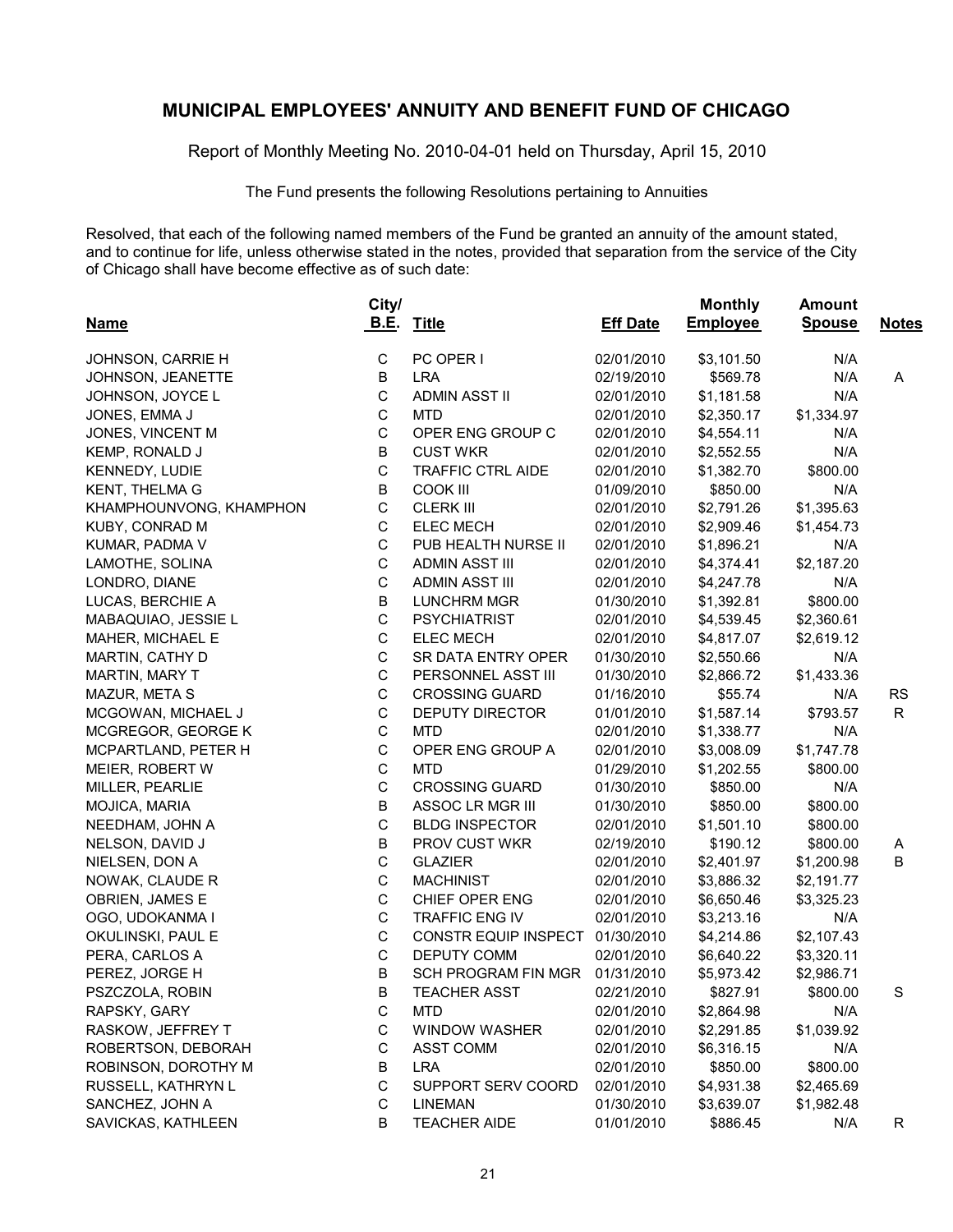Report of Monthly Meeting No. 2010-04-01 held on Thursday, April 15, 2010

The Fund presents the following Resolutions pertaining to Annuities

Resolved, that each of the following named members of the Fund be granted an annuity of the amount stated, and to continue for life, unless otherwise stated in the notes, provided that separation from the service of the City of Chicago shall have become effective as of such date:

| <b>Name</b>           | City/<br><u>B.E.</u> | Title                       | <b>Eff Date</b> | <b>Monthly</b><br><b>Employee</b> | Amount<br><b>Spouse</b> | <b>Notes</b> |
|-----------------------|----------------------|-----------------------------|-----------------|-----------------------------------|-------------------------|--------------|
| SCANLAN, CONSTANCE E  | C                    | ASST ALDERMANIC SECY        | 03/01/2005      | \$32.13                           | N/A                     | <b>RS</b>    |
| SCOLLARD, JOHN J      | C                    | OPER ENG GROUP A            | 02/01/2010      | \$5,566.36                        | \$2,783.18              |              |
| SIMMONS, CLEMITEE     | C                    | <b>HEAD LIBRARY CLERK</b>   | 02/01/2010      | \$2,608.36                        | \$1,304.18              |              |
| SMITH, CHERYL S       | C                    | <b>SUPV INVESTIGATOR</b>    | 02/01/2010      | \$6,560.86                        | \$3,280.43              |              |
| SORIANO, ERLINDA      | С                    | <b>PHYSICIAN</b>            | 02/01/2010      | \$5,972.49                        | \$3,513.71              | R.           |
| STOVER, JAMES M       | C                    | SUPV FIELD VEH INVEST       | 02/01/2010      | \$2,295.07                        | \$1,147.54              |              |
| THOMAS, DEBORAH       | C                    | <b>CLERK IV</b>             | 01/30/2010      | \$3,254.03                        | N/A                     |              |
| THOMAS, JOYCE E       | С                    | COORD SPEC PROJ             | 02/01/2010      | \$2,144.07                        | \$1,277.07              |              |
| THOMPSON, BRUCE J     | C                    | <b>HOISTING ENG</b>         | 02/01/2010      | \$5,562.65                        | N/A                     |              |
| TIERNEY, NICHOLAS     | С                    | <b>ELEC MECH</b>            | 02/01/2010      | \$2,716.35                        | \$1,358.18              |              |
| VAITLA, PADMANABHARAO | C                    | <b>LIBRARY PAGE</b>         | 01/30/2010      | \$1,304.73                        | \$800.00                | B            |
| VALDEZ, HENRENE L     | C                    | YOUTH SERV COORD            | 02/01/2010      | \$2,782.84                        | N/A                     |              |
| WARD, KIRBY R         | C                    | ADMIN ASST II               | 02/01/2010      | \$3,732.00                        | N/A                     |              |
| WELLS, JOYCE T        | C                    | CITY PLANNER V              | 02/25/2010      | \$2,587.20                        | N/A                     |              |
| WILLIAMS, CONSUELA A  | C                    | <b>CLERK III</b>            | 02/01/2010      | \$3,101.40                        | N/A                     |              |
| WILLIAMS, MARY G      | C                    | <b>SENIOR LIBRARY CLERK</b> | 01/30/2010      | \$1,772.53                        | N/A                     |              |
| WILSON, EVA M         | C                    | <b>HOISTING ENG</b>         | 02/01/2010      | \$3,910.10                        | N/A                     | R.           |
| WOJKOWSKI, GREGORY J  | C                    | CHIEF ASST CORP COUN        | 02/25/2010      | \$2,669.43                        | \$1,608.06              |              |
| YATES, LINNIE M       | B                    | <b>HEAD START SOC SVC R</b> | 02/01/2010      | \$2,822.04                        | \$1,411.02              |              |

**Total Employee Annuities 103 Cases \$311,421.14**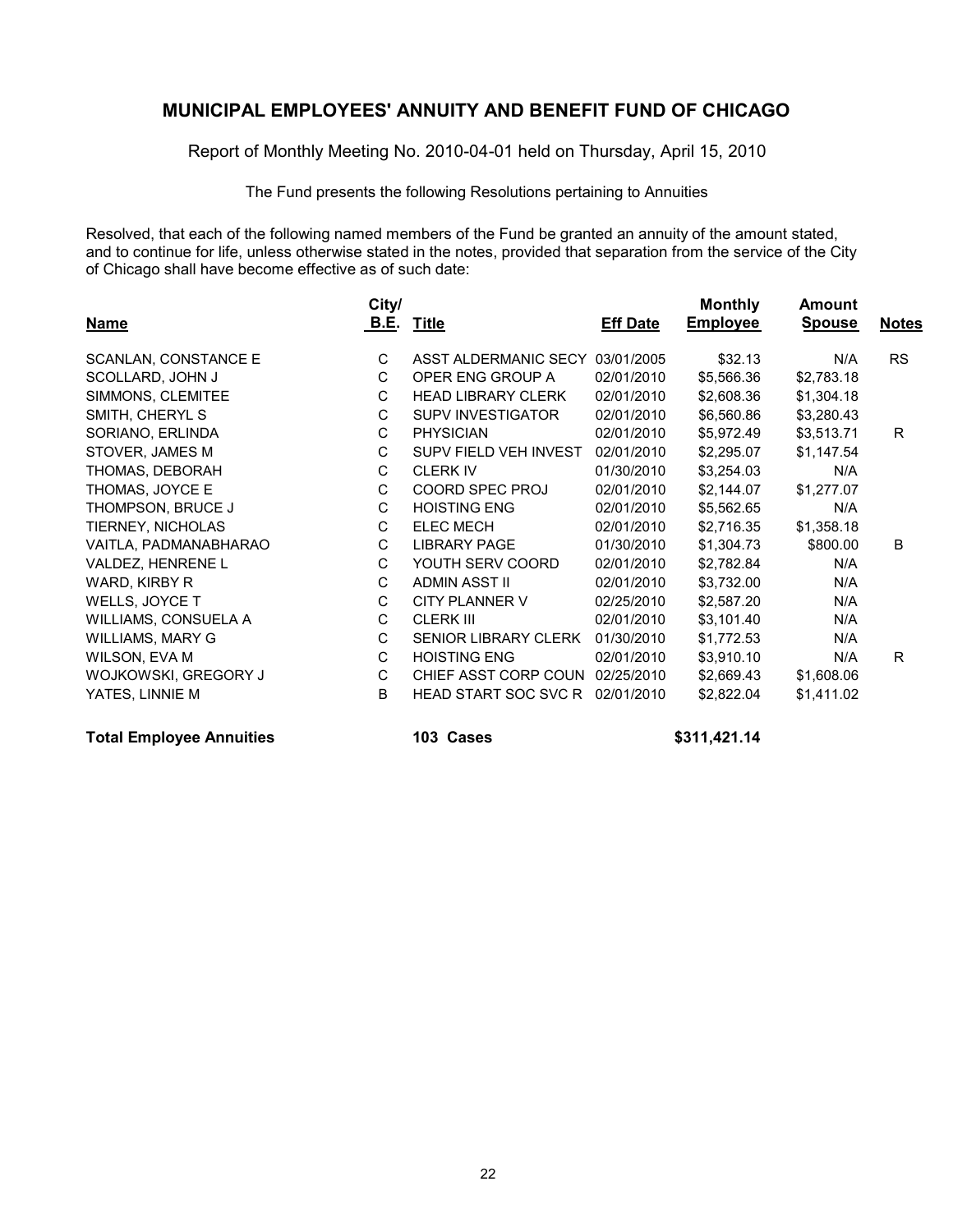Report of Monthly Meeting No. 2010-04-01 held on Thursday, April 15, 2010

The Fund presents the following Resolutions pertaining to Annuities

Resolved, that each of the following widows, widowers, minor children, and certain other relatives of former members of the Fund be granted annuities of the amounts stated, and to continue until the expiration date indicated.

| <b>Spouse Annuities</b>           | City/       |                        |                 | <b>Monthly</b> | <b>Annuity</b> |              |
|-----------------------------------|-------------|------------------------|-----------------|----------------|----------------|--------------|
| <b>Name of Former Employee</b>    |             | <b>B.E. Title</b>      | <b>Eff Date</b> | <b>Annuity</b> | <b>Expires</b> | <b>Notes</b> |
| ABRAHAM, PAUL                     | $\mathbf C$ | OPER ENG GRP A         | 02/09/2010      | \$2,450.08     | Death          |              |
| ANDERSON, MARK                    | B           | PROFESSIONAL III       | 01/26/2010      | \$100.00       | 05/2016        | <b>TSA</b>   |
| <b>COLEMAN, HERMAN</b>            | $\mathsf C$ | <b>HOISTING ENG</b>    | 12/06/2009      | \$434.95       | Death          | $\mathsf S$  |
| CONTE, SAM                        | $\mathsf C$ | <b>WATCHMAN</b>        | 11/28/2009      | \$800.00       | Death          |              |
| DOROW, KENNETH                    | $\mathsf C$ | ASST CHIEF OPER ENG    | 01/23/2010      | \$1,138.60     | Death          |              |
| DUNN, IRENE                       | B           | <b>TEACHER ASST</b>    | 12/19/2009      | \$800.00       | Death          |              |
| FREDERICKSEN, RICHARD             | $\mathsf C$ | <b>ELEC MECH</b>       | 02/10/2010      | \$1,944.40     | Death          |              |
| <b>GAFFNEY, MICHAEL</b>           | B           | <b>MAINT ASST</b>      | 01/25/2010      | \$1,962.71     | Death          |              |
| GAROFALO, MARIO                   | В           | <b>ENG CUST</b>        | 01/30/2010      | \$1,168.39     | Death          |              |
| <b>GARRISON, HARRY</b>            | B           | <b>SCHOOL FIREMAN</b>  | 02/17/2010      | \$800.00       | Death          | R            |
| GUTH, EDWARD                      | $\mathsf C$ | <b>CARPENTER</b>       | 01/17/2010      | \$1,854.80     | Death          |              |
| <b>JIMENEZ, VICTOR</b>            | В           | <b>SCH SEC OFFICER</b> | 01/23/2010      | \$800.00       | Death          |              |
| JONES, JOHN                       | B           | <b>CUST WKR</b>        | 01/20/2010      | \$979.02       | Death          |              |
| KANIA, MARIAN                     | $\mathsf C$ | <b>DRAFTMAN</b>        | 02/02/2010      | \$99.80        | Death          | <b>RS</b>    |
| KEEFE, KENNETH                    | $\mathsf C$ | <b>MTD</b>             | 01/10/2010      | \$800.00       | Death          |              |
| KELLY, BETTYE                     | В           | <b>TEACHER ASST</b>    | 01/20/2010      | \$1,187.92     | Death          |              |
| MAZZENGA, EDWARD                  | $\mathsf C$ | DIR FACIL MAT MGMT     | 01/25/2010      | \$1,446.22     | Death          |              |
| NESBIT, ALPHONZO                  | B           | <b>WATCHMAN</b>        | 01/26/2010      | \$871.34       | Death          |              |
| PERCY, DAVID                      | Β           | <b>CUST WKR</b>        | 02/10/2010      | \$800.00       | Death          |              |
| PHELAN, VIRGINIA                  | B           | ASST CH CLK            | 12/12/2009      | \$1,491.28     | Death          |              |
| SCHULTZ, JOSEPH                   | $\mathsf C$ | <b>HOISTING ENG</b>    | 01/13/2010      | \$1,754.92     | Death          |              |
| SMITH, ALBERT                     | $\mathsf C$ | <b>FOREMAN MTD</b>     | 09/04/2009      | \$2,040.62     | Death          |              |
| STABILE, JOSEPH                   | B           | <b>ENG CUST</b>        | 01/06/2010      | \$1,959.28     | Death          |              |
| STANTON, HAROLD                   | $\mathsf C$ | DIR LEGAL INVESTIGATO  | 02/09/2010      | \$499.49       | Death          | <b>RS</b>    |
| STEIN, MITCHELL                   | $\mathsf C$ | COORD ECON DEV         | 01/20/2010      | \$1,797.96     | Death          | R.           |
| WHITE, NOEL                       | B           | <b>TEACHER ASST</b>    | 02/07/2010      | \$800.00       | Death          |              |
| WOLLSCHLAEGER, ALBERT             | B           | <b>CARPENTER</b>       | 02/01/2010      | \$2,113.21     | Death          |              |
| <b>Total Spouse Annuities</b>     |             | 27 Case(s)             |                 | \$32,894.99    |                |              |
| <b>Child(ren) Annuities</b>       | City/       |                        |                 | <b>Monthly</b> | <b>Annuity</b> |              |
| <b>Name of Former Employee</b>    | B.E.        |                        | Eff Date        | <b>Annuity</b> | <b>Expires</b> | <b>Notes</b> |
| DENORMANDIE, BRIAN                | В           |                        | 11/28/2009      | \$220.00       | 10/2010        |              |
| DENORMANDIE, BRIAN                | В           |                        | 11/28/2009      | \$220.00       | 10/2010        |              |
| LOVING, CRUSHON                   | В           |                        | 10/14/2009      | \$250.00       | 06/2012        |              |
| <b>Total Child(ren) Annuities</b> |             | 3 Case(s)              |                 | \$690.00       |                |              |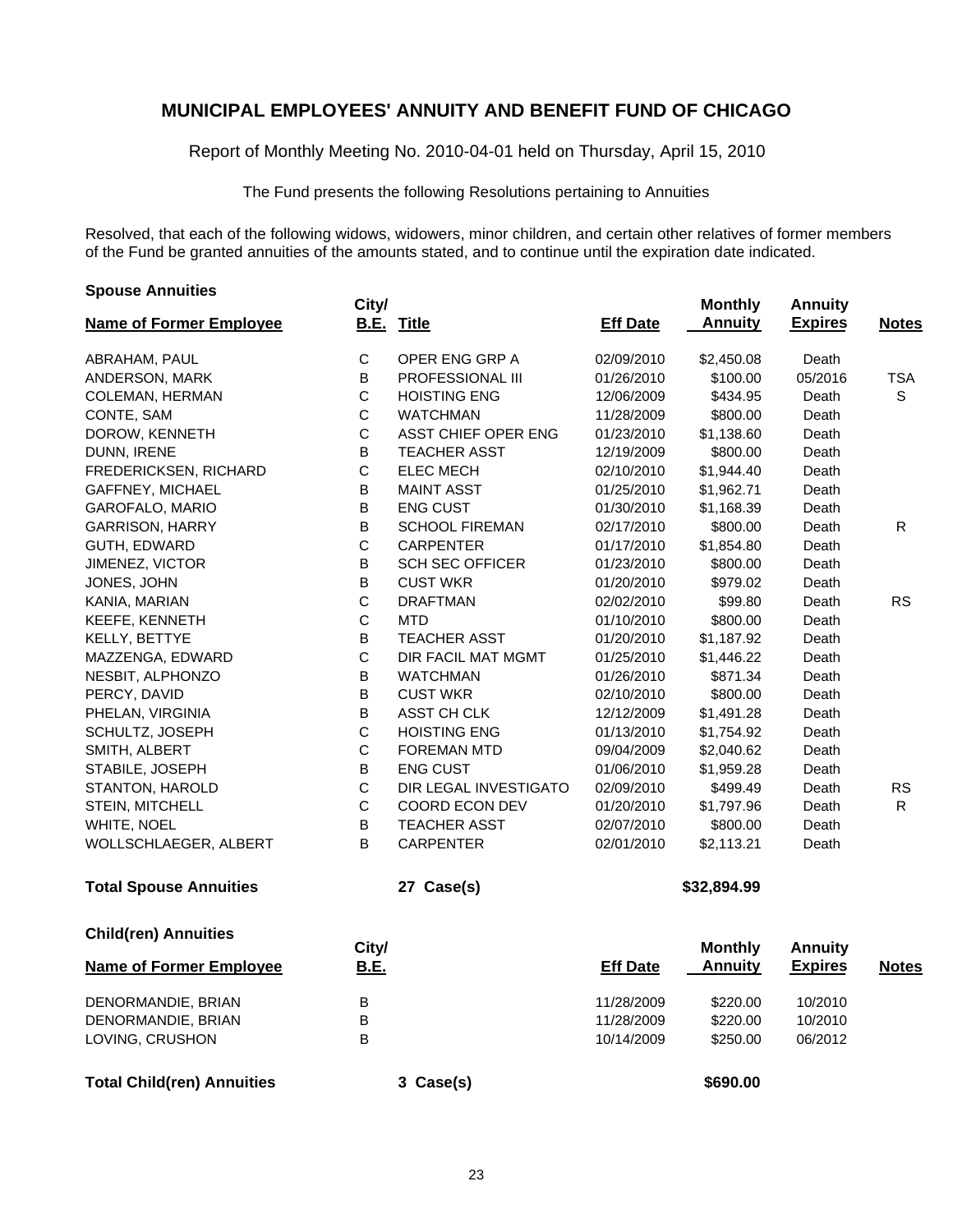Report of Monthly Meeting No. 2010-04-01 held on Thursday, April 15, 2010

The Fund presents the following Resolutions pertaining to Annuities

Resolved, that each of the following widows, widowers, minor children, and certain other relatives of former members of the Fund be granted annuities of the amounts stated, and to continue until the expiration date indicated.

#### **Reversionary Annuities in Accordance with Section 8-139 of the Law**

|                         | City/       |                 | Monthly | Annuity |              |
|-------------------------|-------------|-----------------|---------|---------|--------------|
| Name of Former Employee | <b>B.E.</b> | <b>Eff Date</b> | Annuitv | Expires | <b>Notes</b> |

NONE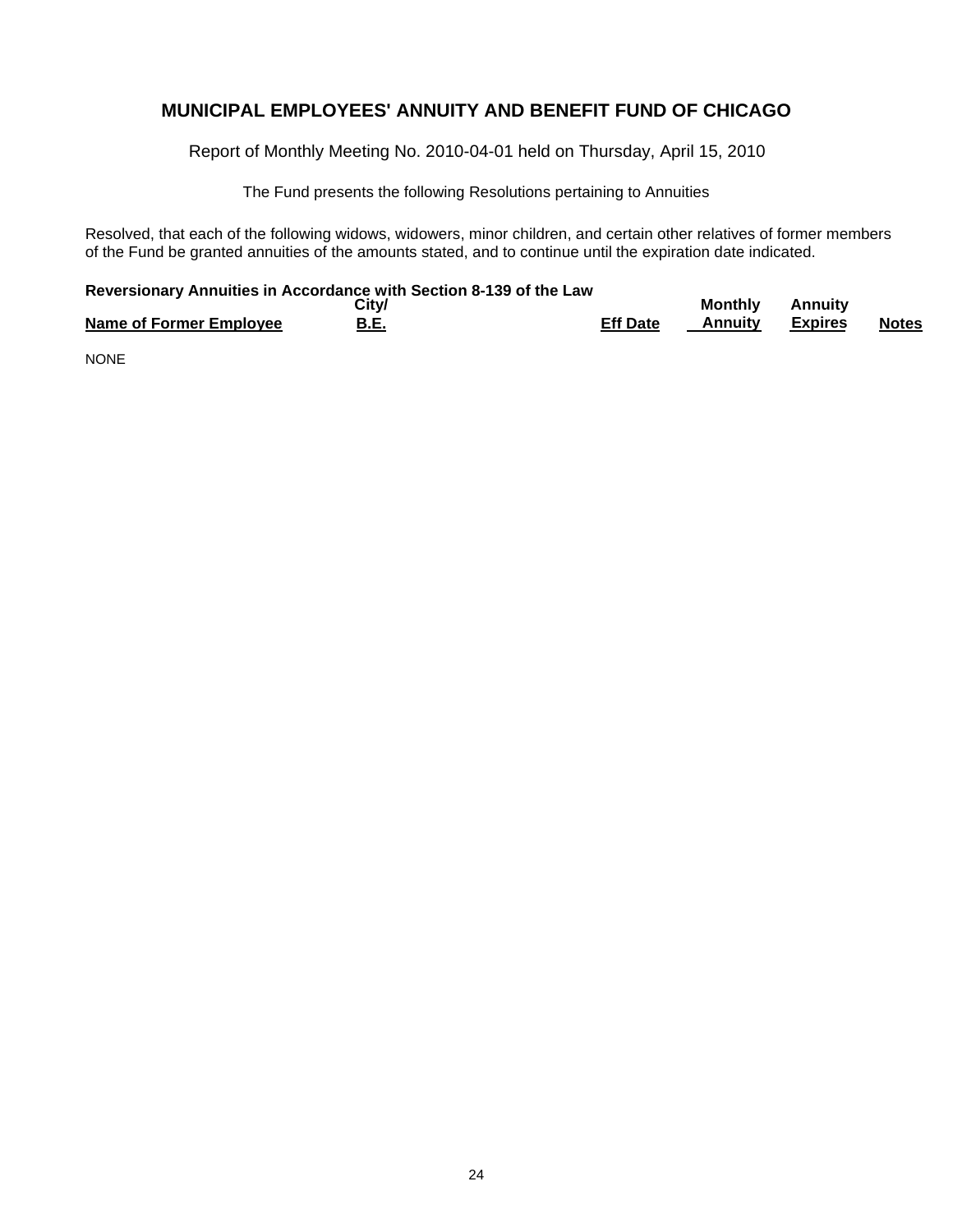Report of Monthly Meeting No. 2010-04-01 held on Thursday, April 15, 2010

The Fund presents the following Resolutions pertaining to Adjusted Annuities

Resolved, that each of the following named members of the Fund, or widows, widowers, or minor children of former members of the Fund be granted an adjusted annuity of the amount stated, and to continue for life, unless otherwise stated.

| City/                           |             |                                          |                          | <b>Monthly Amount</b>    |                          |                   |  |
|---------------------------------|-------------|------------------------------------------|--------------------------|--------------------------|--------------------------|-------------------|--|
| <b>Name</b>                     | <u>B.E.</u> | Reason                                   | <b>Eff Date</b>          | <b>Employee</b>          | Spouse/Child             |                   |  |
| ALLEN, CELESTE L                | $\sf B$     | Change in FAS                            | 07/14/2008               | \$792.20<br>\$850.66     | N/A<br>N/A               | <b>ORG</b><br>ADJ |  |
| <b>BENSON, JANICE M</b>         | $\mathsf C$ | Change in FAS                            | 07/21/2009               | \$611.43<br>\$663.05     | N/A<br>N/A               | <b>ORG</b><br>ADJ |  |
| <b>BRADFORD, TERRY L</b>        | B           | Rcvd B/E portion of A/R                  | 01/24/2009               | \$1,426.87<br>\$1,569.55 | \$800.00<br>\$800.00     | <b>ORG</b><br>ADJ |  |
| FLOWERS, CAROLYN J              | $\sf B$     | Rcvd B/E portion of A/R                  | 06/29/2008               | \$1,092.81<br>\$1,119.46 | \$800.00<br>\$800.00     | <b>ORG</b><br>ADJ |  |
| <b>GORMAN, WALTER F</b>         | $\mathbf C$ | Correction to Annuity Amount 07/01/2009  |                          | \$3,637.34<br>\$3,909.00 | \$1,764.11<br>\$1,895.86 | <b>ORG</b><br>ADJ |  |
| <b>GREEN, GEORGIA A</b>         | $\mathbf C$ | Change in Effective Date                 | 07/01/2009<br>01/01/2010 | \$103.34<br>\$850.00     | N/A<br>N/A               | <b>ORG</b><br>ADJ |  |
| HARRIGAN, VIOLETTA C            | $\mathbf C$ | Change in FAS                            | 08/10/2009               | \$362.06<br>\$392.82     | N/A<br>N/A               | <b>ORG</b><br>ADJ |  |
| <b>HAWKINS, JERRY</b>           | B           | Rcvd B/E portion of A/R                  | 10/08/2008               | \$1,094.84<br>\$1,393.20 | N/A<br>N/A               | <b>ORG</b><br>ADJ |  |
| OCONNELL, NEIL                  | B           | Increase in Salary due to PEP 09/27/2009 |                          | \$6,186.92<br>\$6,511.17 | \$3,093.46<br>\$3,255.58 | <b>ORG</b><br>ADJ |  |
| SANTIAGO, LEONOR                | B           | Change in Effective Date                 | 09/01/2009<br>11/01/2009 | \$2,469.49<br>\$2,469.49 | \$1,234.74<br>\$1,234.74 | <b>ORG</b><br>ADJ |  |
| <b>Total Adjusted Annuities</b> |             | 10 Case(s)                               |                          |                          |                          |                   |  |

Mr. Lux moved that the resolutions be adopted and that the applicants be granted employee, widow(er), child, reversionary, or adjusted annuities for the period and at the rates stated opposite their respective names. Seconded Ms. Neely. Carried: Ayes Messrs. Brejnak, Gibson, Lux, Malatesta, Ms. Neely. Noes-None.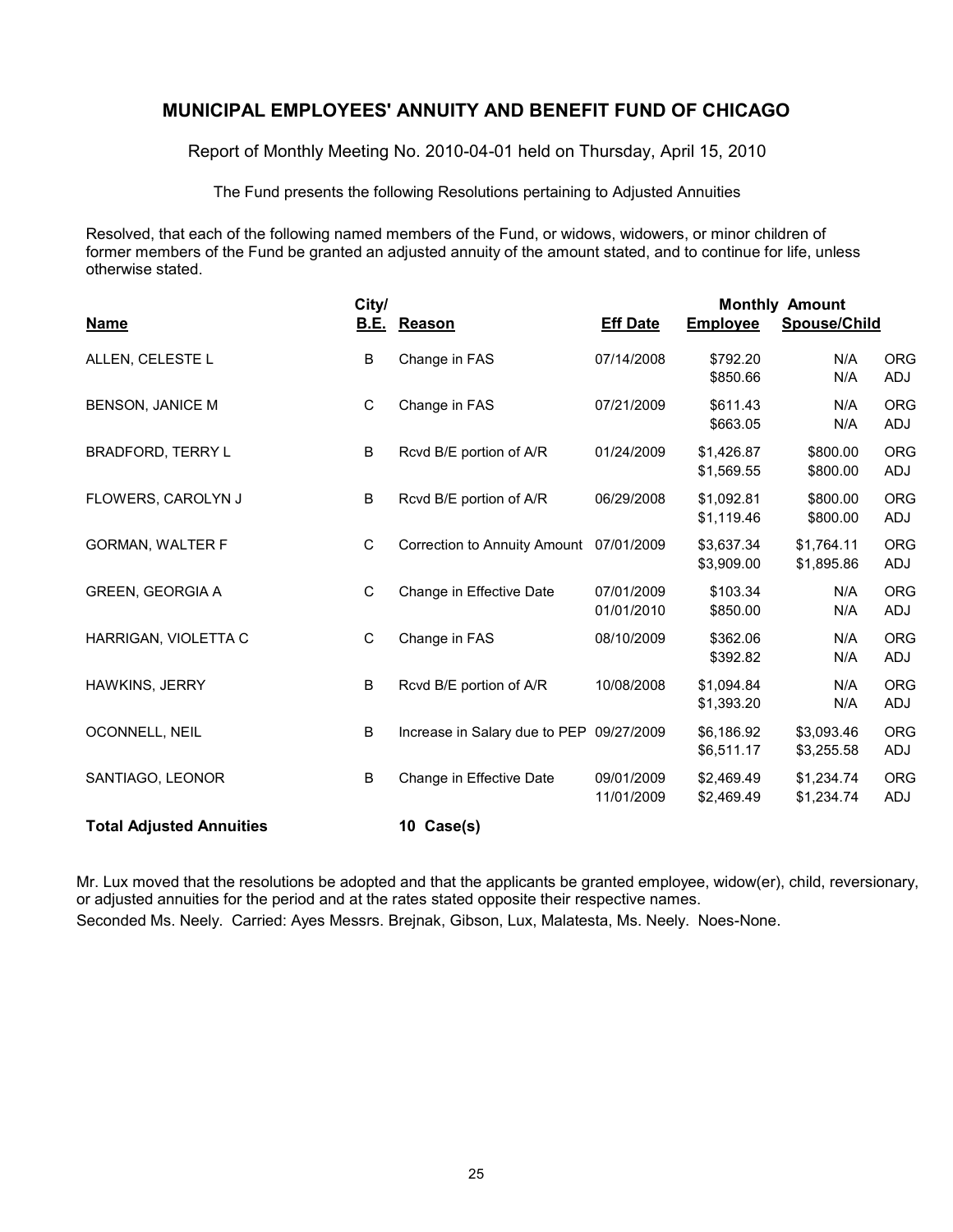Report of Monthly Meeting No. 2010-04-01 held on Thursday, April 15, 2010

The following employees have filed application for Duty Disability Benefits. The applications have been examined by the Medical Examiner for this Fund who recommended the following periods of disability.

#### **DUTY DISABILITY**

|                              |                | <b>Eff</b>  | Fol-Up      | <u>Term</u> | Rate       |
|------------------------------|----------------|-------------|-------------|-------------|------------|
| <b>Name</b>                  | <u>Dept</u>    | <b>Date</b> | <b>Date</b> | <b>Date</b> | Per Day    |
| <b>AGUILAR, EFRAIN</b>       | <b>S&amp;S</b> | 01/28/10    |             | 02/01/10    | \$131.12   |
| ALINOVICH, PETER             | <b>GEN SER</b> | 12/01/09    |             | 03/03/10    | \$178.74   |
| ALLEYNE, HATTIE              | <b>S&amp;S</b> | 07/30/09    |             | 08/04/09    | \$131.21   |
| <b>BURKHEAD, ANTOINETTE</b>  | <b>REV</b>     | 05/30/09    | 06/01/10    |             | \$72.77    |
| CAIN, YOLANDA M              | <b>BE</b>      | 10/21/09    | 05/01/10    |             | \$55.71    |
| DAMARJIAN, GARABED           | <b>TRANS</b>   | 02/01/09    |             | 03/08/09    | \$113.11   |
| DENGLER, EUGENE              | <b>TRANS</b>   | 12/02/09    |             | 02/16/10    | \$197.36   |
| DROZD, JOHN                  | <b>TRANS</b>   | 01/28/10    | 08/01/10    |             | \$193.76   |
| GIBLIN, DANIEL               | <b>TRANS</b>   | 01/29/10    | 06/01/10    |             | \$192.76   |
| <b>GUTIERREZ, JAIME</b>      | <b>FLEET</b>   | 09/23/09    | 05/01/10    |             | \$81.98    |
| HALL, JACQUETTA              | <b>TRANS</b>   | 10/30/09    | 05/01/10    |             | \$141.16   |
| JACKSON, MICHELLE            | <b>S&amp;S</b> | 12/16/09    | 05/01/10    |             | \$108.62   |
| KENNEY, JOSEPH               | <b>GEN SER</b> | 12/15/09    |             | 12/21/09    | \$178.74   |
| <b>KERNATS, GEORGE</b>       | <b>WATER</b>   | 01/06/10    |             | 01/10/10    | \$192.76   |
| LAUGHLIN, TWONNA             | <b>AVA</b>     | 01/12/10    |             | 03/05/10    | \$141.16   |
| LAUGHLIN, TWONNA             | <b>AVA</b>     | 03/06/10    | 06/01/10    |             | \$140.83   |
| MAJORS, JAMES                | <b>HLTH</b>    | 12/31/09    | 05/01/10    |             | \$118.46   |
| MATTALIANO, FRANK            | <b>S&amp;S</b> | 01/28/10    |             | 02/01/10    | \$140.83   |
| MORALES JR, JESUS            | <b>WATER</b>   | 01/26/10    | 04/01/10    |             | \$95.57    |
| NAGELLI, DAVID               | <b>TRANS</b>   | 01/28/10    |             | 02/21/10    | \$127.85   |
| O MALLEY, STEVEN             | <b>WATER</b>   | 01/28/10    | 06/01/10    |             | \$192.76   |
| PICKENS, DOROTHY             | <b>BE</b>      | 01/08/09    | 01/01/11    |             | \$72.71    |
| POWELL, CARL                 | <b>AVA</b>     | 09/20/09    | 06/01/10    |             | \$178.74   |
| <b>RENDON, RICK</b>          | <b>TRANS</b>   | 01/28/10    | 07/01/10    |             | \$193.43   |
| ROBERTS, DERRICK             | <b>BE</b>      | 02/09/09    |             | 08/30/09    | \$59.75    |
| SPILOTRO, JOHN               | <b>AVA</b>     | 01/27/10    | 01/01/11    |             | \$122.66   |
| TURNEY, JOHN                 | <b>WATER</b>   | 01/14/10    |             | 01/17/10    | \$185.10   |
| <b>WILLIAMS, PATRICIA</b>    | <b>BE</b>      | 05/13/09    | 04/01/10    |             | \$59.08    |
| <b>WILLIAMS, TONY</b>        | <b>TRANS</b>   | 02/04/10    | 05/01/10    |             | \$132.83   |
| WRIGHT SHUMAKER, MICHELLE    | <b>AVA</b>     | 01/10/10    | 06/01/10    |             | \$105.24   |
| ZONTA, MARK                  | <b>AVA</b>     | 12/31/09    | 09/01/10    |             | \$140.83   |
| <b>TOTAL DUTY DISABILITY</b> |                | 31 Case(s)  |             |             | \$4,177.63 |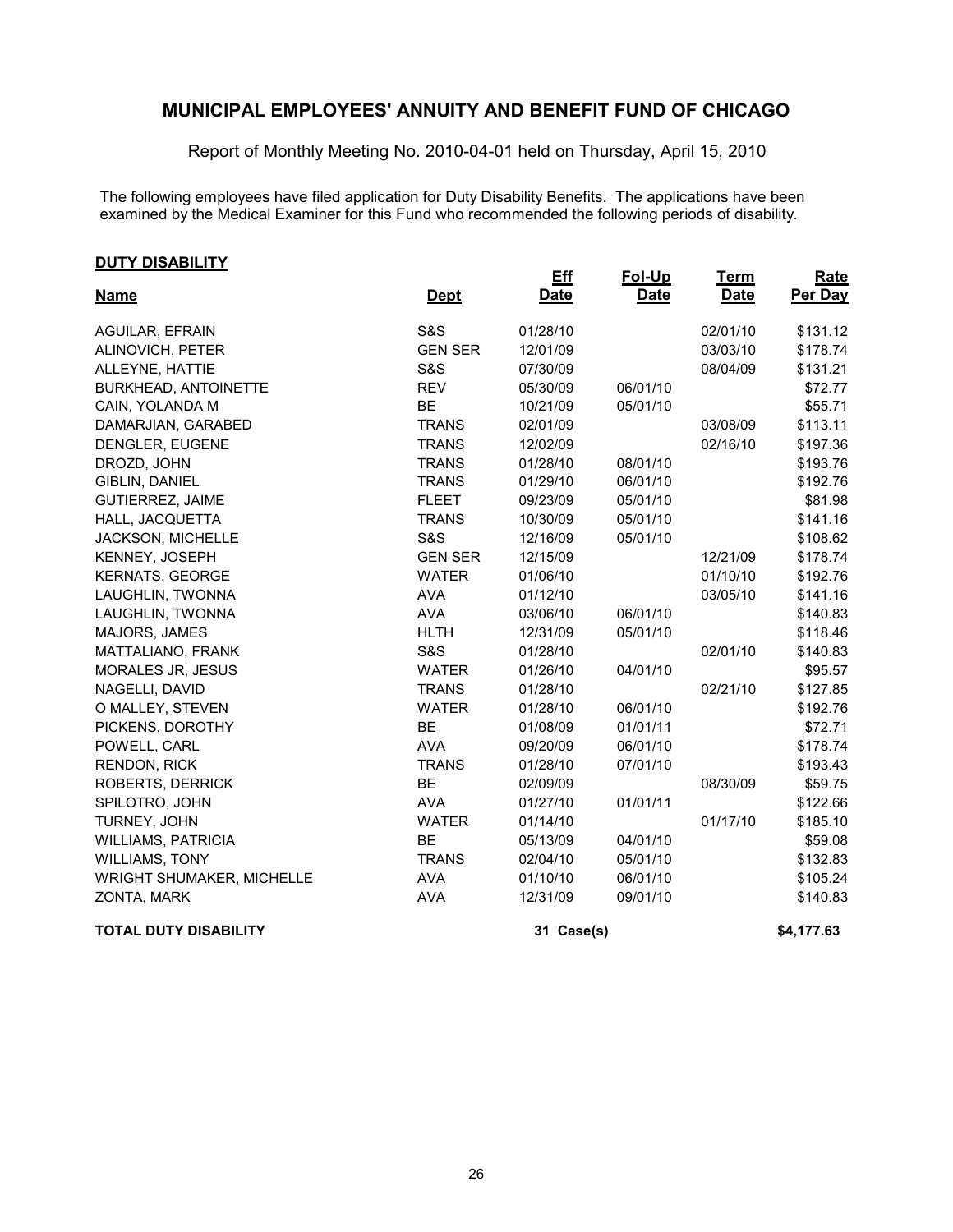Report of Monthly Meeting No. 2010-04-01 held on Thursday, April 15, 2010

The following employees have filed application for Ordinary Disability Benefits. The applications have been examined by the Medical Examiner for this Fund who recommended the following periods of disability.

| <b>ORDINARY DISABILITY</b> |
|----------------------------|
|                            |

| <u>UNUINANT DIJADILITT</u>       |                | <b>Eff</b>  | Fol-Up      | <b>Term</b> | Rate       |
|----------------------------------|----------------|-------------|-------------|-------------|------------|
| <u>Name</u>                      | <u>Dept</u>    | <b>Date</b> | <b>Date</b> | <b>Date</b> | Per Day    |
| ARMSTRONG, BARBARA               | <b>BE</b>      | 01/02/10    | 10/01/10    |             | \$14.01    |
| <b>BAKER, KRISTINA</b>           | <b>BE</b>      | 09/02/09    |             | 11/03/09    | \$60.54    |
| <b>BOUNDS-TATE, GAIL</b>         | <b>BE</b>      | 02/20/10    |             | 04/11/10    | \$30.34    |
| <b>BOWLER, PATRICK</b>           | <b>S&amp;S</b> | 02/25/10    | 07/01/10    |             | \$124.80   |
| <b>COLEMAN, BRENDA</b>           | <b>BE</b>      | 01/16/10    | 06/01/10    |             | \$74.40    |
| CONLISK, BRIAN                   | <b>WATER</b>   | 02/02/10    | 02/01/11    |             | \$131.07   |
| DART, MARIA                      | <b>BE</b>      | 02/26/10    |             | 03/31/10    | \$14.01    |
| DIAZ, JOSE                       | <b>BE</b>      | 01/18/10    | 06/01/10    |             | \$55.58    |
| ECKELS, VICTORIA                 | <b>REV</b>     | 01/31/10    |             | 05/10/10    | \$59.28    |
| FALLON, DOLORES                  | POL            | 01/18/10    | 04/01/10    |             | \$19.99    |
| FOWLER, CANDACE                  | <b>POL</b>     | 12/05/09    |             | 12/27/09    | \$78.28    |
| GIBSON, KATHLEEN                 | COF            | 03/05/10    | 08/01/10    |             | \$85.40    |
| GUARDADO, DANIEL                 | <b>S&amp;S</b> | 02/21/10    | 04/01/10    |             | \$95.54    |
| JONES, EBONY                     | <b>CPL</b>     | 01/15/10    |             | 02/17/10    | \$51.47    |
| JONES, IRIS                      | <b>BE</b>      | 01/21/10    |             | 02/23/10    | \$60.54    |
| JONES, SHERRON                   | <b>HUM SER</b> | 01/15/10    |             | 01/28/10    | \$45.24    |
| KING-ADAMS, SHARON               | <b>BE</b>      | 12/05/09    | 06/01/10    |             | \$43.40    |
| LINDSAY, MANDY                   | POL            | 09/08/09    | 06/01/10    |             | \$17.40    |
| LYNN, NATASHA                    | CPL            | 02/27/10    |             | 05/08/10    | \$48.33    |
| MARTE, CARMEN                    | <b>FLEET</b>   | 12/21/09    |             | 03/07/10    | \$54.65    |
| MASSELL, SUSAN                   | <b>PLAN</b>    | 02/19/10    |             | 03/20/10    | \$95.46    |
| MORRIS, DONNA                    | <b>BE</b>      | 01/30/10    | 09/01/10    |             | \$67.45    |
| <b>MORRIS, FAYE</b>              | <b>CPL</b>     | 02/09/10    |             | 03/31/10    | \$101.54   |
| PAYNE, BELINDA                   | <b>BE</b>      | 01/15/10    | 06/01/10    |             | \$12.52    |
| SOLORIO, PATRICIA                | CPL            | 02/27/10    | 05/01/10    |             | \$74.12    |
| SPIKES, EDWARD                   | <b>BE</b>      | 02/04/10    | 02/01/11    |             | \$124.00   |
| SPRAGGINS, ROBERT                | <b>S&amp;S</b> | 01/21/10    | 06/01/10    |             | \$87.48    |
| STAPLES, HURBERT                 | <b>BE</b>      | 01/17/10    | 09/01/10    |             | \$47.87    |
| STOKES, BRENDA                   | <b>BE</b>      | 02/13/10    | 02/01/11    |             | \$47.14    |
| THEUSCH, CRAIG                   | <b>FLEET</b>   | 02/06/10    | 06/01/10    |             | \$115.11   |
| THOMAS, LUREVA                   | <b>HLTH</b>    | 01/23/10    | 01/01/11    |             | \$49.68    |
| VILLALON, MARIA                  | <b>BE</b>      | 02/19/10    |             | 03/17/10    | \$42.53    |
| WHEELER, BEVERLY                 | POL            | 01/16/10    | 07/01/10    |             | \$15.87    |
| <b>WILLIAMS, TRACY</b>           | POL            | 02/02/10    | 05/01/10    |             | \$80.63    |
| <b>TOTAL ORDINARY DISABILITY</b> |                | 34 Case(s)  |             |             | \$2,125.67 |

Mr. Gibson moved that the applicants for Ordinary and Duty disability benefits be granted such benefits for the period and at the rate shown opposite their respective names. Seconded Mr. Brejnak. Carried: Ayes Messrs. Brejnak, Gibson, Lux, Malatesta, Ms. Neely. Noes-None.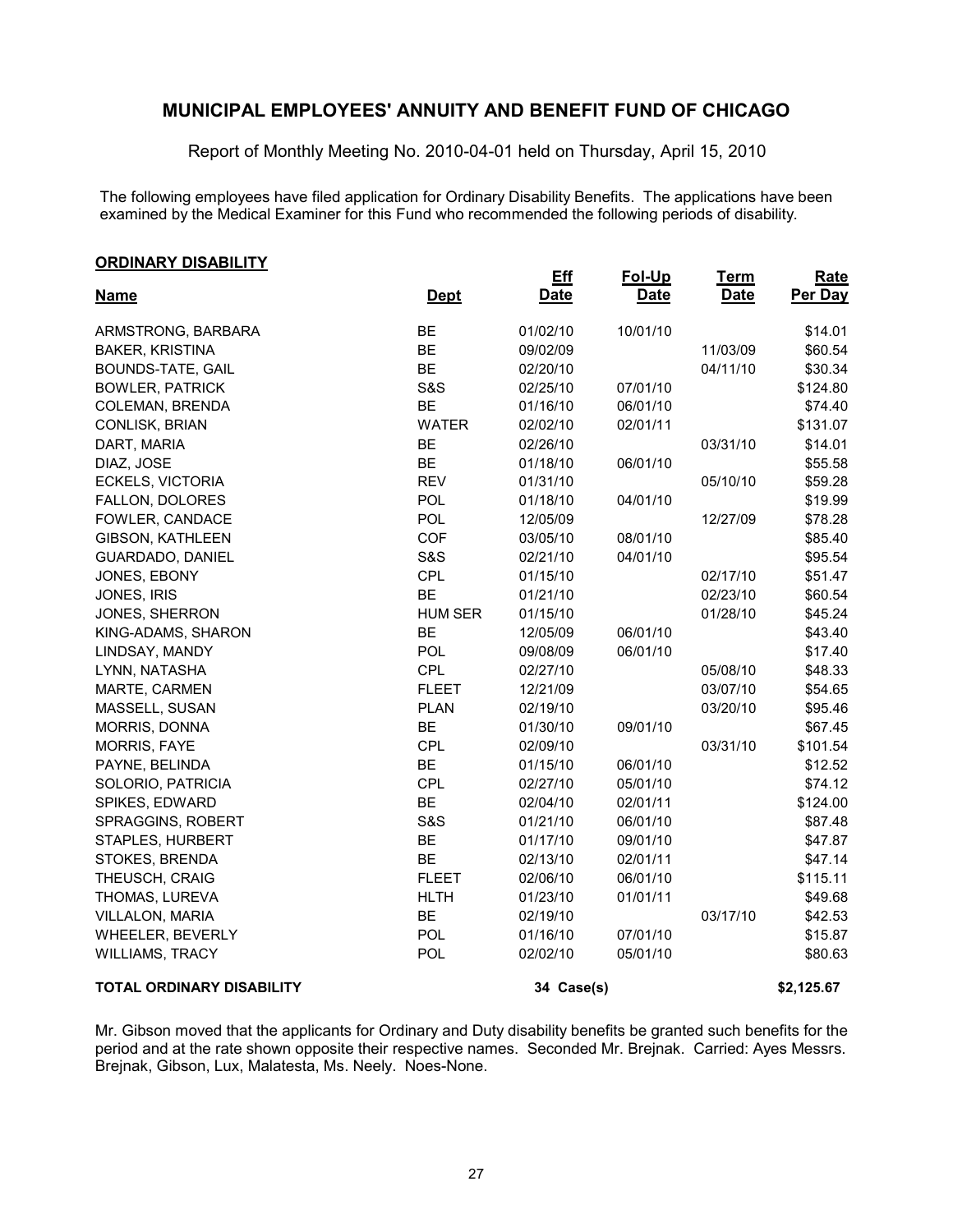Report of Monthly Meeting No. 2010-04-01 held on Thursday, April 15, 2010

The following employees receiving Duty Disability Benefits have applied for extension of such benefits. The applications have been examined by the Medical Examiner for this Fund who recommended the following extensions.

#### **DUTY-EXTENSION OF**

| <u> טעוטופונדא דו טע</u>       | <b>Start</b> |               | <b>Ext</b> | <b>Rate</b> |
|--------------------------------|--------------|---------------|------------|-------------|
| <u>Name</u>                    | <b>Date</b>  | <b>Period</b> | <b>Req</b> | Per Day     |
| AMEDIO, LAWRENCE               | 08/01/08     | 08/01/10      | <b>NTE</b> | \$161.43    |
| BADDOUR, JAD                   | 11/01/09     | 02/01/11      | <b>MED</b> | \$110.27    |
| BERGLIND, KENNETH              | 09/17/09     | 08/01/10      | <b>NTE</b> | \$174.17    |
| <b>BRICE, HENRI</b>            | 02/03/09     | 07/01/10      | <b>NTE</b> | \$131.21    |
| <b>BUGOS, DANIEL</b>           | 03/17/09     | 09/01/10      | <b>MED</b> | \$130.57    |
| CARR, JAMES                    | 10/26/05     | 02/01/11      | <b>MMI</b> | \$152.37    |
| CASILLAS, RICHARD              | 01/02/09     | 02/01/11      | MMI        | \$124.59    |
| CHRISTENSEN, PAULINE           | 12/07/02     | 02/01/11      | MMI        | \$110.70    |
| COOK, LARRY                    | 10/17/07     | 12/01/10      | MMI        | \$154.08    |
| COZZI, JOSEPH                  | 06/01/07     | 01/01/11      | <b>MED</b> | \$66.64     |
| CURTIN, SCOTT                  | 07/01/05     | 02/01/11      | MMI        | \$143.52    |
| DANAHER, NEIL                  | 12/01/09     | 08/01/10      | <b>NTE</b> | \$170.32    |
| DOWNS, DENNIS                  | 12/04/08     | 12/01/10      | <b>NTE</b> | \$168.40    |
| FURCO, RICHARD                 | 08/22/09     | 05/01/10      | <b>NTE</b> | \$151.60    |
| GARDNER, DAVID                 | 12/01/80     | 12/17/10      | <b>RW</b>  | \$43.67     |
| GIGLIONE, MICHELA              | 01/31/08     | 11/01/10      | MMI        | \$71.51     |
| GIL, GEORGE                    | 03/25/09     | 08/01/10      | <b>NTE</b> | \$164.98    |
| <b>HUGHES, REGINALD</b>        | 09/24/09     | 09/01/10      | <b>NTE</b> | \$131.21    |
| <b>JACKSON, TANEKQUA</b>       | 01/08/09     | 10/01/10      | <b>MED</b> | \$51.50     |
| LADING, RUDOLPH                | 09/10/09     | 02/01/11      | MMI        | \$162.41    |
| LOFTUS, ROBERT                 | 10/22/05     | 02/01/11      | MMI        | \$149.38    |
| MELENDEZ, JESSE                | 10/15/08     | 08/01/10      | MMI        | \$127.19    |
| OBED, JUSTICE                  | 03/16/06     | 02/01/11      | MMI        | \$105.40    |
| PANIAGUA BERLANGA, MACARI      | 05/01/09     | 02/01/11      | MMI        | \$124.59    |
| PARENTE, ANTHONY               | 03/06/09     | 02/01/11      | MMI        | \$118.09    |
| ROSA, MICHAEL                  | 01/03/07     | 02/01/11      | <b>NTE</b> | \$144.68    |
| RUZICH, YVONNE                 | 09/30/09     | 05/01/10      | <b>NTE</b> | \$127.32    |
| SPRUELL, GWENDOLYN             | 09/02/09     | 09/01/10      | <b>NTE</b> | \$135.87    |
| TORRES, LEON                   | 12/15/08     | 02/01/11      | MMI        | \$164.98    |
| <b>TRAVIS, LESLIE</b>          | 02/01/09     | 08/01/10      | <b>MED</b> | \$124.13    |
| <b>WILKISON, PATRICK</b>       | 03/03/06     | 01/01/11      | MMI        | \$152.58    |
| <b>TOTAL DUTY-EXTENSION OF</b> | 31 Case(s)   |               |            | \$4,049.36  |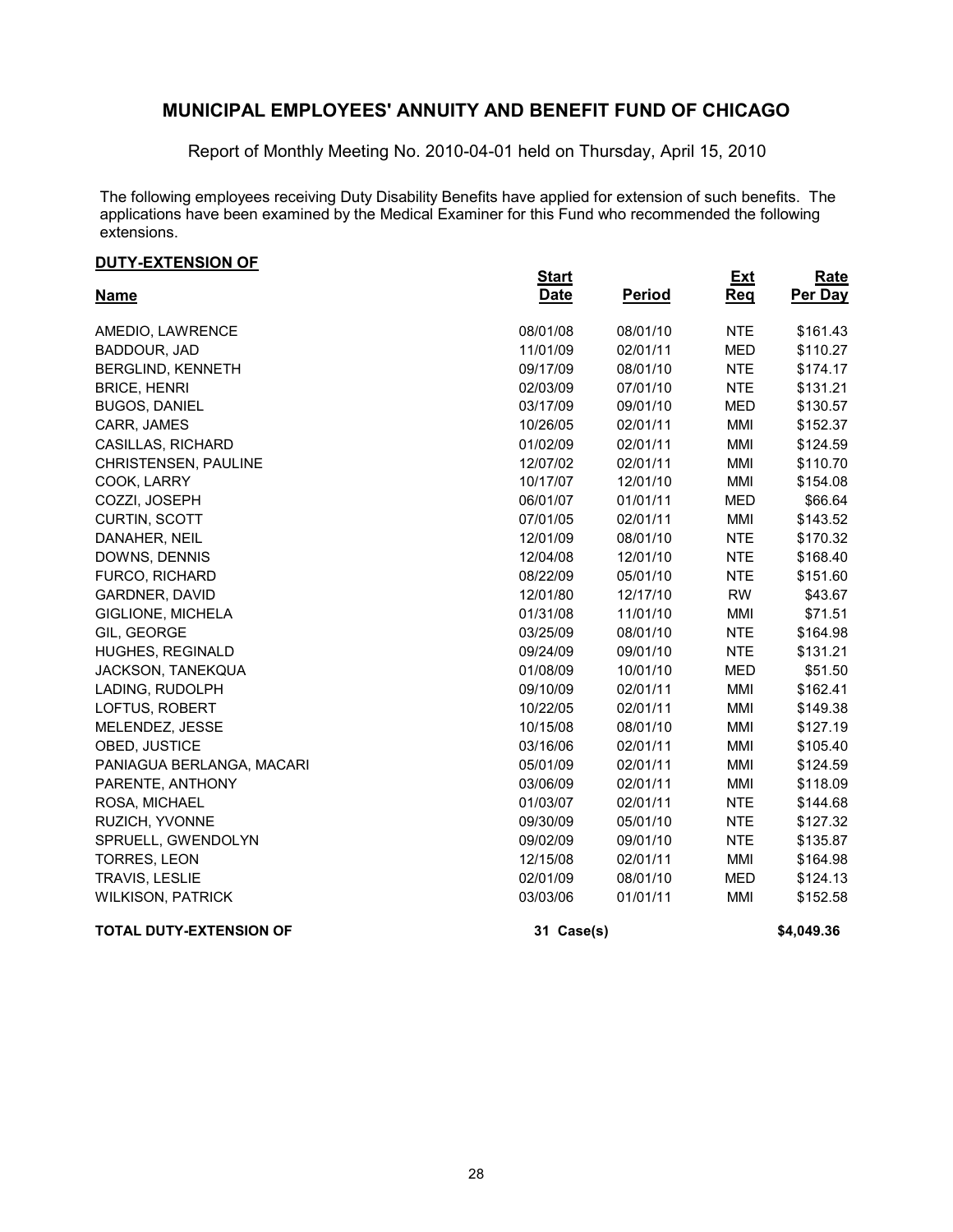Report of Monthly Meeting No. 2010-04-01 held on Thursday, April 15, 2010

The following employees receiving Ordinary Disability Benefits have applied for extension of such benefits. The applications have been examined by the Medical Examiner for this Fund who recommended the following extensions.

> **Rate Per Day**

#### **Name Start Date ORDINARY-EXTENSION OF Period Ext Req** ADAMS, RONNIE 11/13/07 11/03/10 CX \$46.76 BARR, ANTHONY 06/28/09 07/01/10 MED \$87.48 BLACK, ARLENE 11/24/08 09/18/10 CX \$18.52 BOGARD, VILESTER 05/16/09 07/01/10 MED \$13.47 CARSON, CLARICE 08/02/09 03/08/10 RW \$20.44 CHOMYK, JOHN 08/08/09 06/01/10 MED \$132.29 CLAIBORNE, LATASHA 12/25/07 02/01/11 MED \$17.82 DAVIS, ANTOINETTE 6 04/07/09 02/01/11 MED \$88.74 FLOYD, PATRICIA 11/03/09 03/01/10 RW \$21.01 GRIMMAGE, BETTYE 61.08 (10/28/09 02/01/11 MED \$61.08 HAYES, BRIAN 09/26/08 07/01/10 MED \$106.28 HOLIDAY, WILLIS 07/01/09 06/01/10 MED \$67.14 HORTON, ANGELA 09/01/09 02/01/11 MED \$65.62 HUDSON, WILMA 04/17/09 05/08/10 CX \$88.79 HULL DAVIS, FELICIA 06/18/09 08/01/10 MED \$57.04 IVY, LISA 09/26/09 06/01/10 MED \$71.97 JIMENEZ, LAURA 12/04/09 02/15/10 RW \$62.58 KORCZYNSKI, EDWIN 09/24/08 09/20/10 CX \$101.76 LEGGS, DOROTHY 02/09/09 09/15/10 MED \$13.47 MC LEAN, SUZANNE 09/29/08 09/05/10 MED \$80.86 MCCLORY, WILLIAM 03/26/09 08/01/10 MED \$105.50 MONTANEZ, DEMARISE 12/06/07 08/01/10 MED \$70.13 MORAWSKI, LONGINA 07/30/08 10/31/10 MED \$18.68 MORIN, SANTOS 08/01/09 09/01/10 MED \$87.48 NICHOLS, SYLVESTER 12/11/08 09/01/10 MED \$87.48 OWENS-FLOYD, BEVERLY 04/12/09 07/01/10 MED \$75.41 PETERSEN, MARIA 05/02/09 02/22/10 CX \$50.27 PIERCE VIRGEN, CHERYL 10/21/07 08/01/10 MED \$70.36 PRECIADO, ENEREIDA 12/14/08 04/01/10 MED \$40.66 RICHARDS, NATASHA 02/21/09 07/01/10 MED \$41.06 RONDONI, JOSEPH 03/29/09 02/01/11 MED \$109.90 RYAN, TIMOTHY 09/21/09 02/26/10 RW \$87.48 SCOTT, BARBARA 12/22/06 02/01/11 MED \$37.10 SCOTT, SELOMIA 09/24/09 02/01/11 MED \$91.86 SMITH, ROBERT 62/27/09 02/27/09 02/01/11 MED \$55.99 SMITH, SHANNON 12/20/09 03/01/10 MED \$57.04 SMITH, TONEY 06/30/07 08/01/10 MED \$113.75 STEWART, E;AINE 12/03/09 02/04/10 RW \$68.71

VOJVODICH JR, ROBERT 03/07/09 02/01/11 MED \$55.99 WILLIAMS, ANNA 02/27/09 02/01/11 MED \$36.79 WILLIAMS, JOYCE 673.20 WILLIAMS, KARMIE 01/17/09 01/01/11 MED \$82.40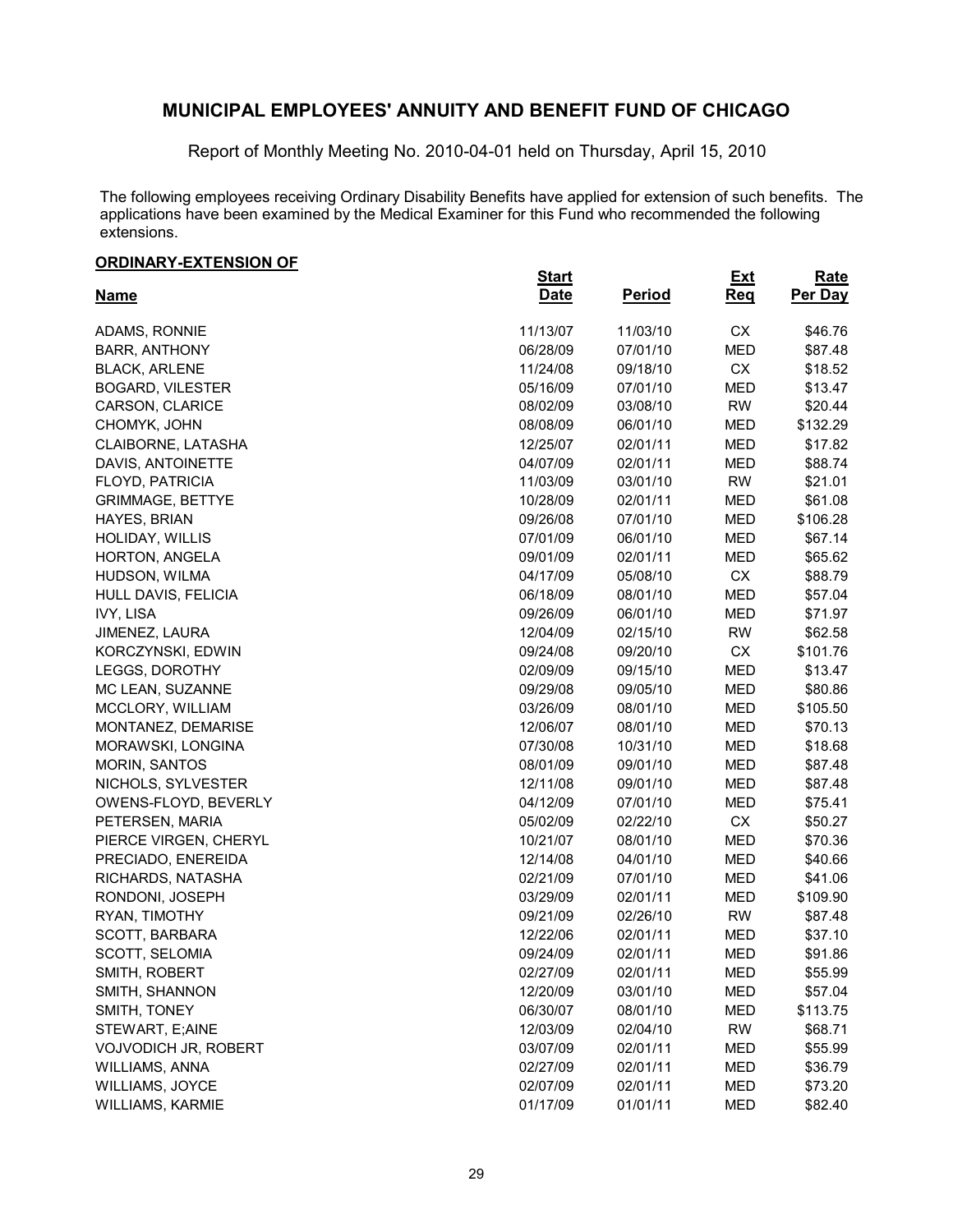Report of Monthly Meeting No. 2010-04-01 held on Thursday, April 15, 2010

The following employees receiving Ordinary Disability Benefits have applied for extension of such benefits. The applications have been examined by the Medical Examiner for this Fund who recommended the following extensions.

| <b>ORDINARY-EXTENSION OF</b>       | <u>Start</u> |               | Ext | <b>Rate</b> |
|------------------------------------|--------------|---------------|-----|-------------|
| <b>Name</b>                        | <b>Date</b>  | <b>Period</b> | Req | Per Day     |
| <b>WILLIAMS, MARK</b>              | 11/16/09     | 06/01/10      | MED | \$93.89     |
| <b>TOTAL ORDINARY-EXTENSION OF</b> | 43 Case(s)   |               |     | \$2,834.25  |

Mr. Brejnak moved that the applicants for extension of Ordinary and Duty disability benefits shown hereinbefore be granted such extension for the period and at the rate shown opposite their respective names. Seconded Mr. Lux. Carried: Ayes Messrs. Brejnak, Gibson, Lux, Malatesta, Ms. Neely. Noes-None.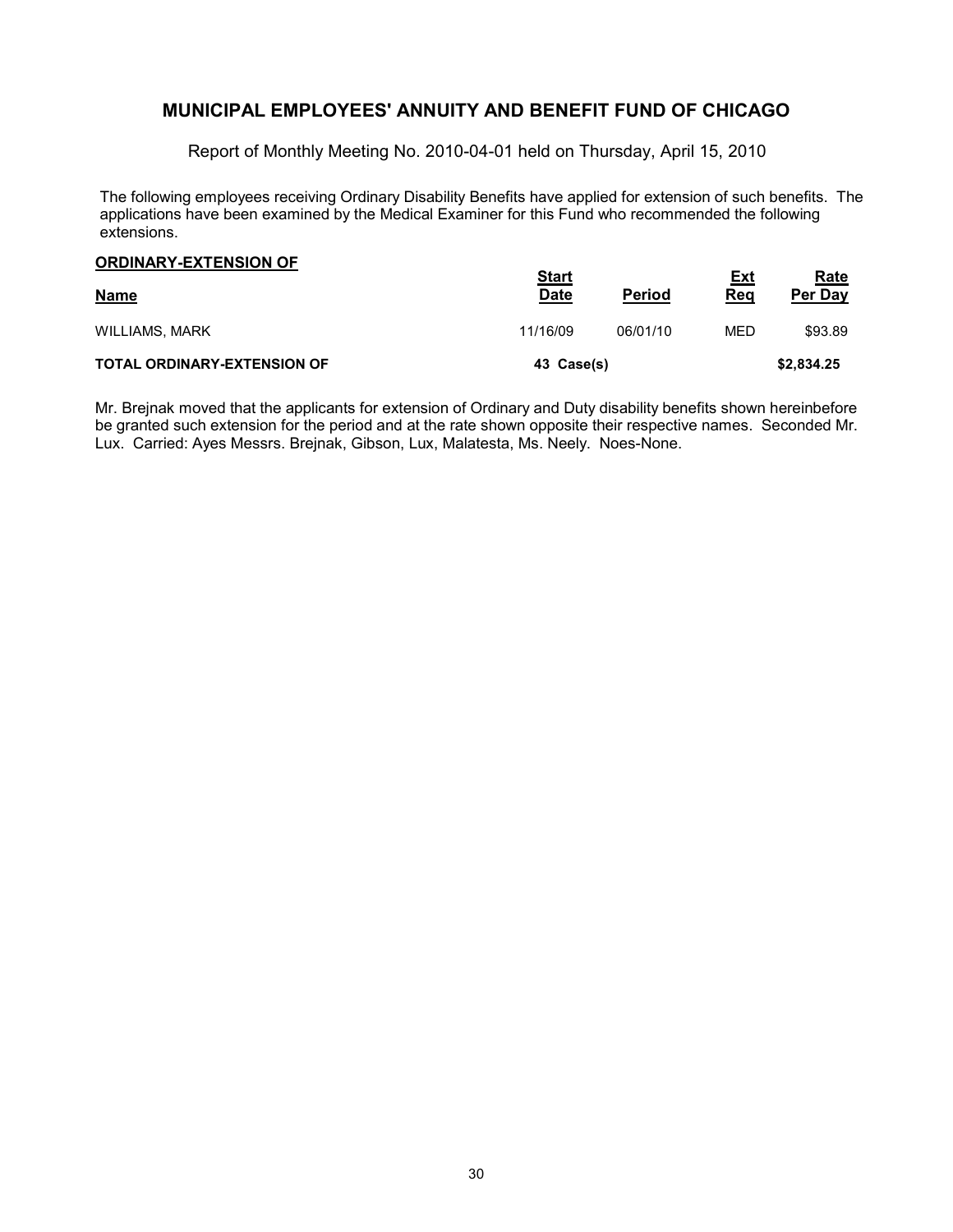Report of Monthly Meeting No. 2010-04-01 held on Thursday, April 15, 2010

#### **APPLICATION FOR MEMBERSHIP:**

The following named employees, officers, or officials, required to file written application for membership in the Fund, have filed such application, and the records indicate they qualify for membership by reason of having the necessary service or other requirements.

| Name                   | Title                         | <b>Department</b> |
|------------------------|-------------------------------|-------------------|
| CONDON, SUSAN J        | Assistant Corp. Counsel       | Law               |
| DOMINGUEZ, PATRICIA    | Paralegal                     | Law               |
| FINK, ALLISON M        | Assistant Corp. Counsel       | Law               |
| KERTEZ, JAY M          | Senior Corp. Counsel          | Law               |
| MCCAHAN, GRAHAM G      | Assistant Corp. Counsel       | Law               |
| MCGOVERN, JAMES T      | Special Litigation Counsel    | Law               |
| MISHER, LISA A         | Assistant Corp. Counsel       | Law               |
| ROGAN, DAVID D         | Programmer Analyst            | Law               |
| RUBENS, BARRETTE E     | Special Litigation Counsel    | Law               |
| <b>RUETHER, MARY E</b> | Chief Assistant Corp. Counsel | Law               |
| SHAH, SWETA G          | Assistant Corp. Counsel       | Law               |
| SHEIL, TIMOTHY E       | Senior Corp. Counsel          | Law               |
| SPILLANE, MARY ANNE V  | Special Litigation Counsel    | Law               |
| SUN, YI KAREN          | Assistant Corp. Counsel       | Law               |
| WALKER, ADAM R         | Assistant Corp. Counsel       | Law               |

Ms. Neely moved that the applicant for membership shown hereinbefore be granted such membership and that the proper persons in the department in which such applicant is employed be instructed to make the necessary deductions from the salary for the purposes of the Fund. Seconded Mr. Brejnak. Carried: Ayes Messrs. Brejnak, Gibson, Lux, Malatesta, Ms. Neely. Noes-None.

#### **CHANGE OF BIRTHS:**

The following named employees have submitted documentation showing a date of birth different from the Fund's records and have requested that the Fund correct its records in accordance with the supporting documentation provided.

### **Name**

CHERRY, LENBURG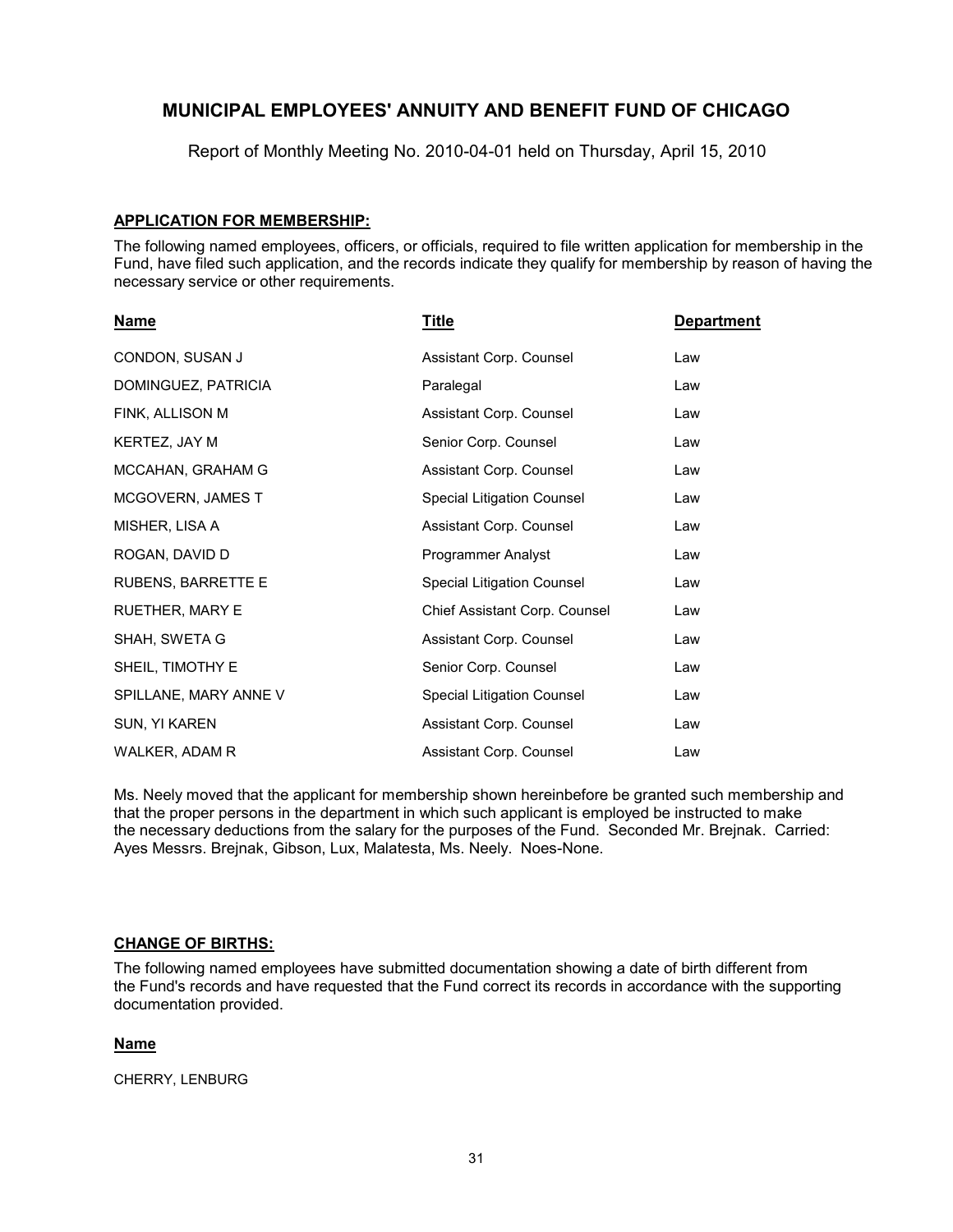Report of Monthly Meeting No. 2010-04-01 held on Thursday, April 15, 2010

COUSETT, MINNIE P

MC GOWAN, MICHAEL J

Mr. Lux moved that the records of the Fund shown hereinbefore be corrected to show that each individual was born on the date indicated on the document submitted by the member as proof to this Board. Seconded Mr. Brejnak. Carried: Ayes Messrs. Brejnak, Gibson, Lux, Malatesta, Ms. Neely. Noes-None.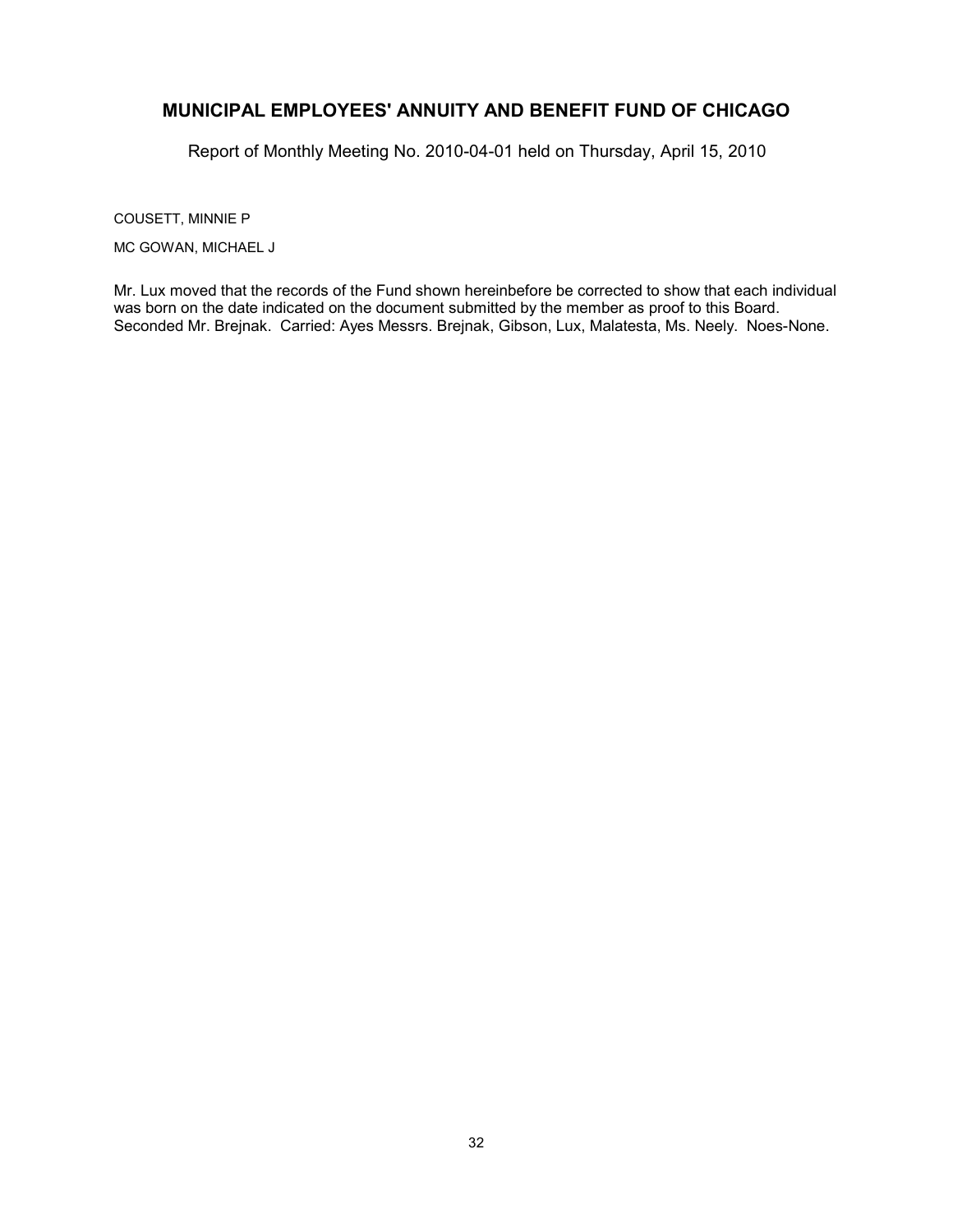Report of Monthly Meeting No. 2010-04-01 held on Thursday, April 15, 2010

**City Treasurer's Statement of Account as of 03/31/2010**

| <b>Cash Balance, City Treasury Account:</b> |                    |                    |
|---------------------------------------------|--------------------|--------------------|
| Opening balance, 02/28/2010                 | \$426,504.97       |                    |
| Receipts to 03/31/2010                      | \$0.00             |                    |
| Interest                                    | \$31.53            |                    |
| Total                                       | \$426,536.50       |                    |
| Disbursements to 03/31/2010                 | \$0.00             |                    |
| Closing balance, 03/31/2010                 |                    | \$426,536.50       |
| <b>Petty Cash Fund:</b>                     |                    | \$400.00           |
| <b>Investments at Market:</b>               |                    |                    |
| City Treasurer's Office, 03/31/2010         | \$1,200,000.00     |                    |
| Northern Trust, 03/31/2010 - Unaudited      | \$5,108,769,563.00 |                    |
| <b>Total Investments</b>                    |                    | \$5,109,969,563.00 |
| <b>Total Cash and Investments</b>           |                    | \$5,110,396,499.50 |
|                                             |                    |                    |

Mr. Lux moved that the Treasurer's Report be received and placed on file. Seconded Mr. Brejnak. Carried: Ayes Messrs. Brejnak, Gibson, Lux, Malatesta, Ms. Neely votes present. Noes-None.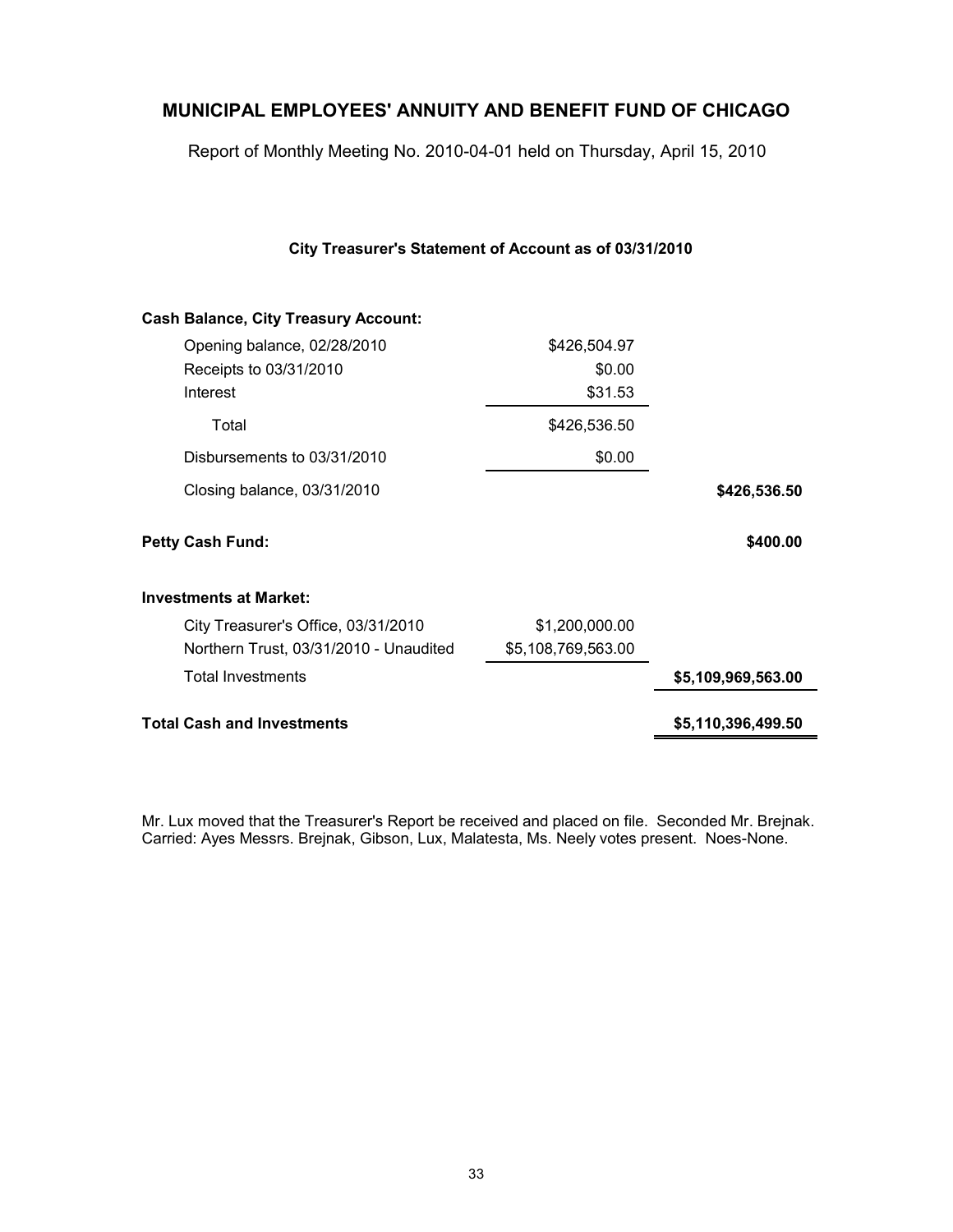Report of Monthly Meeting No. 2010-04-01 held on Thursday, April 15, 2010

### **HEARINGS**

The Matter of Phyllis Mendenhall (Felony Conviction)

In attendance at this hearing was Phyllis Mendenhall on behalf of herself.

Mr. Heiss presented the law that allows the suspension of Ms. Mendenhall's annuity based on her guilty plea to bribery in her official capacity as an agent of the City.

Ms. Mendenhall spoke on her own behalf.

The Board moved into Executive Session at 8:55 a.m. in accordance with 5-ILCS 120/2 (c)(4) and (11) to discuss the Matter of Phyllis Mendenhall and litigation involving the Fund, respectively. Motion by Mr. Brejnak. Second by Ms. Neely.

Carried: Ayes – Messrs. Malatesta, Lux, Brejnak, Gibson and Ms. Neely. Noes – None.

The Board moved out of Executive Session at 9:29 a.m. Motion by Ms. Neely. Second by Mr. Gibson.

Carried: Ayes – Messrs. Malatesta, Lux, Brejnak, Gibson and Ms. Neely. Noes – None.

No actions taken.

In regular session, the Board made a motion to suspend the annuity of Ms. Mendenhall retroactive to March 2010.

Motion by Ms. Neely. Second by Mr. Brejnak.

Carried: Ayes – Messrs. Malatesta, Lux, Brejnak, Gibson and Ms. Neely. Noes – None.

The Board made a further motion to continue the Matter of Phyllis Mendenhall to June 17, 2010. Motion by Mr. Lux. Second by Mr. Gibson.

Carried: Ayes – Messrs. Malatesta, Lux, Brejnak, Gibson and Ms. Neely. Noes – None.

(There is a court transcript of the oral evidence.)

The Matter of Ann Glinert (Waiver of Guardianship)

In attendance at this hearing was Ms. Karen Carlson, daughter of Ann Glinert.

Mr. Heiss presented information pertinent to the matter and noted that all paperwork and information was in order. Ms. Carlson noted her support of this action. The Board made a motion to grant the Waiver of Guardianship for Ms. Glinert. Motion by Mr. Lux. Second by Mr. Brejnak.

Carried: Ayes – Messrs. Malatesta, Lux, Brejnak, Gibson and Ms. Neely. Noes – None

### **LEGAL**

No items discussed.

### **LEGISLATION**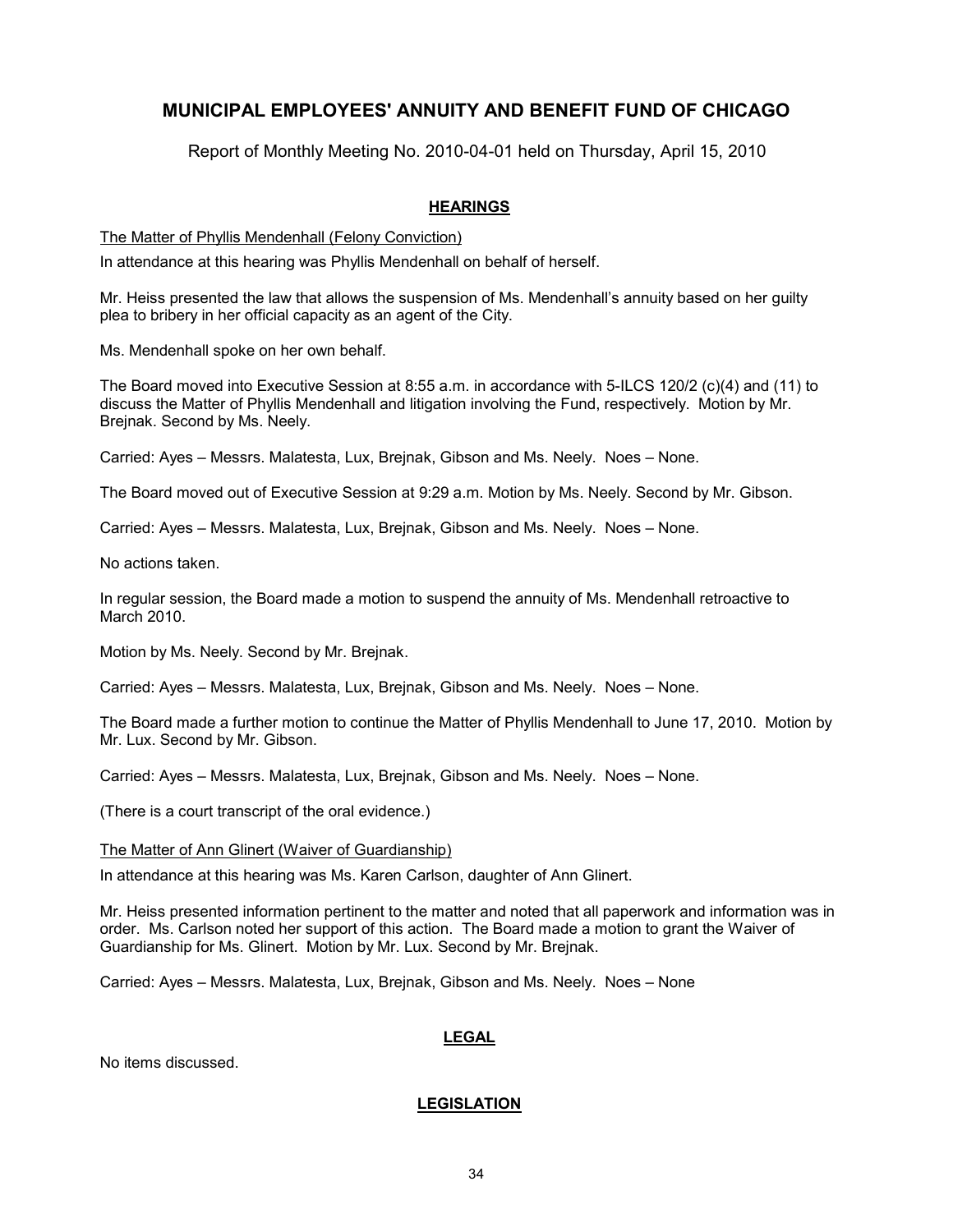Report of Monthly Meeting No. 2010-04-01 held on Thursday, April 15, 2010

#### Legislative Update

Mr. Stefanski updated the Board on the pending legislation that may affect the Fund. Mr. Stefanski also noted that HB 1946 was signed by Governor Quinn on Wednesday, April 14 and is now PA 96-0889, which establishes a second tier for new employees to the Public Pension system in Illinois and will take effect on January 1, 2011.

#### Spring Session Update - Robert Molaro

Deferred.

#### **INVESTMENTS**

#### **Watchlist**

Mr. Mohler reviewed the Watchlist and included an update of the Nogales Fund. No actions taken.

#### Liquidity Needs

Mr. Mohler reviewed the liquidity needs of the Fund for benefit payments and reported cash levels sufficient to meet the May payroll. No actions taken.

#### Investment Performance Update

Messrs. Wrubel and Wesner presented an update with respect to rebalancing the portfolio. Based on this presentation, Mr. Lux made a motion to transfer \$100 million to Neuberger Berman in order to rebalance the Fund's assets. Second by Mr. Brejnak.

Carried: Ayes – Messrs. Malatesta, Lux, Brejnak, Gibson and Ms. Neely. Noes – None.

#### Secondary Private Equity RFP Update

Messrs. Wrubel and Wesner gave an update on the current search process for a Secondary Private Equity Fund of Funds Manager. Based on their overview and subsequent discussion, the Board agreed to interview Lexington Capital, Fort Washington, RCP Capital and Morgan Stanley for interviews. Interviews will be held Tuesday, April 27 from 1:30 p.m. – 3:30 p.m.

### **OTHER**

#### Actuarial Report Presentation - Mike Kivi, Gabriel, Roeder & Smith

Mike Kivi, Amy Williams and Paul Wood of Gabriel, Roeder & Smith, the Fund's actuarial consultants presented the annual actuarial report findings and their impressions of the effects of Public Act 96-0889. An abridged copy of the report is attached and incorporated for the record. The Fund's full Actuarial Report is located on the Fund's website at www.meabf.org.

#### Financial Report Presentation - Mike Huels, Bansley & Kiener

Mike Huels and Jennifer Ramage of Bansley & Kiener, the Funds accountants, presented the findings of the annual audit. The Fund received a clean audit opinion. A copy of Bansley & Kiener's report is located in the Fund's Offices and on the Fund's website at www.meabf.org.

### **ADJOURNMENT** *(Please see following page)*